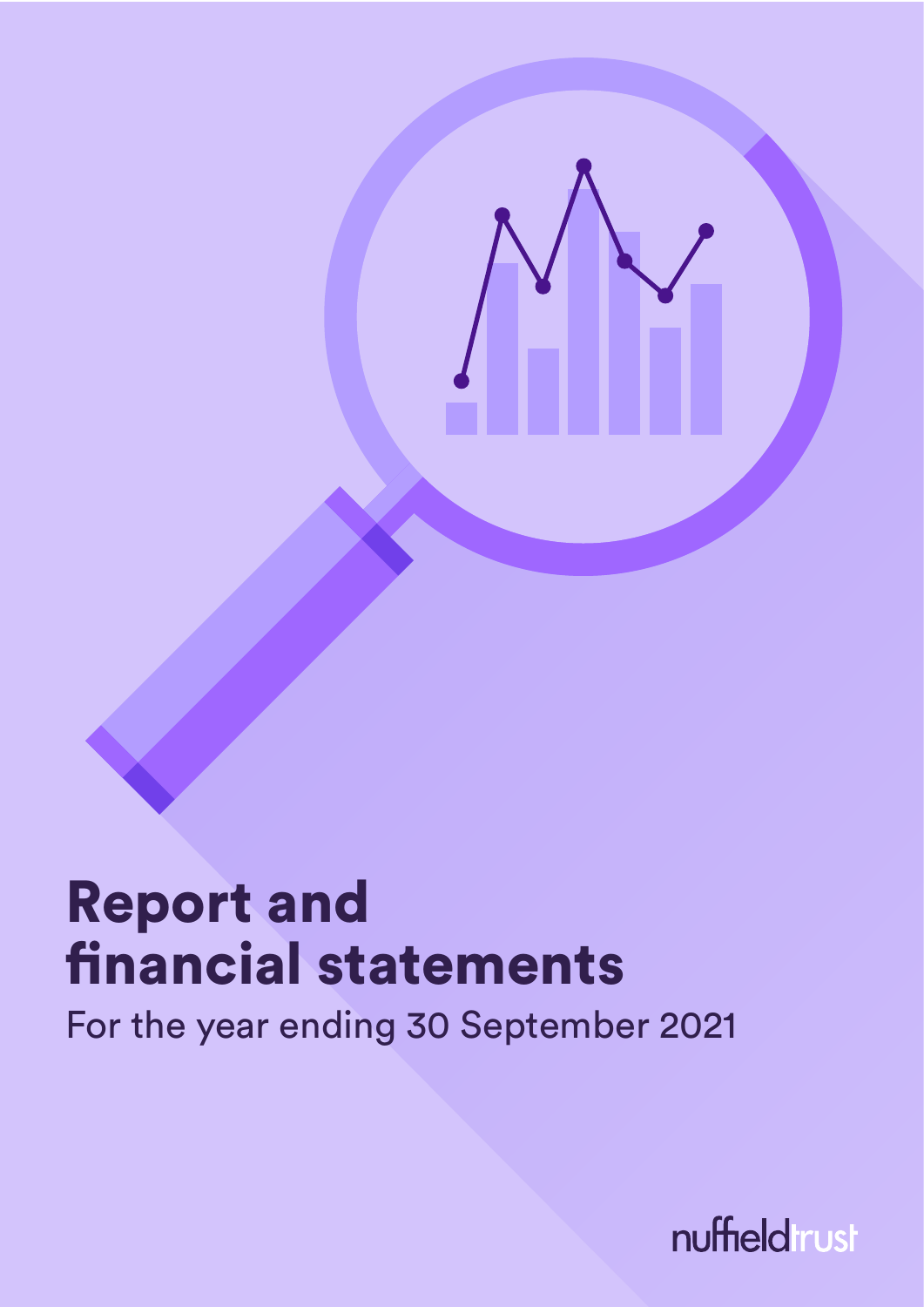The Nuffield Trust for Research and Policy Studies in Health Services (formerly The Nuffield Health and Social Services Fund) is a company limited by guarantee, registered in England and Wales as company number 00382452. It is registered with the Charity Commission as charity number 209169.

Nuffield Trading Limited is a company registered in England and Wales as company number 06898100.

Patron Her Royal Highness The Princess Royal

Registered office 59 New Cavendish Street, London, W1G 7LP.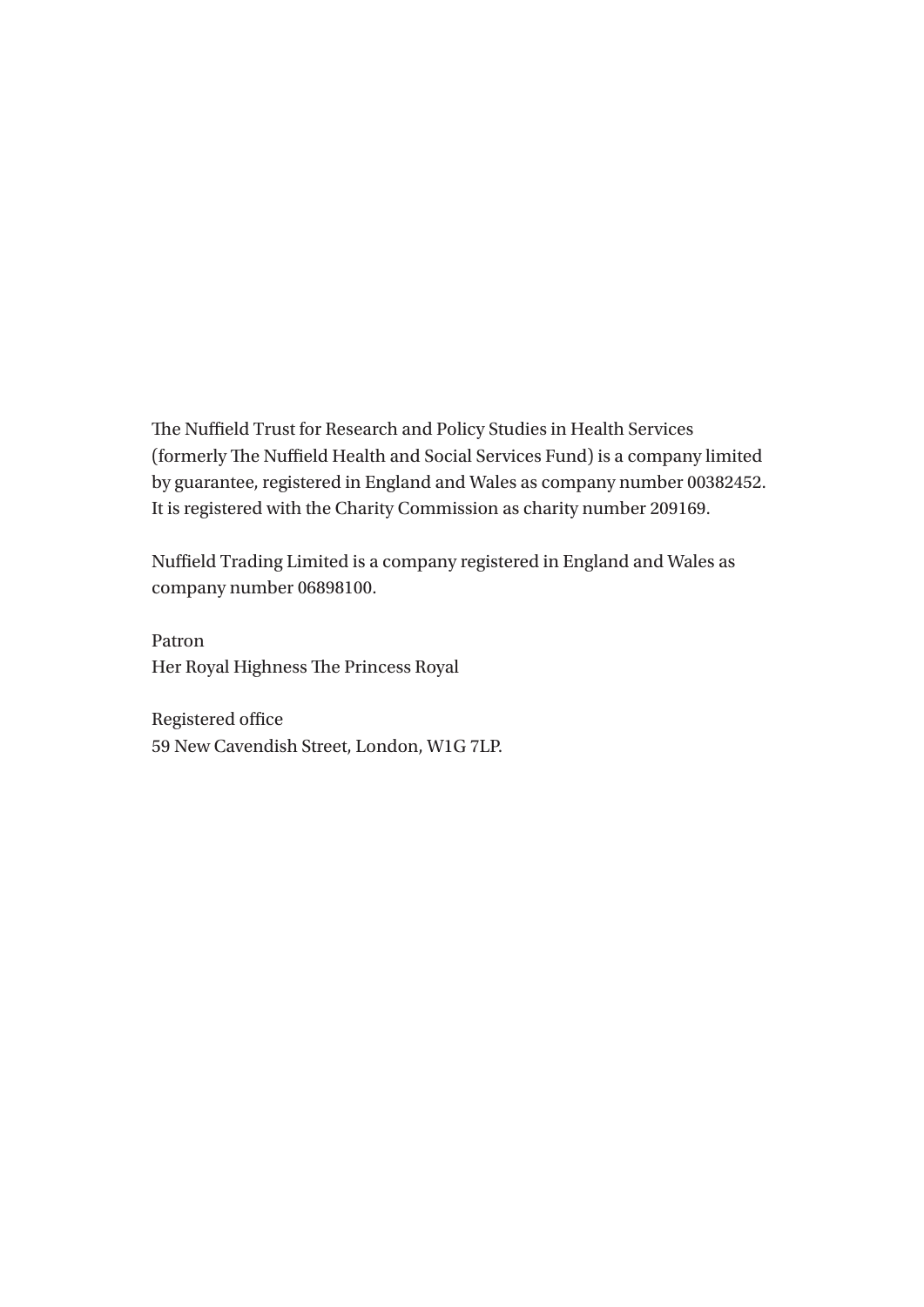## **Contents**

| <b>Board of trustees</b>                                      | $\overline{2}$ |
|---------------------------------------------------------------|----------------|
| <b>Trustees' annual report</b>                                | 4              |
| <b>Chair and Chief Executive forewords</b>                    | 6              |
| The Nuffield Trust's year in numbers                          | 8              |
| 1. Our strategic objectives                                   | 9              |
| 2. Our activity in 2020/21                                    | 10             |
| 3. Our impact                                                 | 18             |
| 4. Organisational development                                 | 23             |
| 5. A look forward to the year ahead                           | 24             |
| <b>Financial review</b>                                       | 26             |
| <b>Structure, governance and management</b>                   | 34             |
| Independent auditor's report to members of the Nuffield Trust | 44             |
| Notes on the financial statements                             | 53             |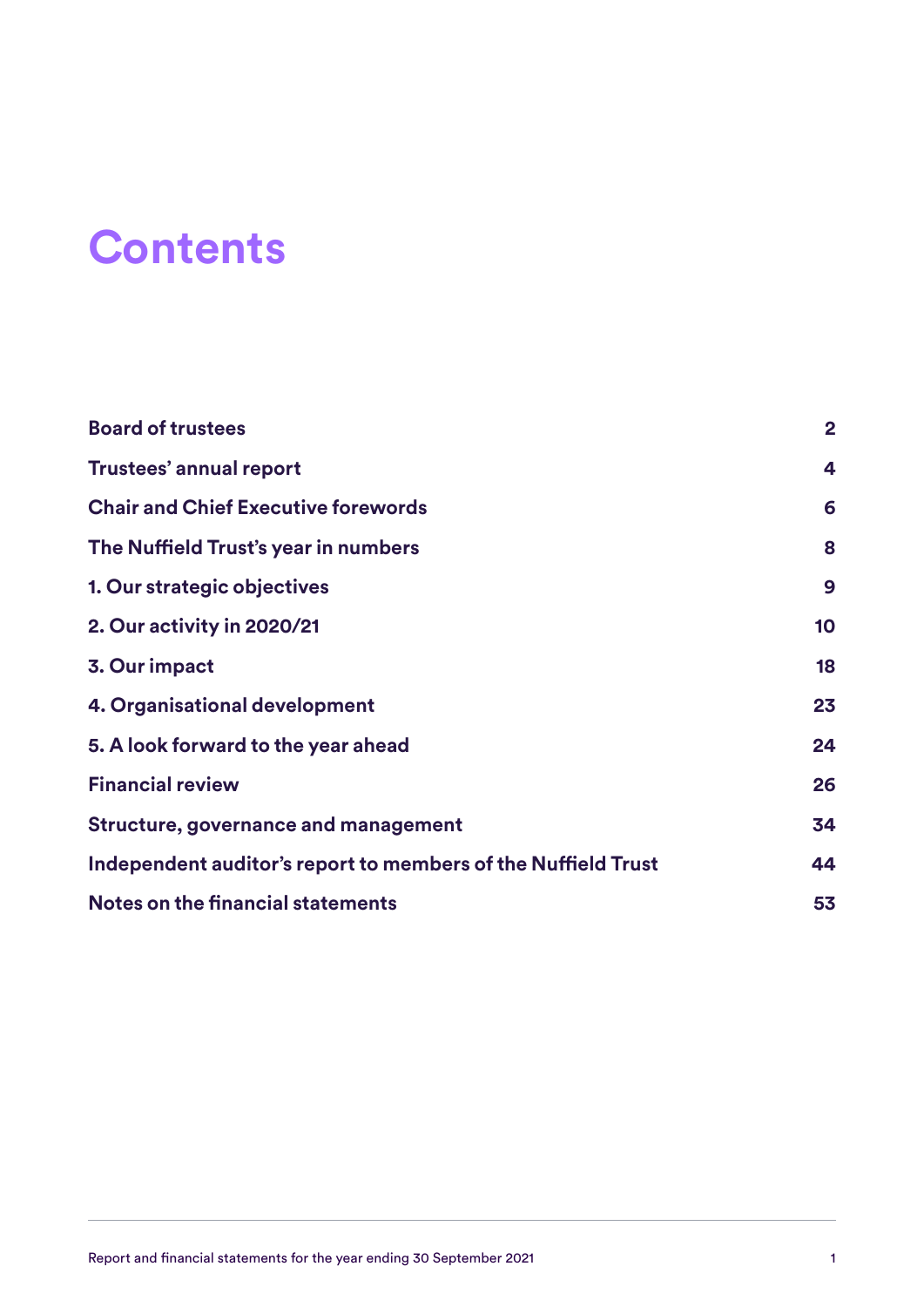### <span id="page-3-0"></span>**Board of trustees**

Andrew McKeon CBE (**Chair**)

Irshaad Ahmad

Tara Donnelly

Professor David Oliver

Thea Stein

Rupert Hill (**Chair of the Finance Committee**)

Dr Rosie Benneyworth

Sonja Marjanovic (appointed 30 September 2021)

Sarah Pickup (appointed 30 September 2021)

Dr Jocelyn Cornwell (appointment ended 31 May 2021)

Dr Christian van Stolk (resigned 30 September 2021)

Julia Palca (appointment ended 31 August 2021) Andrew McKeon is the Chair of the Governance and Remuneration Committee, the other members are Rupert Hill, Tara Donnelly (from 30 June 2021) and Professor David Oliver. Other members during the period were Dr Jocelyn Cornwell (until 31 May 2021), Julia Palca (until 31 August 2021).

Rupert Hill is the Chair of the Finance Committee. Other members are Andrew McKeon, Christian van Stolk, Irshaad Ahmad and Dr Rosie Benneyworth.

Non-Trustee Member of the Finance Committee: Kim Lim.

**Company secretary** Ruth Hallesy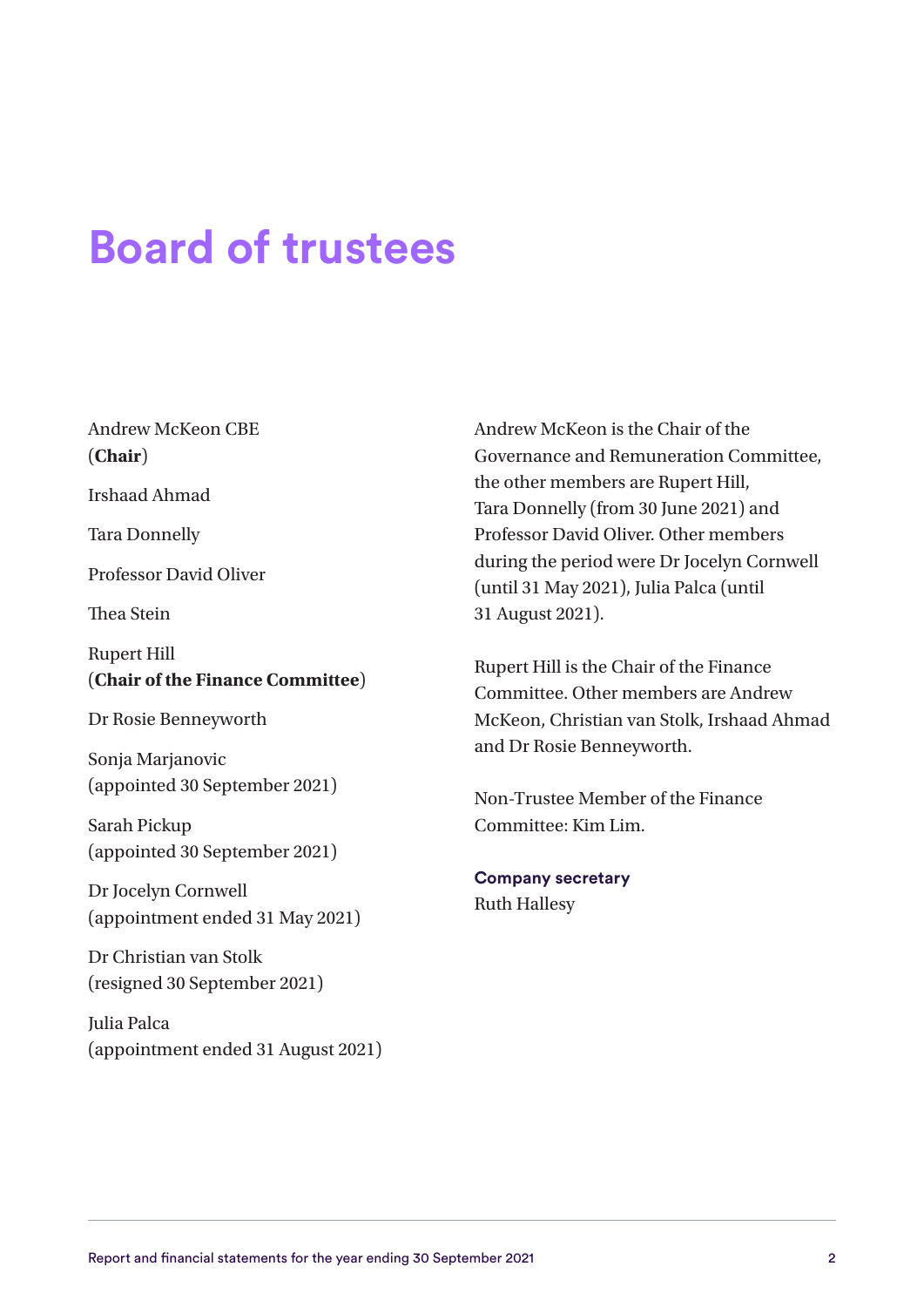#### **Senior staff**

Nigel Edwards, Chief Executive John Appleby, Director of Research and Chief Economist Helen Buckingham, Director of Strategy & Operations Leonora Merry (Director of Communications) Rowan Dennison (Acting Director of Communications from April 2021, Deputy Director of Communications before) Natasha Curry (Deputy Director of Policy) Sarah Scobie (Deputy Director of Research) Ben Willbond (Deputy Director of Finance and Operations)

#### **Auditors**

BDO LLP, 2 City Place, Beehive Ring Road, West Gatwick, West Sussex RH6 0PA

#### **Bankers**

CCLA, 80 Cheapside, London EC2V 6DZ Coutts & Co, 440 Strand, London WC2R 0QS

#### **Investment managers**

Sarasin & Partners LLP, Juxon House, 100 St Paul's Churchyard, London EC4M 8BU

#### **Legal advisers**

Stone King LLP, 91 Charterhouse Street, London, EC1M 6HR

Charity number 209169

**Senior associates and visiting fellows** Professor Sir Nick Black Dr Ronny Cheung Richard Darch Jason Frerich Sharon Lamb Professor Marcus Longley Dr Nadeem Moghal Dr Geoffrey Rivett Dr David Steel OBE Nicholas Timmins Veena Raleigh Professor Richard Bohmer Fiona Johnson Professor Deirdre Heenan Bob Klaber Dr Richard Lewis Professor Nicholas Mays Anne Marie Rafferty DBE Professor Judith Smiith Jonty Roland Sylvia Wyatt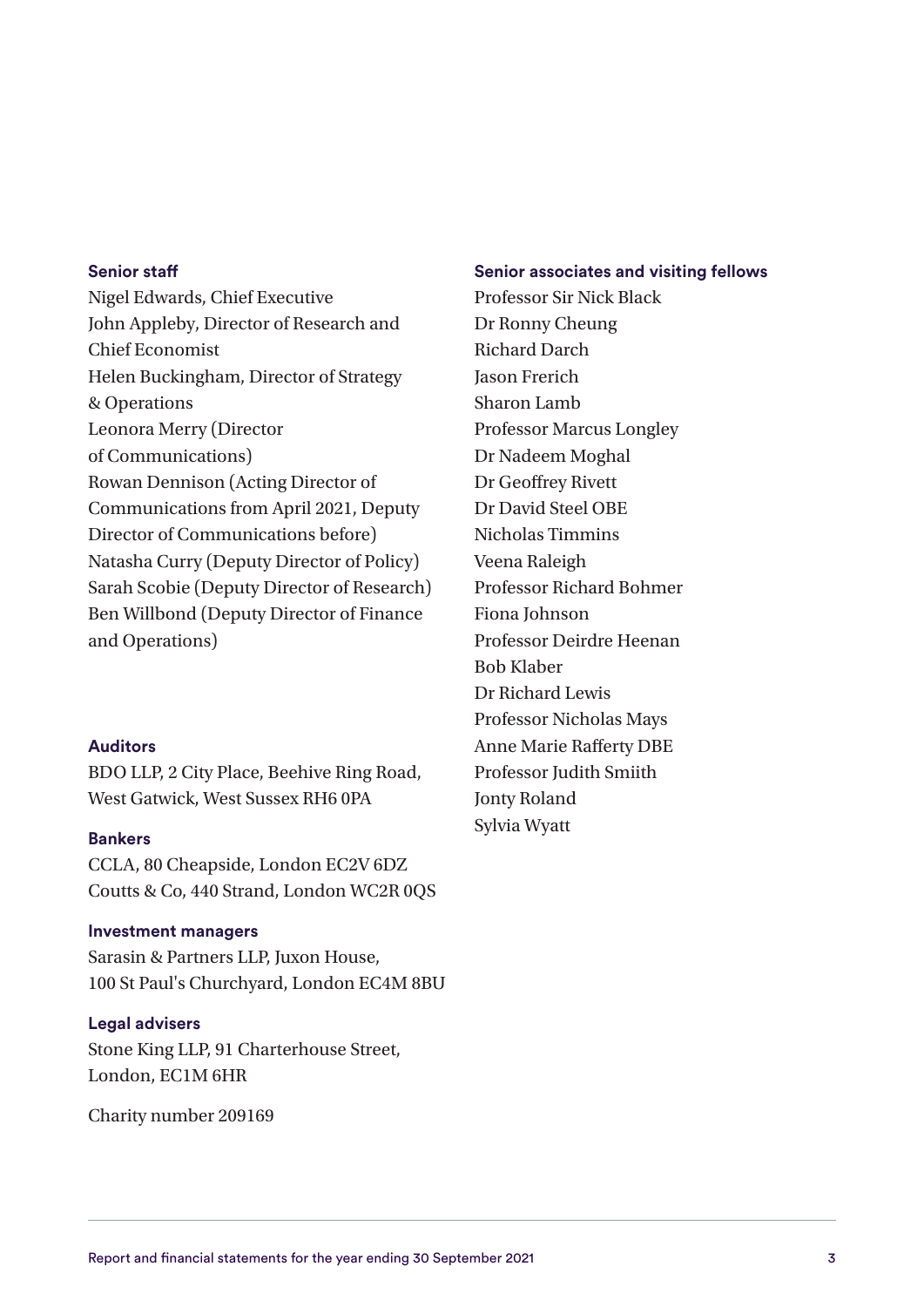### <span id="page-5-0"></span>**Trustees' annual report**

The Trustees present their report and the financial statements of the charity for the year ending 30 September 2021. The Trustees have prepared the financial statements in accordance with *Accounting and Reporting by Charities: Statement of Recommended Practice applicable to charities preparing their accounting in accordance with the Financial Reporting Standard applicable in the UK and Republic of Ireland (FRS102)* (effective 1 January 2015) – Charities SORP (FRS102) 2nd Edition and the Financial Reporting Standard applicable in the United Kingdom and the Republic of Ireland.

The charitable objectives of The Nuffield Trust for Research and Policy Studies in Health Services (the Trust) are to promote, carry out or advance any charitable objects, and in particular the prevention or relief of sickness and the advancement of the health of the people of the United Kingdom, in particular through the promotion of improvements in the quality of health care and health policy.

Our 2020–2025 strategy contains the following statement of intent that guides all of our work:

The Nuffield Trust is an independent health think tank. We aim to help achieve a highquality health and social care system that improves the health and care of people in the UK by providing evidence-based research and policy analysis and informing and generating debate.

We set out to do this by:

- improving the evidence base that leads to better care by undertaking rigorous applied research and policy analysis;
- using our independence to provide expert commentary, analysis and scrutiny of policy and practice; and
- bringing together policy-makers, practitioners and others to develop solutions to the challenges facing the health and social care system.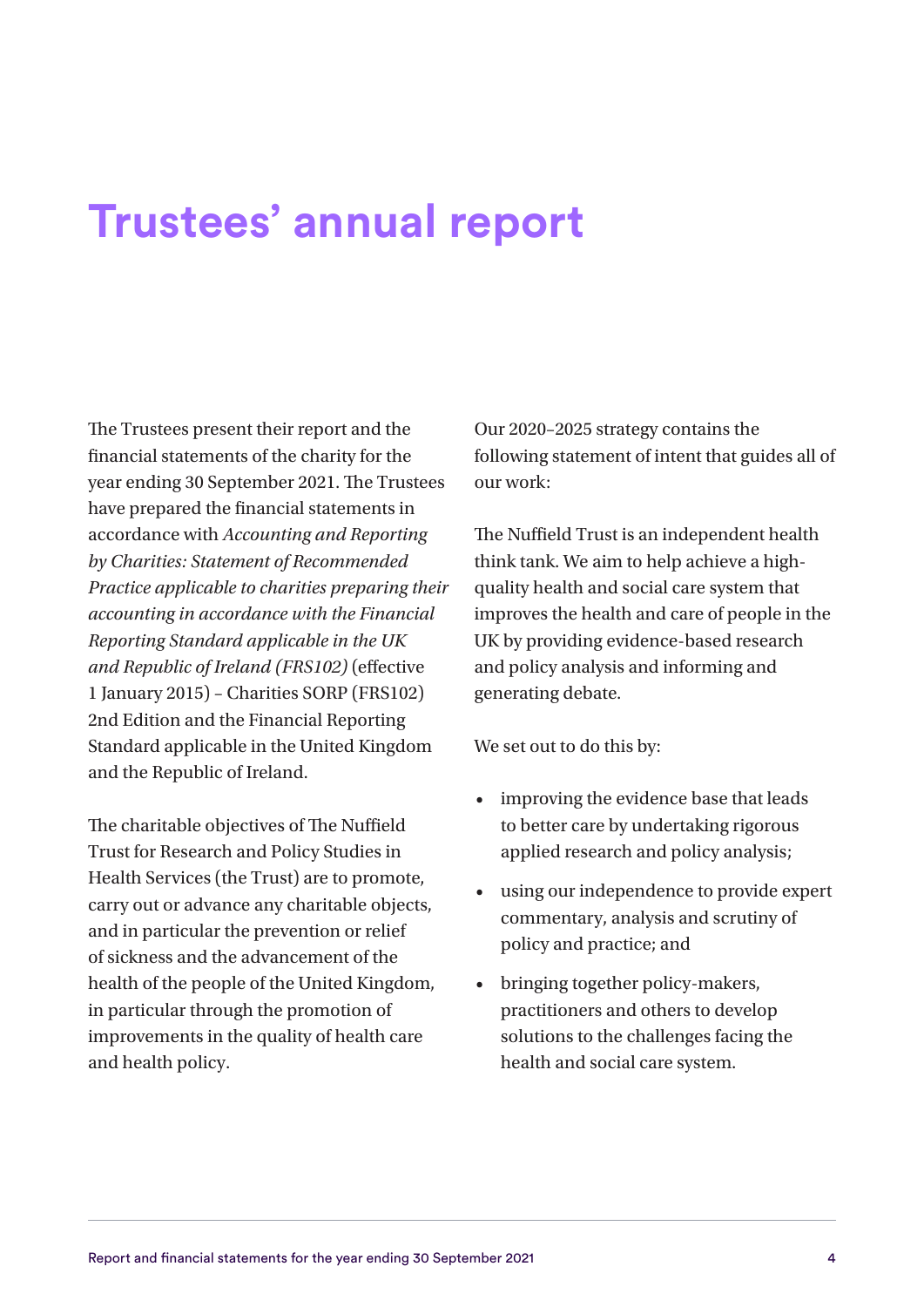In everything we do we seek to be grounded in the practical implications of policymaking, working closely with NHS staff and policy-makers to identify solutions to real problems that affect how health and care services are delivered and the outcomes they achieve. Above all, we aim to be a trusted and respected voice at a time of unprecedented challenge to the NHS and social care system.

#### We strive to be:

- independent and free from vested interests;
- rigorous, robust and evidence-based in the work we undertake;
- relevant, supportive but also challenging when we need to be;
- open and engaging with all those we come into contact with; and
- an organisation that makes a difference to the quality of policy-making and practice in the UK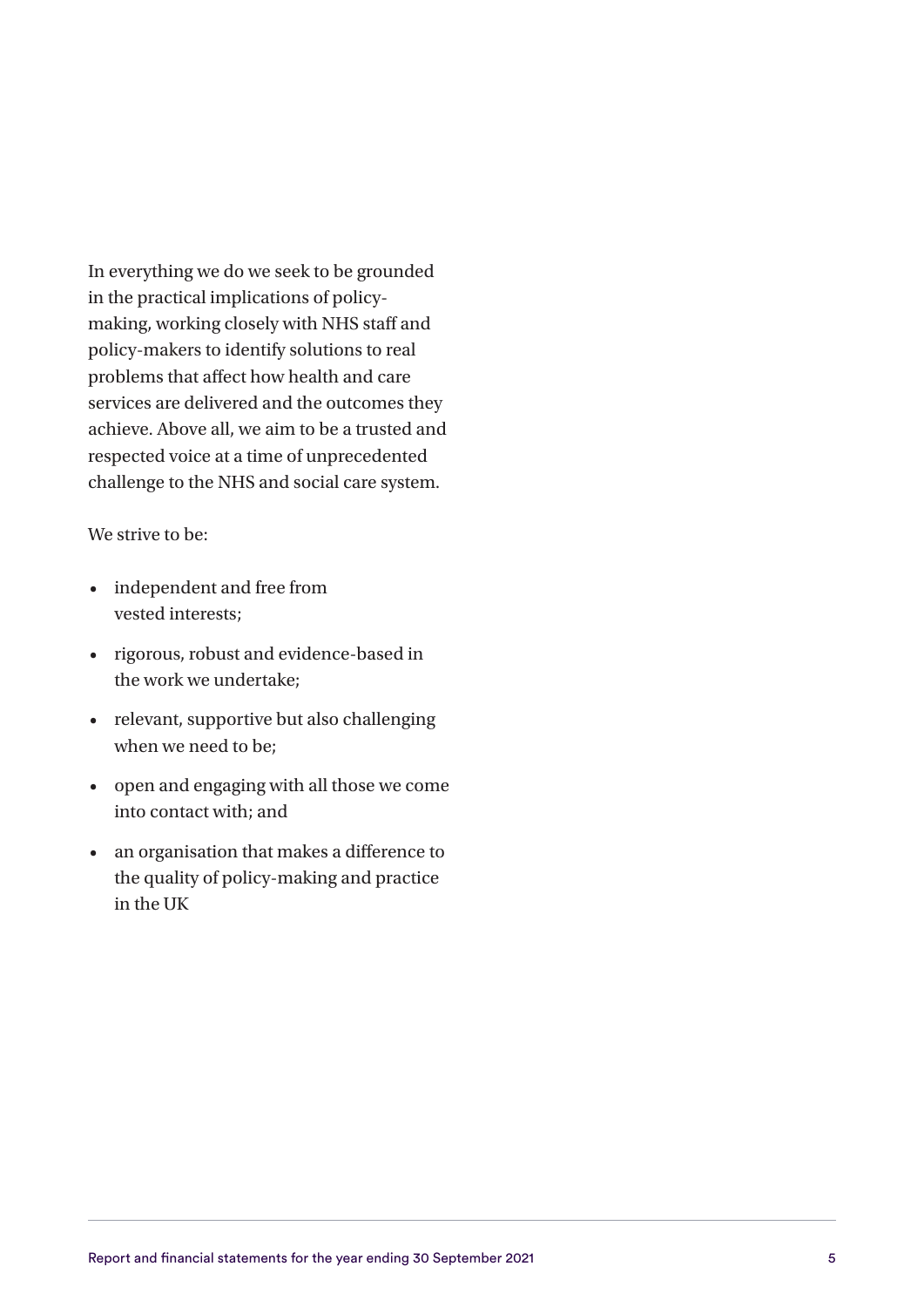# <span id="page-7-0"></span>**Chair and Chief Executive forewords**

### **Foreword from Andy McKeon CBE, Chair**

The past year has been the most challenging ever for the health and care system. The impact of Covid-19 on the way health and care are delivered and on people's day to day lives has been immeasurable. We have just passed the 18-month anniversary of the WHO declaring Covid-19 outbreak a pandemic. The vaccination campaign – the largest in the NHS's history – has had a monumental impact on public health, but coronavirus is here to stay. Policy makers, service leaders and politicians are now wrestling with the long-term consequences for the health and care system.

I have been very proud of the role that the Nuffield Trust has played in providing evidence-based analysis, and concise and informative commentary on Covid-19 to improve policy and public understanding in this area, alongside rigorous research and analysis. Our work has also gone beyond Covid-19 to include amongst other areas the financing of the NHS, social care

reforms, the health and care workforce and prisoner health. The Trust continues to be as much in demand as ever and we remain highly respected for our independence and research rigour.

The working environment has changed significantly, demanding new approaches and ways of support but The Nuffield Trust remains on solid foundations. Its investments too are in a robust position, considering the continued economic impact of Covid-19.

I am proud of what the Trust's staff have achieved over the past year. I want to thank them all for their hard work and commend them for working so admirably under the toughest of conditions. There will no doubt be more challenges to overcome, but the way in which the Trust and its staff have more than managed over the past year gives me a definite sense of hope and optimism for the future.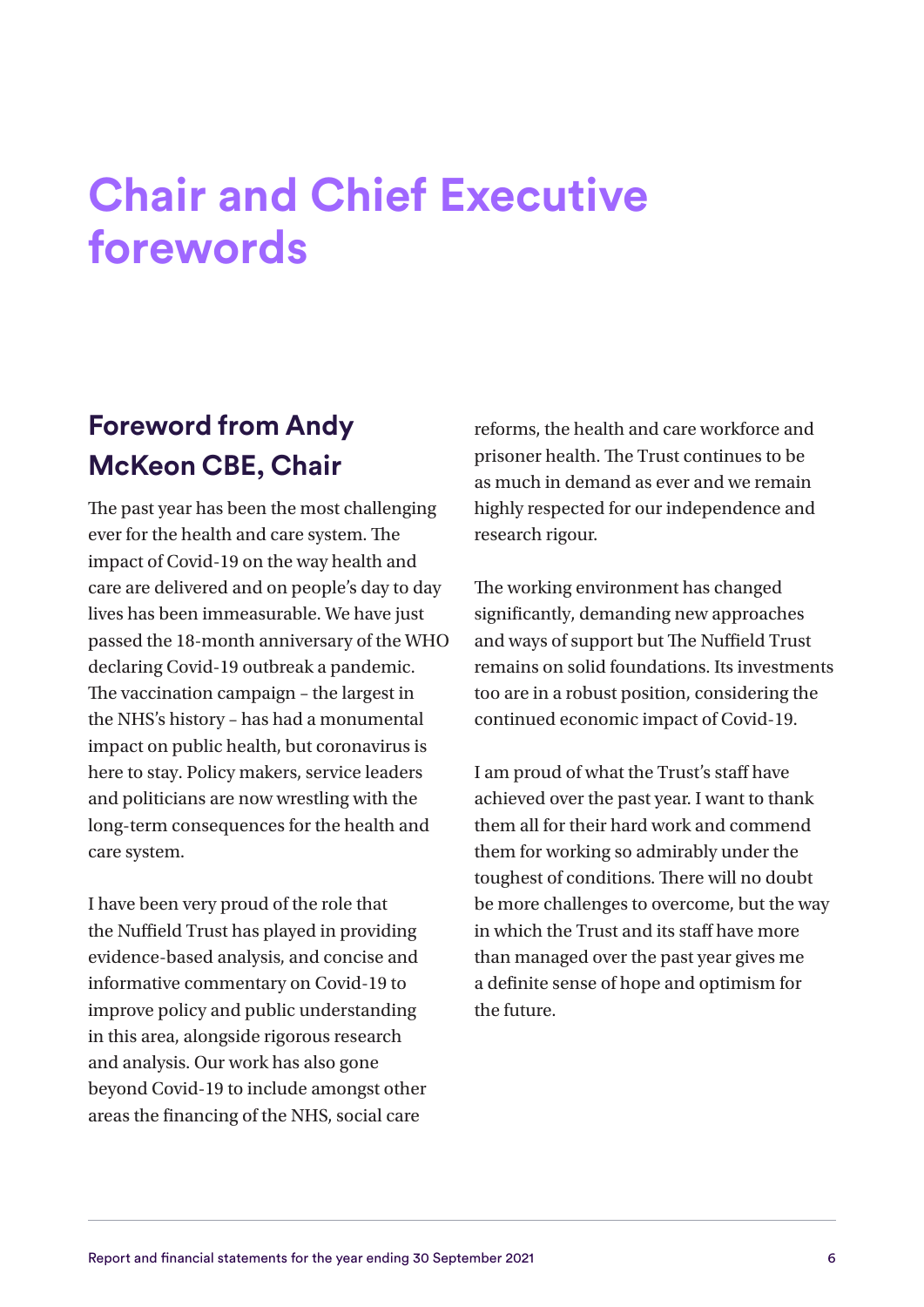### **Foreword from Nigel Edwards, Chief Executive**

This is the second year of the Nuffield Trust's five-year strategy 2020–2025. The pandemic and halting recovery has continued to dominate people's thoughts, and we have been well positioned to provide insightful commentary and analysis on the impact of the Covid-19 pandemic.

Standing independent both of the NHS and of politics, we are funded predominantly by our own endowment and can act nimbly in response to the health policy environment. Our pivot towards "sense-making" commentary around Covid-19 has proved resilient in this context, with our Chart of the Week series being very impactful.

Policy discussions have also increasingly focused on major issues or events that long pre-date the pandemic and much of our analysis and commentary has focused around these, generating significant impact. Following publication of a Government White Paper on the reform of the NHS, we closely scrutinised the Bill– through MP briefings, stakeholder meetings and media commentary. After plans for an additional £12 billion per year for health and social care over the next three years were announced by the Prime Minister, we offered expert

commentary on what this means for the social care sector. As concern about the future of the health and care workforce grew to perhaps its highest for years – evidenced by the NHS staff survey results – we provided evidence-based analysis on the many facets of the workforce, most notably in our Chart of the Week series which has continued to provide a useful outlet for this. We have also been well placed to inform on the major implications for health policy, following publication of a Brexit trade deal in December last year.

This report details the activity we have generated and the impact we have secured, as well as the financial and organisational work underpinning our charity. I have been enormously impressed by the resilience and goodwill of our staff, who have continued to deliver exceptionally high-quality work during such difficult circumstances. I am incredibly proud of the impact we have had over the past year and am hopeful for what we can achieve over the next 12 months as we emerge the other side of the Covid-19 pandemic.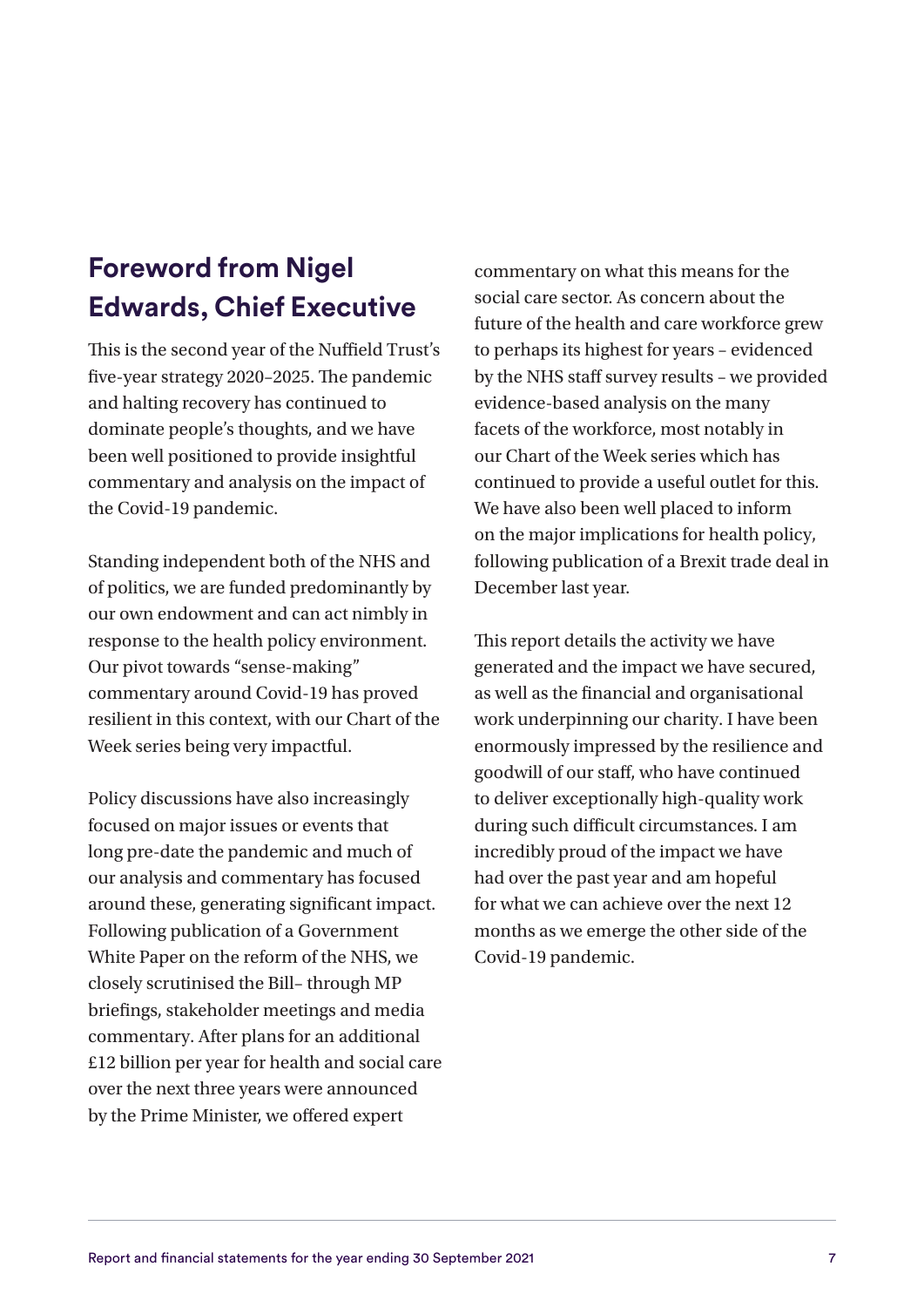# <span id="page-9-0"></span>**The Nuffield Trust's year in numbers**

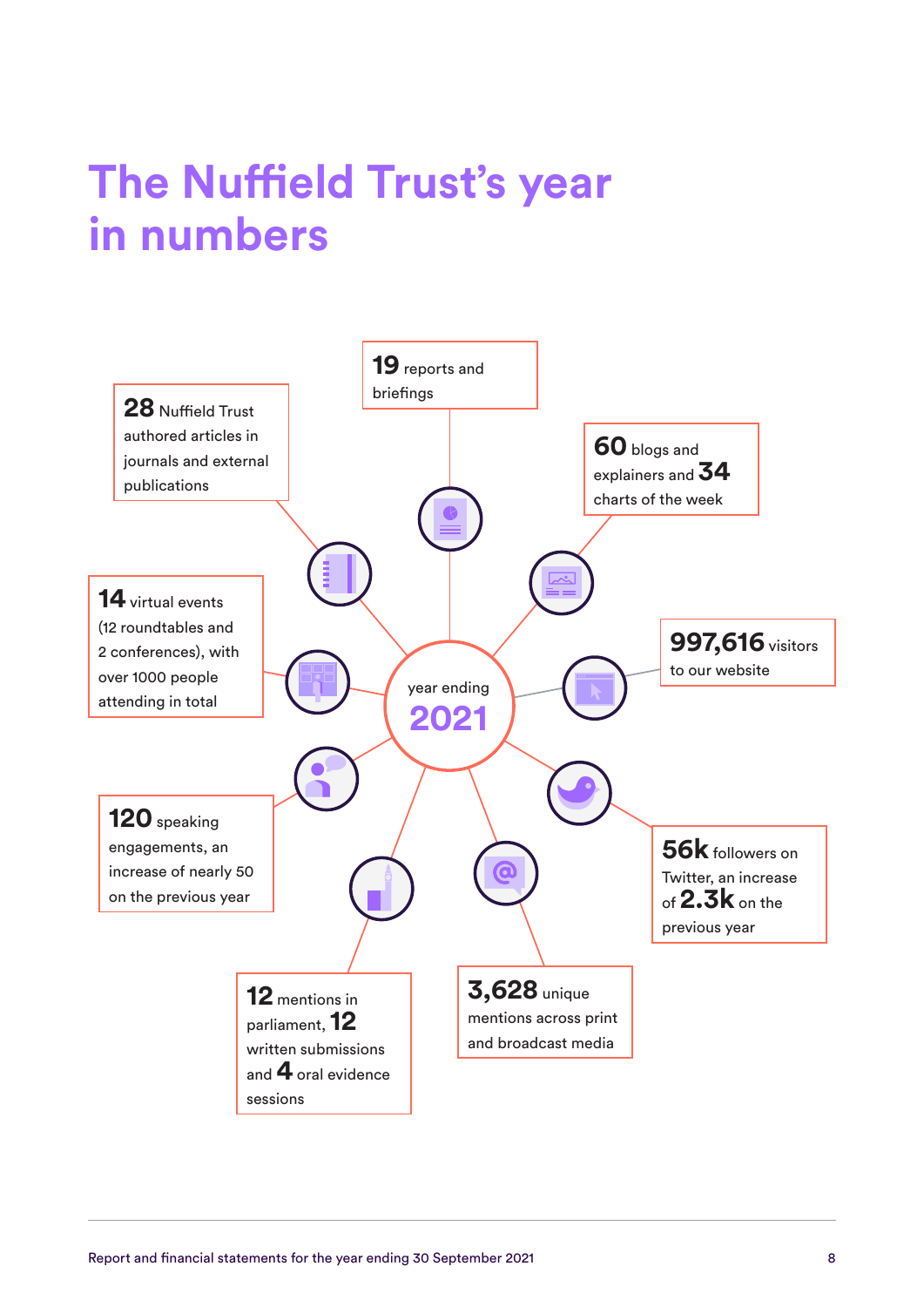## <span id="page-10-0"></span>**1. Our strategic objectives**

The Nuffield Trust works to promote improvements in the quality of health care and health policy. In so doing, it seeks to improve patient care and health for all members of the public. All our charitable activities focus on health care policy and practice and are undertaken to further our charitable purpose for the public's benefit.

Our strategy to 2025 specifies three clear objectives for our work in pursuit of this public benefit:

- 1 To influence policy and practice by generating and synthesising information on health and social care that can facilitate both better policy and better practice.
- 2 To challenge and support those involved in planning and delivering health care to think more creatively and innovatively about how to adapt and redesign services to meet changing patient needs.

3 To provide information on the evidence, statistics, facts and research that politicians and policy-makers use in their interventions in the health and care system in the UK.

These objectives have framed both the work we have undertaken (our activity) and the impact we have generated. These are set out in more detail in sections 3 and 4.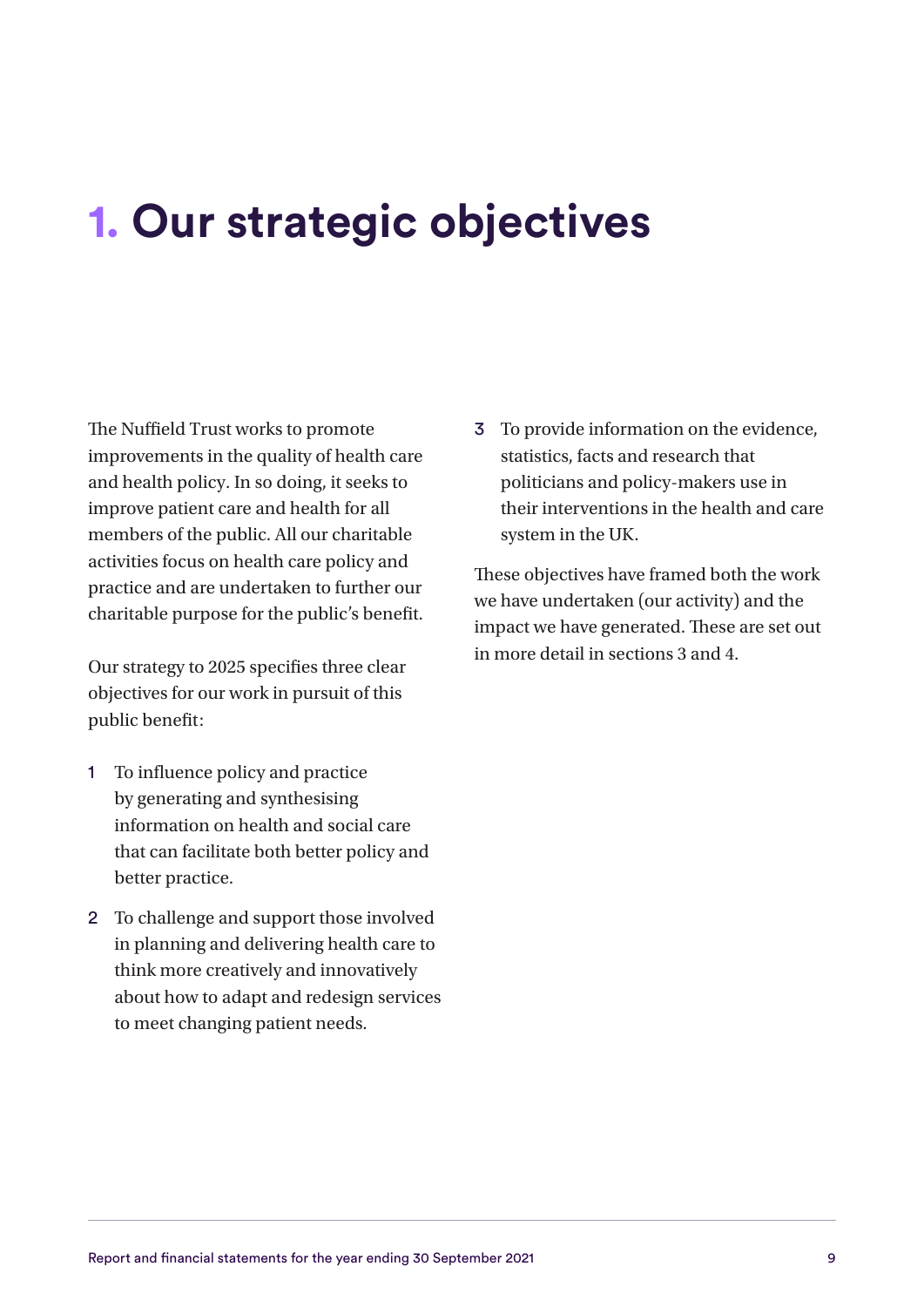## <span id="page-11-0"></span>**2. Our activity in 2020/21**

The work programme through which we are delivering our corporate objectives has had six priority areas since 2020: workforce; technology and digital; primary care; small, remote and rural services; quality and equity; and politics, funding and reform.

At the beginning of our financial year, the Covid-19 pandemic continued to dominate headlines, creating a challenging environment for non-pandemic-related research and analysis. So, as with last year, our work adapted too. Our initial focus turned to Covid-19 recovery interventions as the country faced up to a devastating second wave; insights on how the pandemic affected the Brexit fallout; and research on how rural and remote health care services were coping. And we were among the earliest organisations providing understanding on how digital and remote forms of health care were expanding as a result of Covid-19 – all while continuing to provide vital commentary on cases, mortality and rising waiting lists.

As the second wave took hold and then gradually eased, the focus across the middle of our year returned to broad questions of health and social care policy reform, with Covid-19 as the ever-present backdrop. Key outputs included a comprehensive look at our ailing social care provider market; attempts to gauge the depth and nature of inequalities in the NHS through ethnicity pay gap and data coding work; and a Covid-19 self-isolation policy proposal – again all the while keeping an eye on the spiralling elective waiting lists.

The last few months have seen discussions over major legislative, financial and structural changes in health and social care systems come to the fore – and perhaps a return to health policy in earnest. We have provided constructive advice and challenge to these developments, addressing long-term policy reform questions through critiquing of the Health and Social Care Bill; commentary on the new health and social care levy; and practical solutions and recommendations to the unfolding mental health workforce crisis through the lens of different staff groups (nurses, clinical support staff, and psychology as a career).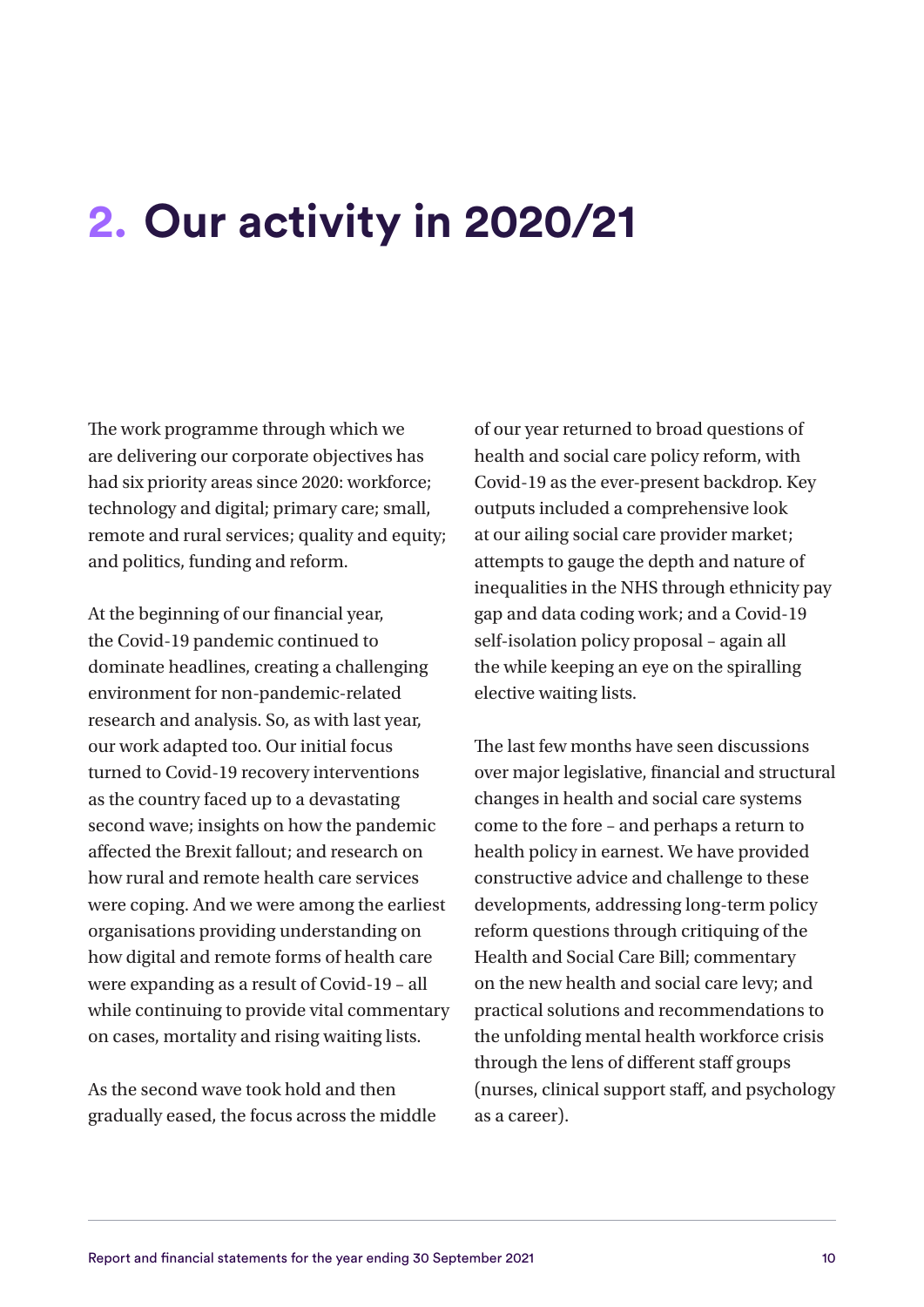The section below outlines the key activities in each of these six work programmes. It is not a comprehensive list of every output or activity. Furthermore, the strategy was always intended to be dynamic, and our understanding of how it fits together has also recently been adapted, so these priority areas will be adjusted slightly in next year's report (see the section 'A look forward to the year ahead' for more on this).

#### **2.1 Workforce**

Concern within the health service over the future of the workforce is at perhaps its highest for years – and morale is wavering following the second Covid-19 wave and debates over staff pay, as evidenced by the NHS staff survey results.

Alongside reactive commentary to these issues we have been working hard to provide the vital evidence base needed in ongoing analysis of the many facets of the workforce – most visibly in our [Chart of the Week](https://www.nuffieldtrust.org.uk/search?search=chart+of+the+week) series, which has covered staff pay, work-related stress and ethnicity and diversity in NHS recruitment over the last quarter, each of which has been very well received.

We published a research report on the [ethnicity pay gap in the English NHS](https://www.nuffieldtrust.org.uk/research/the-ethnicity-pay-gap-in-the-english-nhs) earlier this year which applied new analysis to examine the differences in basic pay between ethnic minority staff and White staff employed by the NHS – by occupation, pay system and band. The report was received favourably by the NHS Race and Observatory board. A couple of months later, we launched a report which looked at the quality and consistency of ethnicity coding within health datasets, and was supported by the Race and Health Observatory.

A continued focus of our workforce programme this year has been to present and analyse evidence on different elements of the health and social care workforce in order to inform policy and practice, through regular updates to our [NHS staffing tracker](https://www.nuffieldtrust.org.uk/nhs-staffing-tracker).

Given the scale and seriousness of the problem, we have zoomed in on different areas that are in crisis to provide workable solutions from the ground up in various disciplines and specialties. For example, we have undertaken analysis for NHS Employers and the Mental Health Network to look at ways more people might be attracted to apply to [study mental health nursing](https://www.nuffieldtrust.org.uk/research/laying-foundations-attitudes-and-access-to-mental-health-nurse-education) – and reasons why numbers are currently limited; the National Workforce Skills Development Unit on the roles, responsibilities and diversity of [mental health clinical support](https://www.nuffieldtrust.org.uk/research/untapped-understanding-the-mental-health-clinical-support)  [staff](https://www.nuffieldtrust.org.uk/research/untapped-understanding-the-mental-health-clinical-support); and for the British Psychological Society on the [pipeline for psychologists](https://www.nuffieldtrust.org.uk/research/the-right-track-participation-and-progression-in-psychology-career-paths).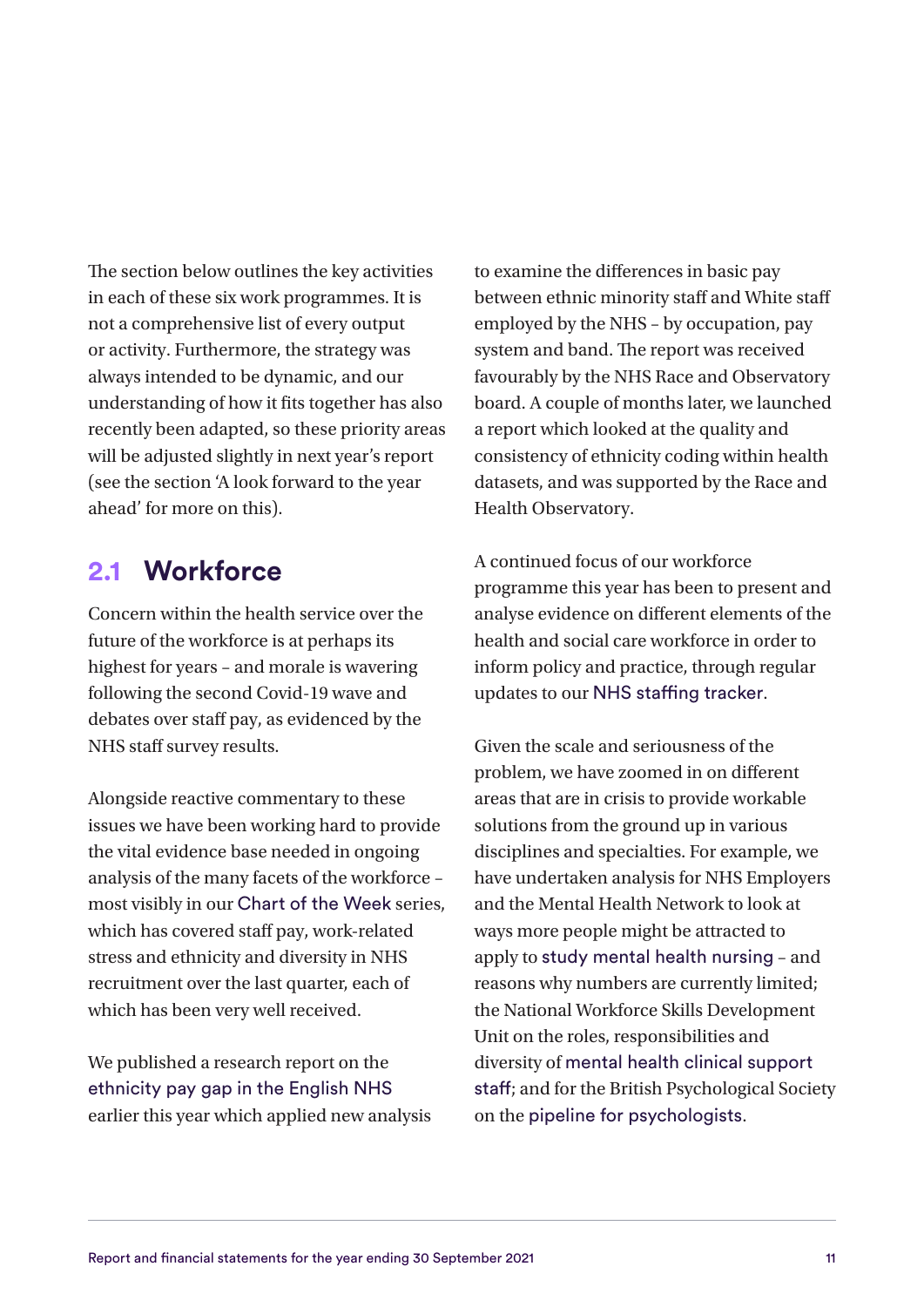### **2.2 Technology and digital**

Technology in the NHS has the potential to transform health services and patient experience. But getting it right can be challenging. Our work looks at the opportunities, barriers to success and how technological change can be successfully implemented.

The biggest piece of ongoing work under our technology and digital work programme has been our [evaluation of Care City](https://www.nuffieldtrust.org.uk/project/care-city), a 'test bed' in East London focused on using new technologies to support people with long-term conditions. The evaluation ran for 20 months and drew on quantitative and qualitative methods to evaluate impacts on patients, the workforce and the health care system. We have published a [summary](https://www.nuffieldtrust.org.uk/research/10-practical-lessons-for-implementing-digital-innovations-learning-from-the-care-city-test-bed)  [report](https://www.nuffieldtrust.org.uk/research/10-practical-lessons-for-implementing-digital-innovations-learning-from-the-care-city-test-bed) drawing out the main findings from the study to go alongside the full evaluation report.

In addition, we have published a further two Care City reports specific to implementing technology in social care. [One report](https://www.nuffieldtrust.org.uk/research/6-practical-lessons-for-implementing-technology-in-domiciliary-care) outlines key considerations to optimise effective implementation of technologies within the unique domiciliary care setting. [The other report](https://www.nuffieldtrust.org.uk/research/developing-the-digital-skills-of-the-social-care-workforce) considers the potential of digital technologies to develop and empower staff working in social care.

Work has continued with the World Health Organization's (WHO) European Observatory on Health Systems and Policies, funded by Optum, to produce an overview of national policy levers that have been used internationally to support digitisation across health sectors. While progress was slowed due to the Covid-19 pandemic, it is due to report at the end of 2021.

#### **2.3 Primary care**

Work with the Universities of Oxford and Plymouth on an Economic and Social Research Council funded project called *Remote-by-Default Care in the COVID-19 Pandemic*, is continuing at pace. It will examine the benefits, disadvantages and pitfalls of the rapid changes that have taken place in general practice such as video and online consulting, and remote assessment, so as to improve their use. It draws on a blend of data from a series of virtual workshops and wider study findings. This will be a very timely piece of analysis as the debate over appropriate levels of face-to-face and remote appointments continues across media and the government.

The 2021 GP patient survey showed a worrying trend of people staying away from health services during the pandemic. We took a closer look at the results in our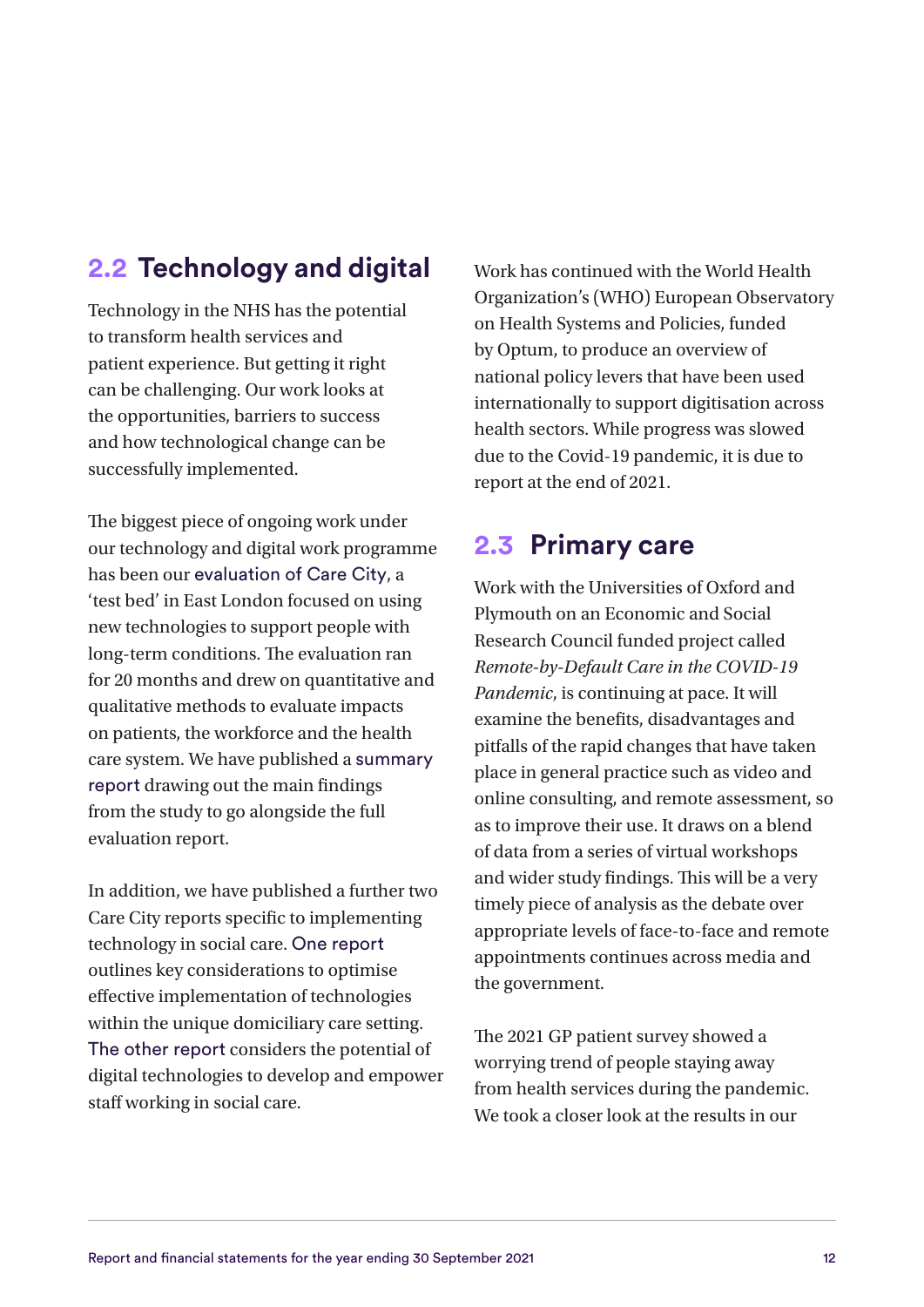[QualityWatch](https://www.nuffieldtrust.org.uk/resource/access-to-gp-services) analysis to understand how access to GP practices has changed over time. Our ['Chart of the Week'](https://www.nuffieldtrust.org.uk/resource/chart-of-the-week-how-does-patient-experience-of-general-practice-vary-with-deprivation) highlighted that people from the most deprived areas were less likely to report their needs being met or had a poorer overall experience.

A set of linked blogs examined the [practical](https://www.nuffieldtrust.org.uk/news-item/addressing-the-practical-challenges-of-multidisciplinary-teamwork-in-primary-care)  [challenges](https://www.nuffieldtrust.org.uk/news-item/addressing-the-practical-challenges-of-multidisciplinary-teamwork-in-primary-care) of introducing different roles into primary care and the [key issues](https://www.nuffieldtrust.org.uk/news-item/what-should-shape-the-expansion-of-multi-professional-teamwork-in-general-practice) which should shape the expansion of multiprofessional teamwork in general practice.

#### **2.4 Small, remote and rural services**

Throughout the year we built on earlier work to cement our reputation for expert analysis and commentary on the role that smaller hospitals and services play in health care delivery, highlighting the unique challenges these services face and offering solutions to some of these challenges.

We were commissioned by the National Centre for Rural Health and Care to write a report looking at the unique challenges presented by Covid-19 and rurality. This [briefing](https://www.nuffieldtrust.org.uk/research/rural-remote-and-at-risk), published at the end of 2020, explored the impact the pandemic has had on the delivery of rural and remote health services in England, highlighting the underlying challenges faced by these services – and outlining how the challenges faced are different for rural areas in comparison with more urban areas.

The full NIHR Medical Generalism study was published this year, through the [NIHR](https://www.journalslibrary.nihr.ac.uk/hsdr/hsdr09040/#/abstract)  [journal](https://www.journalslibrary.nihr.ac.uk/hsdr/hsdr09040/#/abstract). We published a [blog](https://www.nuffieldtrust.org.uk/news-item/it-s-not-just-about-the-front-door-of-the-hospital-lessons-from-the-medical-generalism-in-smaller-hospitals-study) outlining the 12 key lessons from the study which was well received. We have recently embarked on a project looking at the factors which were important in driving reconfiguration of acute medical and emergency services in smaller hospitals during the Covid-19 pandemic.

Our work under this programme has also included a number of bespoke advisory projects for leaders in different health systems, including giving evidence to the Labour party on rural health services.

#### **2.5 Quality and equity**

A great deal of our work on quality and equity is firmly aimed at achieving our first and third objectives: to generate and synthesise information on health and social care to facilitate better policy and practice; and to provide information on the evidence, statistics, facts and research used by politicians and policy-makers.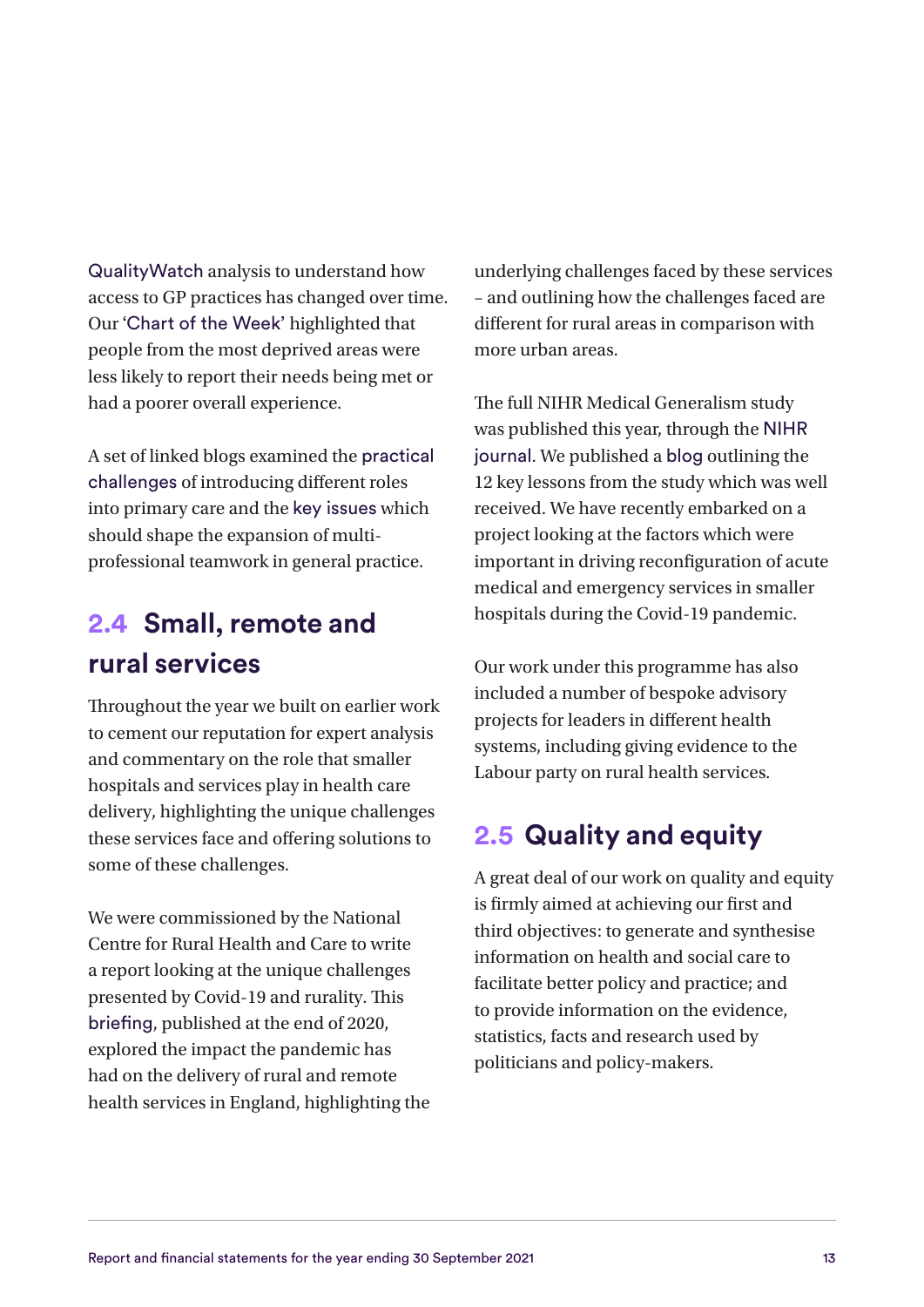Our [QualityWatch](https://www.nuffieldtrust.org.uk/qualitywatch) programme, funded by The Health Foundation, is a key component of this, through which we published regular updates on trends in the quality of care in different areas, including [primary care](https://www.nuffieldtrust.org.uk/news-item/primary-care-1), care for [children and young people](https://www.nuffieldtrust.org.uk/news-item/children-and-young-people-1), [urgent and](https://www.nuffieldtrust.org.uk/news-item/urgent-and-emergency-care)  [emergency care](https://www.nuffieldtrust.org.uk/news-item/urgent-and-emergency-care) and [social care](https://www.nuffieldtrust.org.uk/news-item/social-care).

The [QualityWatch annual statement](https://www.nuffieldtrust.org.uk/files/2020-12/QWAS/digital-and-remote-care-in-covid-19.html#1), published in December last year as an innovative scrolling data story, focused on the rapid adoption of digital technology for delivering NHS care during the pandemic. The Covid-19 pandemic has dramatically changed the way patients access general practice and outpatient appointments, with far more telephone and video appointments being offered. Given the continued relevance of an independent, comprehensive and ongoing review of health and social care quality as the country recovers from Covid-19, we are in discussions with the Health Foundation to renew and develop the project further.

Our work on prisoner health, funded by The Health Foundation, is another key component of this work programme. Later this year we will publish a report [exploring](https://www.nuffieldtrust.org.uk/project/prisoner-health-prisoners-use-of-secondary-care-services)  [changes in prisoners' use of secondary](https://www.nuffieldtrust.org.uk/project/prisoner-health-prisoners-use-of-secondary-care-services)  [care over time](https://www.nuffieldtrust.org.uk/project/prisoner-health-prisoners-use-of-secondary-care-services) and comparing use of hospital services with the non-prisoner population. A second briefing due to report in 2022 will look at the impact of Prison healthcare in Wales.

Since 2016 we have sought to use our position as a research organisation to add to the evidence base around the health of children and young people. We published a [briefing](https://www.nuffieldtrust.org.uk/research/can-variation-help-to-explain-the-rise-in-emergency-admissions-for-children-aged-under-five-up-to-2018-19) which looked at the changes in emergency admissions for the under 5s, exploring differences by groups and whether changes to service provision are influencing emergency admission numbers. Later this year we will publish a report exploring the causes of poor child health and developmental outcomes in the UK, with a focus on infant mortality and obesity. Our support and advice to the Nuffield Foundation for their early year's health chapter – the changing face of early childhood in Britain – has led to developing a joint round table with them to discuss some of the findings and the implications for ICS and place-based strategy for children and young people.

We are developing new relationships with stakeholders with a shared interest in end of life and palliative care, and have been commissioned to research use of services with Hospice UK, and evidence for specialist community palliative care with NHSE/I.

Our longer-term research work continues to shed light on some fascinating areas, with our NIHR funded Rapid Service Evaluation Teams analysis of Covid-19 virtual wards being particularly well-received within NHS E&I. [Phase 2](https://www.nuffieldtrust.org.uk/project/evaluation-of-covid-oximetry-at-home-models-during-the-covid-19-pandemic-in-the-uk-overview-and-phase-2) of RSET and BRACE's study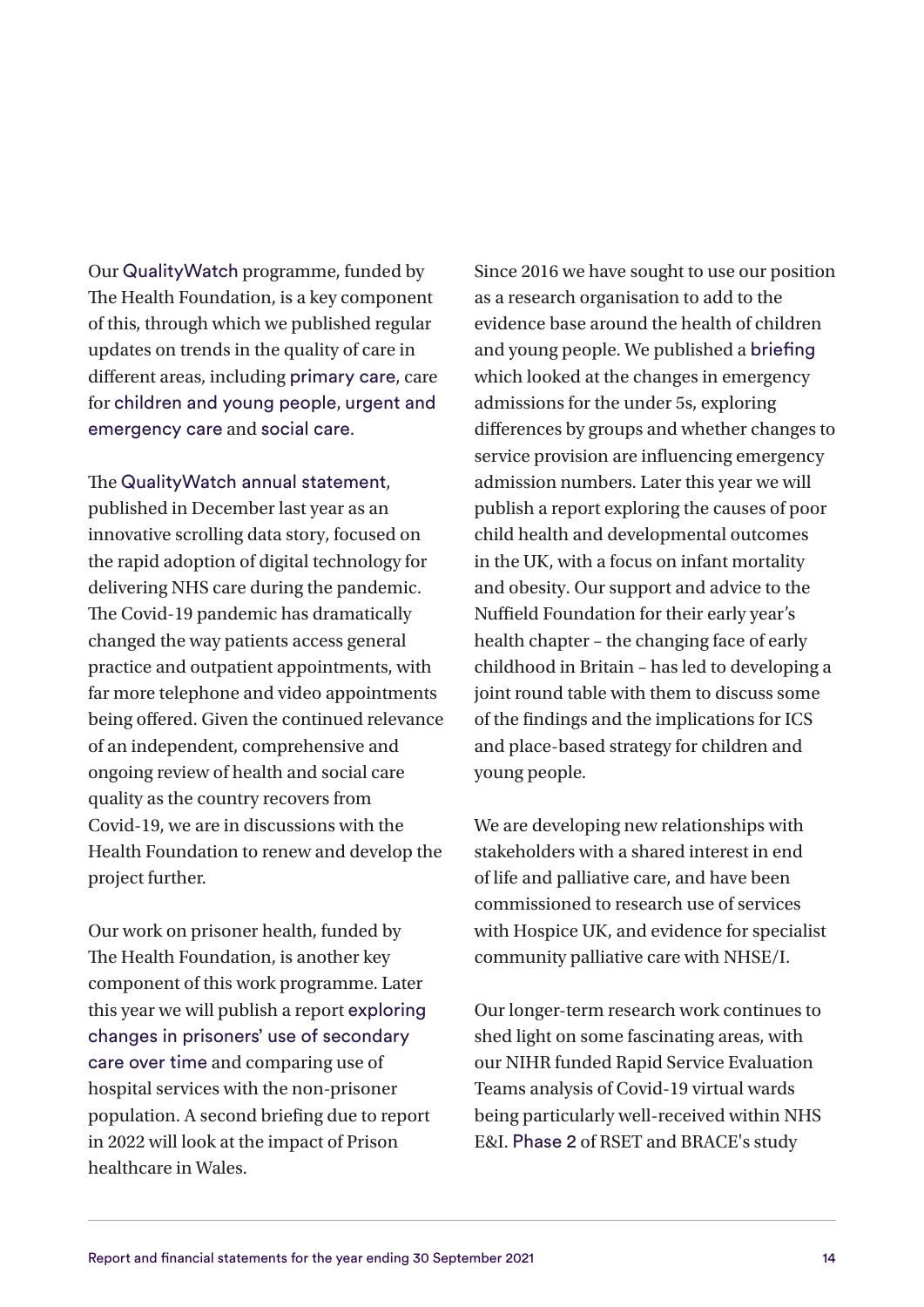of remote monitoring models for Covid-19 patients – exploring the second wave of the pandemic – has begun.

We held our first virtual Rapid Evaluation Conference over three days in January, organised by the Nuffield Trust and the Health Foundation, in association with BRACE and RSET. This was our first virtual conference and we had 460 registrations for the conference with over 100 delegates watching the live steam on each day.

### **2.6 Politics, funding and reform**

The unfolding Covid-19 crisis saw continued interest in our role as an organisation providing evidence-based analysis and commentary to help commentators, policy makers and others make sense of the situation. Our Charts of the Week have continued to provide a useful outlet for this, covering issues such as Covid-19 in prisons, weekly mortality figures, critical care beds, length of stay and the regional pattern of the vaccine roll-out. Our media commentary on mortality and elective recovery in particular has been very prominent over the last year as well.

Although concern over the pandemic remains high, over recent months there has been a sense that policy issues and discussion are firmly back on the table, with lively policy discussion in several key areas of health and care reform that Nuffield Trust has been well placed to contribute effectively to. One longer-term issue generated significant activity over the year in particular: social care.

Over the summer we contributed to the ongoing social care policy debate with a series of [blogs](https://www.nuffieldtrust.org.uk/search?search=social+care&filters_type=search&years%5B%5D=2021&years%5B%5D=2020&apply=) on the pressing need for social care reform. We launched a report summarising the [problems in the English](https://www.nuffieldtrust.org.uk/research/fractured-and-forgotten-the-social-care-provider-market-in-england)  [social care provider market](https://www.nuffieldtrust.org.uk/research/fractured-and-forgotten-the-social-care-provider-market-in-england) which generated a lot of interest within government and beyond. Members of the social care team presented to and met with a large number of policy-makers and opinion-formers, including the DHSC markets team, who asked us to present our work directly to the care minister Helen Whately, and DG Michelle Dyson.

The past year has provided many opportunities for intervention on social care reform. Our [statement](https://www.nuffieldtrust.org.uk/news-item/care-providers-care-users-and-workers-will-feel-short-changed-by-proposed-health-and-social-care-levy-and-reform) following the Prime Minister's announcement of an additional £12 billion per year for health and social care over the next three years was widely quoted, and the social care team were in great demand fielding media queries. A [blog for the BMJ](https://blogs.bmj.com/bmj/2021/09/10/natasha-curry-the-health-and-care-levy-is-social-care-fixed-now/) explored what it really meant for the social care sector – that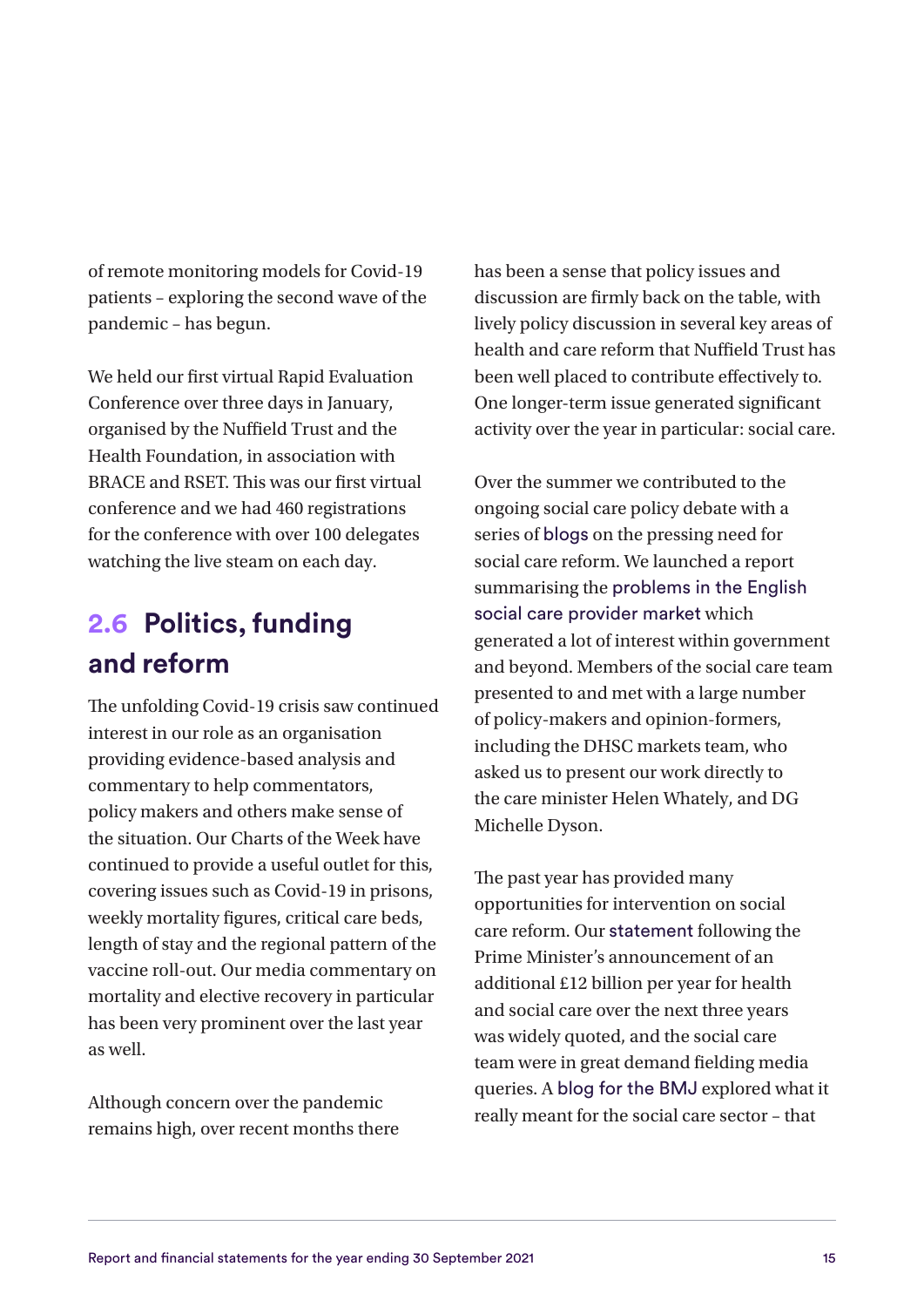the package presented falls short of the comprehensive reform that social care so badly needs.

The new Health and Care Bill, the biggest legislative overhaul of NHS for a decade, made its way through Parliament this year and we have provided close scrutiny of it through [briefings for MPs](https://www.nuffieldtrust.org.uk/resource/second-reading-of-the-health-and-care-bill), stakeholder meetings and media commentary, making clear our concerns about a ministerial power grab, the risk of undermining trust in NHS processes and the possibility that some powers may ultimately be unwanted. We published a blog titled ["Will the new Health](https://www.nuffieldtrust.org.uk/news-item/will-the-new-health-and-care-bill-privatise-the-nhs)  [and Care Bill privatise the NHS?"](https://www.nuffieldtrust.org.uk/news-item/will-the-new-health-and-care-bill-privatise-the-nhs) after some expressed concerns that it could lead to 'privatising' the NHS.

Building on our reputation for incisive commentary and analysis on Brexit, our Brexit leads published a series of blogs looking at the impact of Brexit on many areas, including the [development, supply](https://www.nuffieldtrust.org.uk/news-item/brexit-and-the-coronavirus-vaccine)  [and rollout of Covid-19 vaccines](https://www.nuffieldtrust.org.uk/news-item/brexit-and-the-coronavirus-vaccine); [supply](https://www.nuffieldtrust.org.uk/news-item/how-will-brexit-affect-the-supply-of-drugs-to-uk-patients)  [of drugs to UK patients](https://www.nuffieldtrust.org.uk/news-item/how-will-brexit-affect-the-supply-of-drugs-to-uk-patients); [the UK's scientific](https://www.nuffieldtrust.org.uk/news-item/the-end-of-an-era-brexit-s-impact-on-the-uk-s-scientific-successes)  [successes](https://www.nuffieldtrust.org.uk/news-item/the-end-of-an-era-brexit-s-impact-on-the-uk-s-scientific-successes); impact of a [Pacific trade deal on](https://www.nuffieldtrust.org.uk/news-item/will-the-nhs-be-on-the-table-for-a-pacific-trade-deal)  [the NHS](https://www.nuffieldtrust.org.uk/news-item/will-the-nhs-be-on-the-table-for-a-pacific-trade-deal); and [medicines shortages](https://www.nuffieldtrust.org.uk/news-item/what-happened-to-those-brexit-medicines-shortages).

We launched two Brexit reports in this financial year – a [briefing](https://www.nuffieldtrust.org.uk/research/how-will-brexit-affect-the-uk-s-response-to-coronavirus) which assessed how Brexit may affect the UK's response to Coronavirus, and a [report](https://www.nuffieldtrust.org.uk/research/understanding-the-impact-of-brexit-on-health-in-the-uk), commissioned by the Health Foundation, which mapped out the health areas that will be affected by our decisive exit from the Union. Five years on from the Brexit vote, in a blog we looked back at the [main claims](https://www.nuffieldtrust.org.uk/news-item/the-brexit-referendum-five-years-on-what-has-it-meant-for-the-nhs) that were made about the NHS before the referendum took place to see which have been proven right and which have proven to be unfounded.

In March, we held our first ever fully [virtual Summit series](https://www.nuffieldtrust.org.uk/summit/summit-series-video/programme-1/) over a two-week period. The [sessions](https://www.nuffieldtrust.org.uk/summit/summit-series-video/watch-again/) were wide-ranging and timely, covering the interaction between scientific advice, evidence and policymaking; reflections on whether health services need a restoration or revolution following the pandemic; and the tension between centralisation and localism that is characteristic of health care in this country. The Summit presented a timely opportunity to reflect on the pressing issues facing the NHS and social care, especially what has changed since the Covid-19 pandemic and stimulate and challenge the audience to think outside of their usual fields and expertise.

Our work on Covid-19 also saw us deliver new events and develop new partnerships to support the NHS's efforts in response to the outbreak. In partnership with the Resolution Foundation, we put together a fully costed [policy proposal](https://www.nuffieldtrust.org.uk/research/tackling-covid-19-a-case-for-better-financial-support-to-self-isolate) for financially supporting people to self-isolate during the pandemic,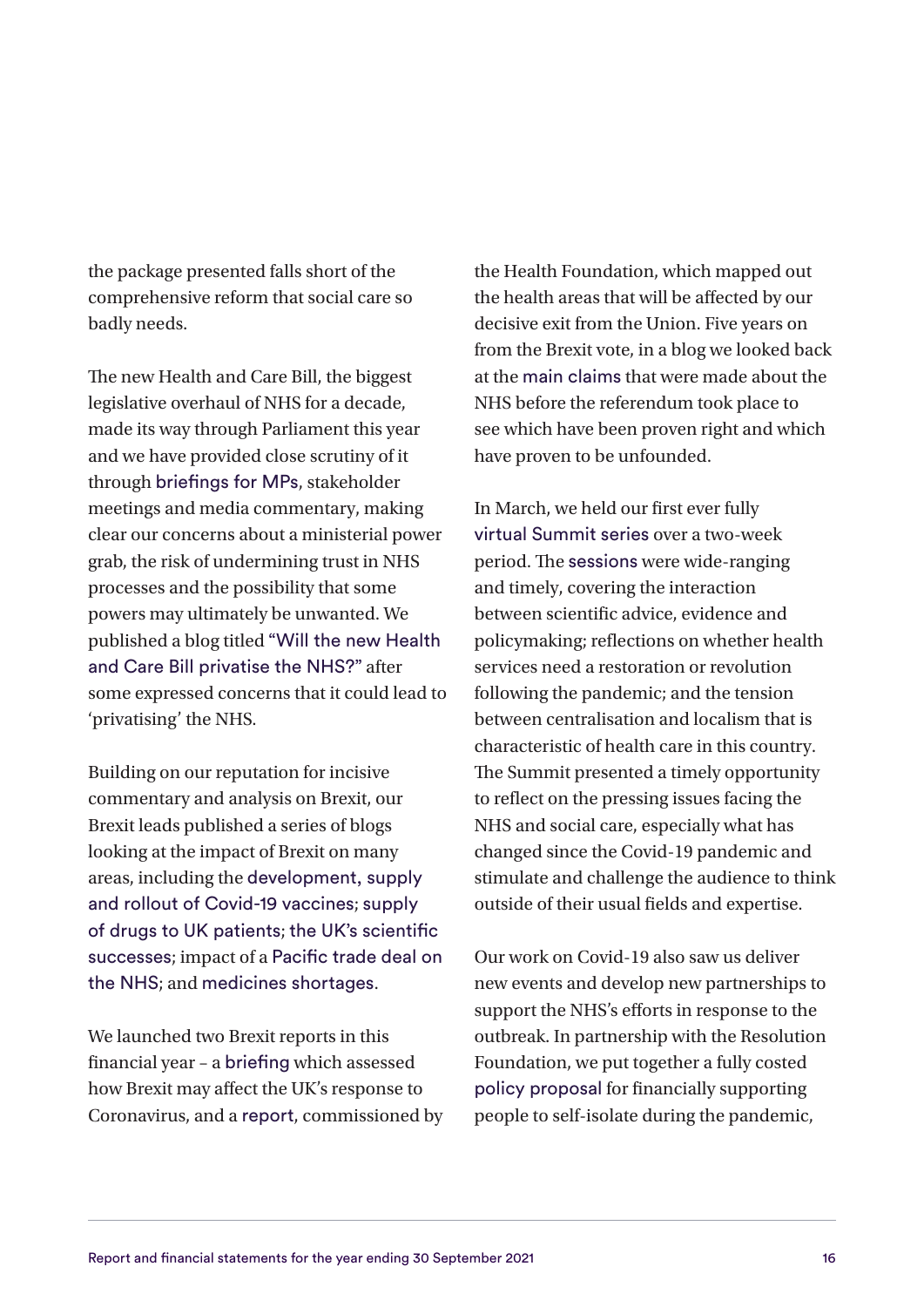providing real policy solutions to the issues of the day. This led to strong media coverage and the Prime Minister's spokesperson being questioned about the issue by journalists.

We also partnered with the Institute for Fiscal Studies for a widely-attended [online event](https://www.nuffieldtrust.org.uk/event/covid-19-and-disruptions-to-health-and-social-care-in-england) looking at the impact Covid-19 has had on healthcare, which involved Nigel Edwards speaking at an event alongside Carol Propper of Imperial College and Paul Johnson of the IFS.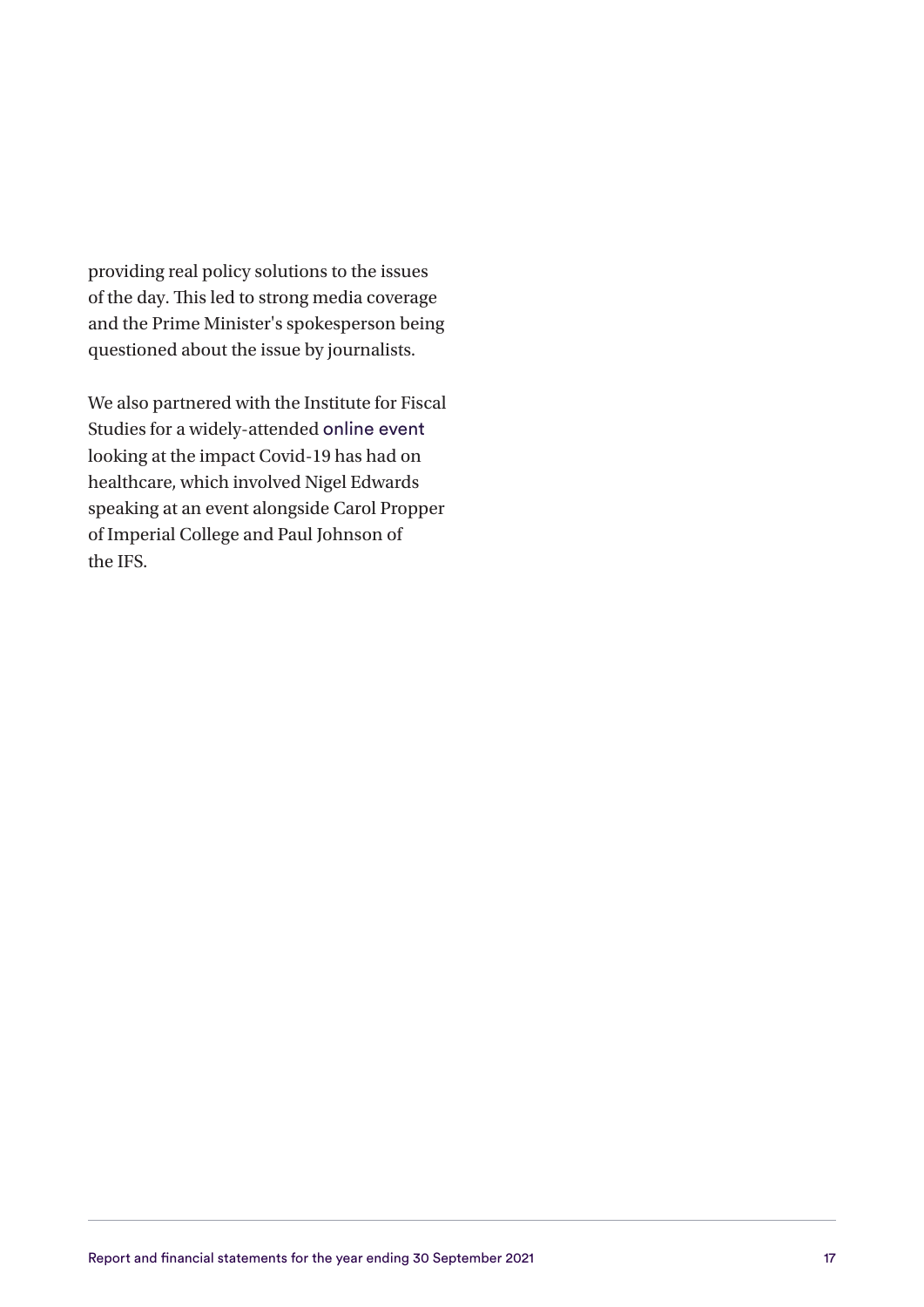## <span id="page-19-0"></span>**3. Our impact**

The public benefit of our work can clearly be seen in its impact. We define and measure impact in three ways:

- **the reach that we have** so that the public, policy-makers and those involved in delivering health care are better informed about health and social care in the UK and what can be done to improve it – this is reflected, for example, in our broadcast and print media counts;
- **the influence that we have** in informing politicians, policy-makers and health and social care practitioners about thinking on health and social care through analysis, pointing out lessons from the past and proposals based on research on how policy and practice can be improved for the benefit of the public – this is evidenced, for example, by our presentations to parliamentary committees, civil servants and ministers, as well as NHS boards and groups of health and care managers;
- **changes in policy or practice that result from our work** – although this can be very

hard to measure, with policy change often the result of multiple influences and the exact journey from our activity to impact often unclear.

Looking at our three strategic objectives in turn, we can highlight some real examples of impact – and public benefit – in 2020/21 in each of these categories. This section does not attempt to provide a comprehensive list of all the areas in which we have achieved impact. Rather, it attempts to capture the highlights of another seismic year in health and social care.

### **3.1 Impact on policy and practice**

A wide range of our work falls under this objective, which covers much of our 'sense-making' and explainer work, as well as in-depth analysis. Impact highlights from 2020/21 include the following:

• Our ethnicity coding report, which looked at the quality and consistency of ethnicity coding within health datasets, and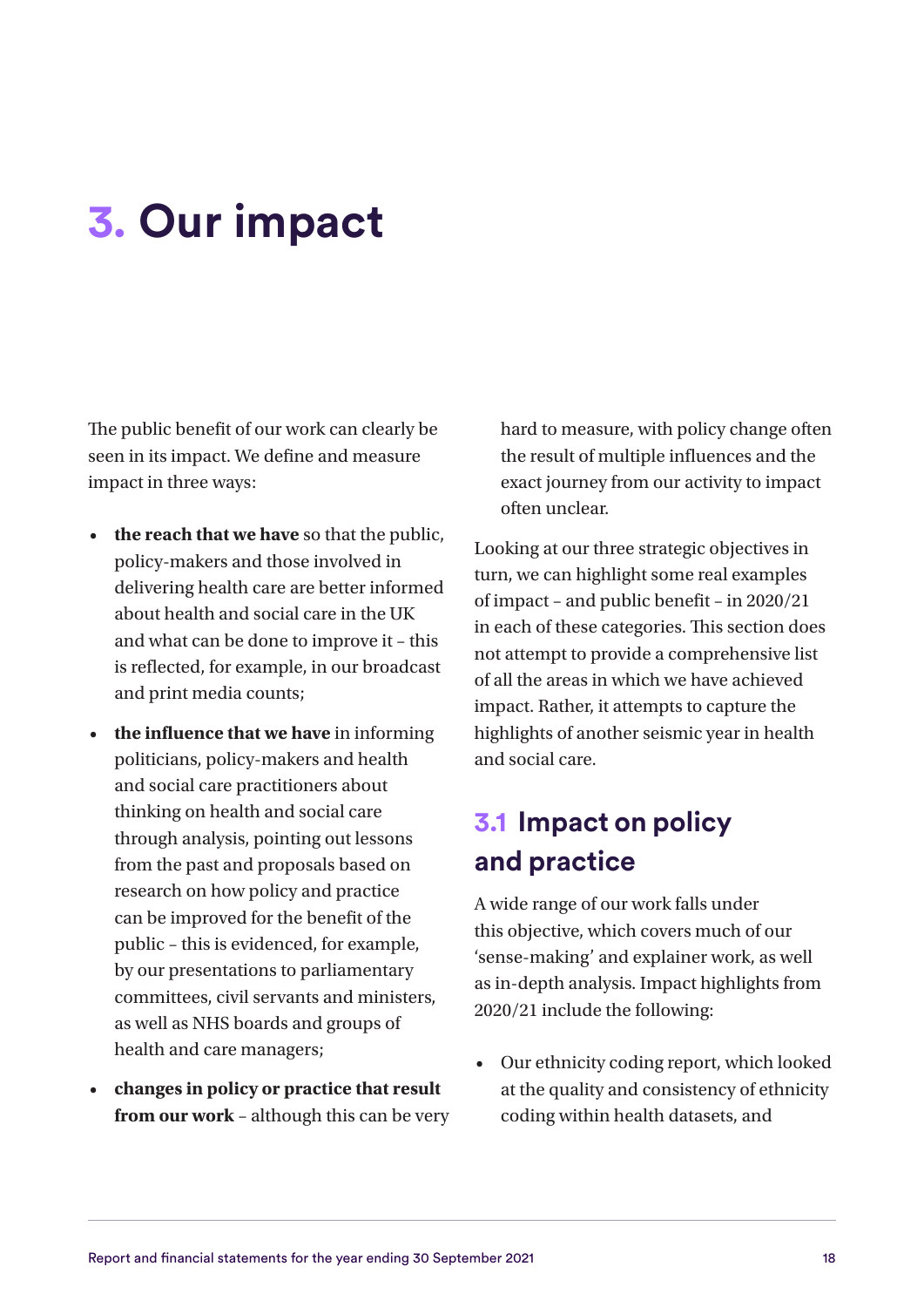was supported by the Race and Health Observatory, was received very positively by the data and research community;

- Explainer and commentary on measuring Covid-19 mortality – this has proved to be a highly popular, objective and authoritative resource which been widely read and updated as the pattern of Covid-19 deaths has changed during the pandemic;
- Our NHS workforce in numbers and QualityWatch analysis on hospital bed occupancy were referenced in Keir Starmer's pamphlet ['The Road Ahead'](https://fabians.org.uk/wp-content/uploads/2021/09/The-Road-Ahead-KEIR-STARMER_web.pdf);
- The NHSE/I strategy team drew on our QualityWatch work in providing a briefing for the new Secretary of State and NHSE/I Chief Executive;
- Our chart of the week on cases of Covid-19 in prisons was cited in a letter drafted to the Joint Committee on Vaccination and Immunisation and Matt Hancock regarding prioritisation of prisoners and prison staff for vaccination.

### **3.2 Impact on service redesign**

Much of our work aimed at informing health care managers, clinical leaders and policy-makers falls under this objective. This includes our evaluations, our consultancy work for individual NHS organisations and also our convening and events work. Impact highlights from 2020/21 include the following:

- Following previous work on continuity and access in primary care, Rebecca Rosen won one of five C6 Health Foundation awards for improving continuity in general practice, applying findings from the project in her own GP practice. Furthermore, at the advisory group of the National Access Review – which has taken on a higher level of importance following Boris Johnson's opening speech – our continuity report was referred to by NHSE/I during the meeting as setting the context for the inquiry and providing a range of insights about access and continuity. They are drawing on its findings and have internalised our recommendations about the possibility of delivering access without letting go of continuity;
- Our ongoing analysis on the feasibility of managing patients with Covid-19 in the community rather than in hospitals by giving them oximeters to keep track of their own oxygen levels at home, under the Rapid Service Evaluation Team (RSET)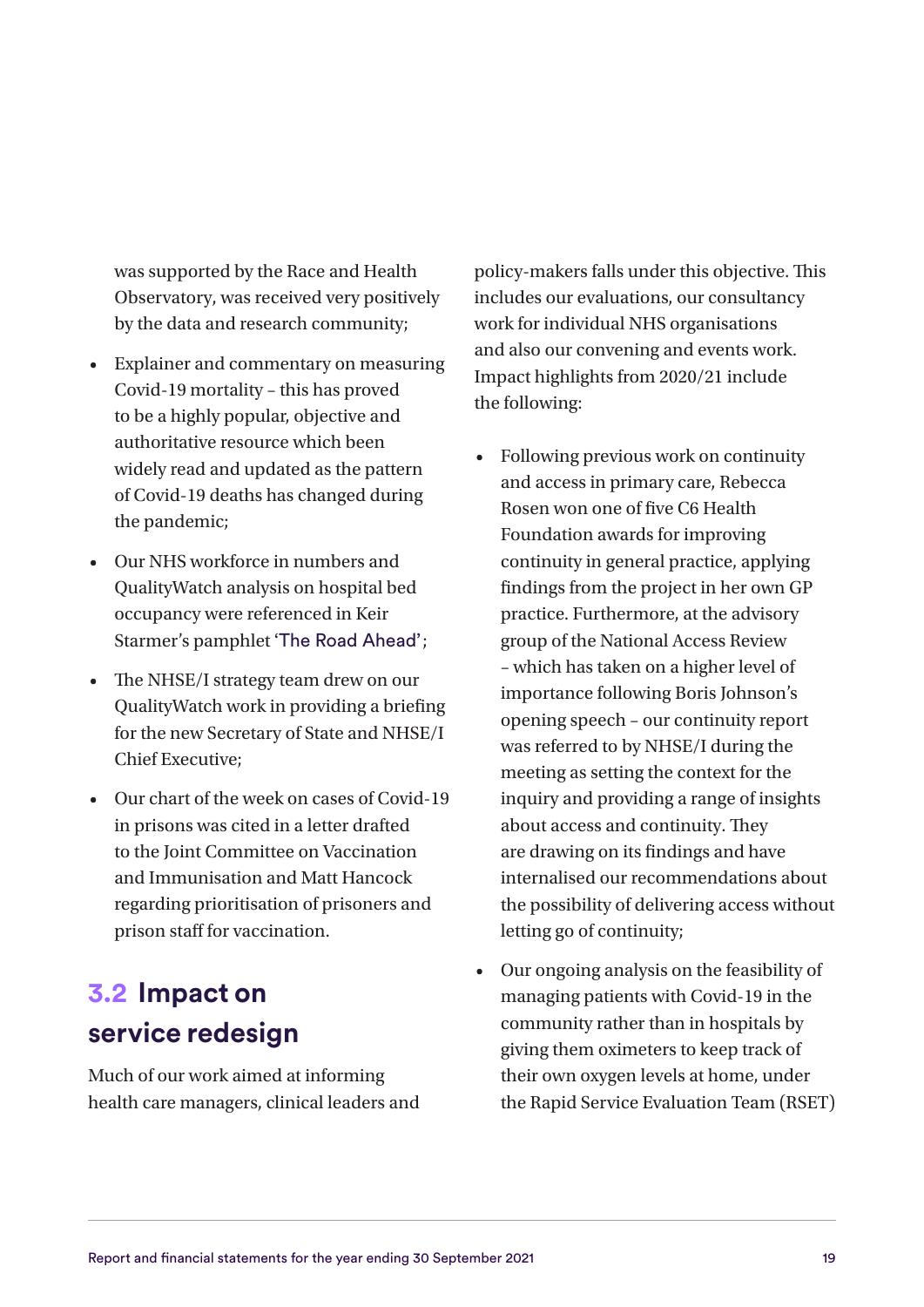project, has had feedback from a GP lead at NHSE/I that the RSET team played an essential role in enabling the national roll out of Covid-19 oximetry at home;

- Our work on hospital re-design and delivery with the Velindre NHS University Trust provoked genuinely new thinking among the leaders in the area;
- We have been invited to present at a number of high-profile external events, including the European Healthcare Design 2020 conference and the NHS Confederation's Primary Care Network Conference;
- NHSE South East region commissioned us to help them think about how ICSs will work in the future. This has led to us providing further support on ICS development in the East of England region and the future of commissioning.

### **3.3 Impact of our evidence to policy makers**

The policy and public affairs work that we do is in pursuit of this objective, offering rigorous analysis to inform politicians from all four UK countries, policy-makers in central and local government as well as within NHS arm's-length bodies. Impact highlights from 2020/21 include the following:

- There has been significant impact from our work on social care. The Migration Advisory Committee are establishing a [social care expert advisory group](https://gbr01.safelinks.protection.outlook.com/?url=https%3A%2F%2Fwww.gov.uk%2Fguidance%2Fsocial-care-expert-advisory-group-expression-of-interest&data=04%7C01%7Czardia.edwards%40nuffieldtrust.org.uk%7Cb0f0270ebf7a45ffacff08d956603ec0%7C3b831e3bee9b4e4194dc5d5c15ce9f27%7C0%7C0%7C637635793623974787%7CUnknown%7CTWFpbGZsb3d8eyJWIjoiMC4wLjAwMDAiLCJQIjoiV2luMzIiLCJBTiI6Ik1haWwiLCJXVCI6Mn0%3D%7C1000&sdata=Hlpnp6jtwceBFZbjWSdFC8vd0aZKQ7fAQQ%2B6M%2FF4HZw%3D&reserved=0) as they have been commissioned by the Minister for Future Borders and Immigration to undertake an independent review of adult social care and the impact of ending freedom of movement on the sector. The committee drew heavily on our social care briefings as references in documents for the committee and to understand more how social care works in the four countries;
- There have been multiple citations in the media and parliament, following announcement of the Health and Social Care Levy; following a number of social care reform proposals, including a proposed hike to National Insurance as a funding mechanism, we engaged in several broadcast interviews, including BBC R4's The World This Weekend; we made a timely intervention via a joint letter on social care which was published in the Times;
- Our social care provider market report generated a lot of interest within government and beyond and there has been huge demand for our social care team to speak at a range of external events and attend meetings, including discussion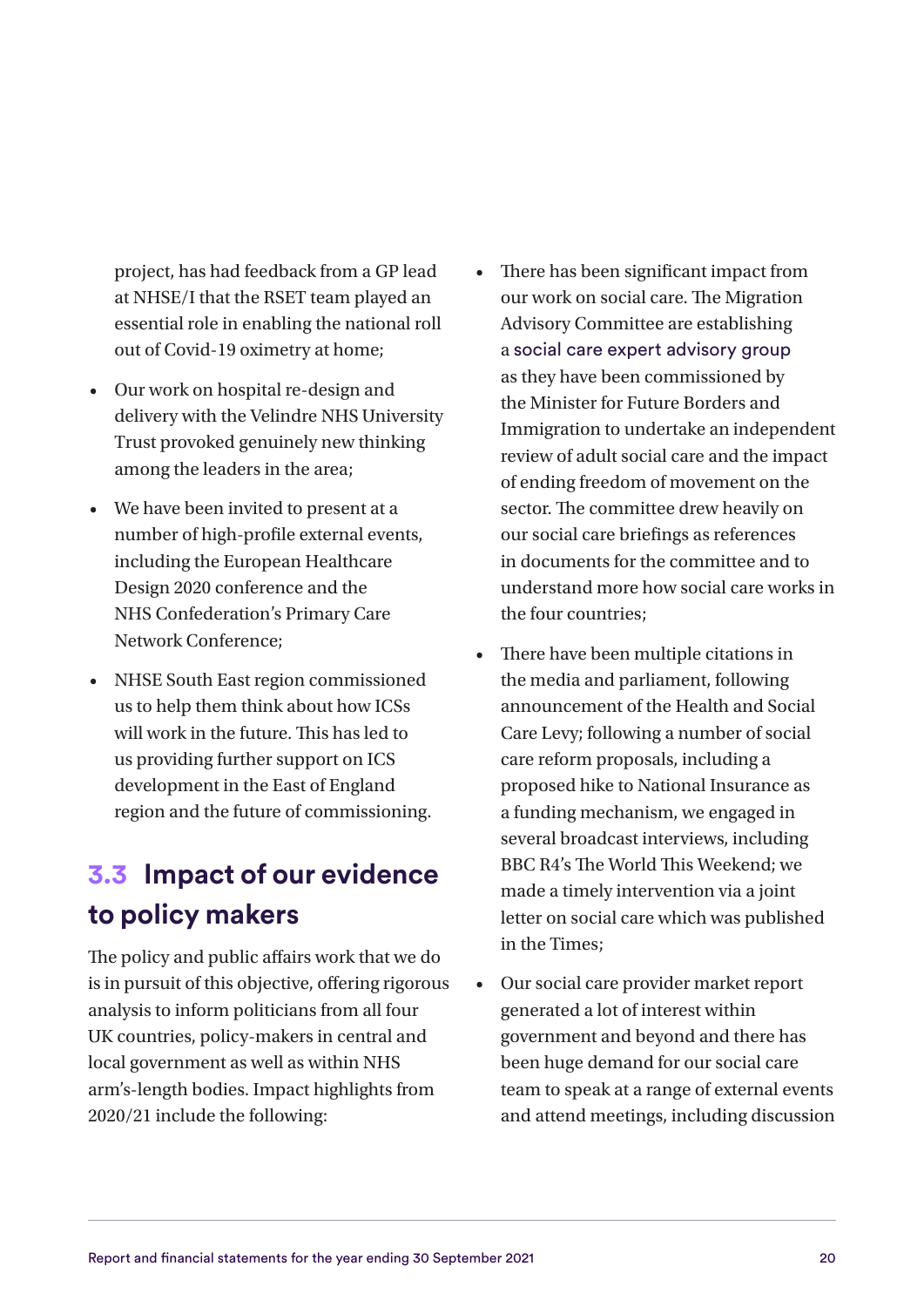with Number 10 Downing Street. We presented it to 0ver 80 senior civil servants from across DHSC, MHCLG and Cabinet Office. We have also separately briefed the markets team and they have asked us to present our work directly to the care minister, Helen Whately and DG, Michelle Dyson. We were told by the directorate of the Markets team that it had been 'referred to constantly' in conversations with the DHSC. In a presentation during a DHSC engagement session with the sector, our work was referenced and it has influenced the department's framing of the issues;

- We circulated a briefing for the Second Reading of the Health and Care Bill, and were cited by the Minister of State Edward Argar in the debate. We joined forces with the King's Fund and the Health Foundation to draft a letter on workforce planning and the NHS Bill to the Secretary of State and Jeremy Hunt. Both this letter and our formal submission in the previous quarter were widely quoted and cited in the Health Select Committee report on the NHS Bill;
- We have been invited to give oral evidence at four committee sessions. We submitted written evidence to the Public Accounts Committee inquiry into digital change in the NHS, drawing on our recent briefing,

and were cited in their final report. We were extensively cited in the House of Lords' Public Services Committee report on Covid-19, including on funding disparities, health inequalities, social care, and technological innovation. We were cited in the House of Commons in debates about trade deals, and for our work on the Scottish NHS and social care in the four countries;

- Our work with the Resolution Foundation on better financial support for selfisolation achieved great impact, notably national media coverage in the Guardian and the Prime Minister's spokesperson was questioned about the issue at the lobby briefing on the day of launch;
- Our Brexit tracker project, funded by the Health Foundation and involving a collaboration with leading academics, was completed in December and published as the "will they/won't they" politics continued on the deal. It was wellreceived within Whitehall and the Arms' Length bodies, and received widespread media coverage;
- A thread from Helen Buckingham providing clarification over privatisation concerns with regards to the Health and Care Bill captured a huge amount of attention from our Twitter audience. The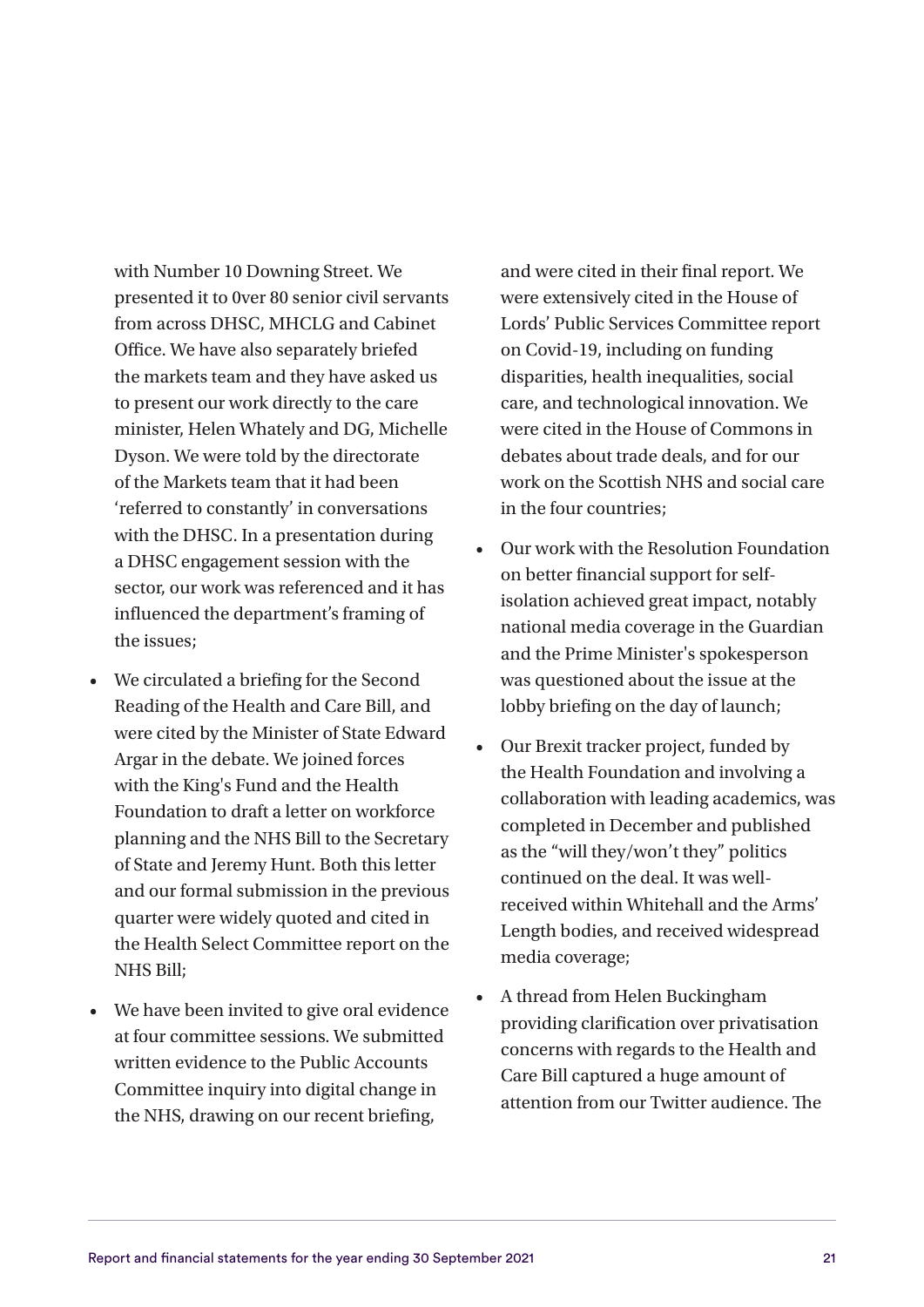original blog is the most popular blog content we have published this year;

• Following our report on international long-term care Covid-19 learning, an international evidence summary on mandatory vaccination for social care staff was published and cited by the SAGE working group on social care.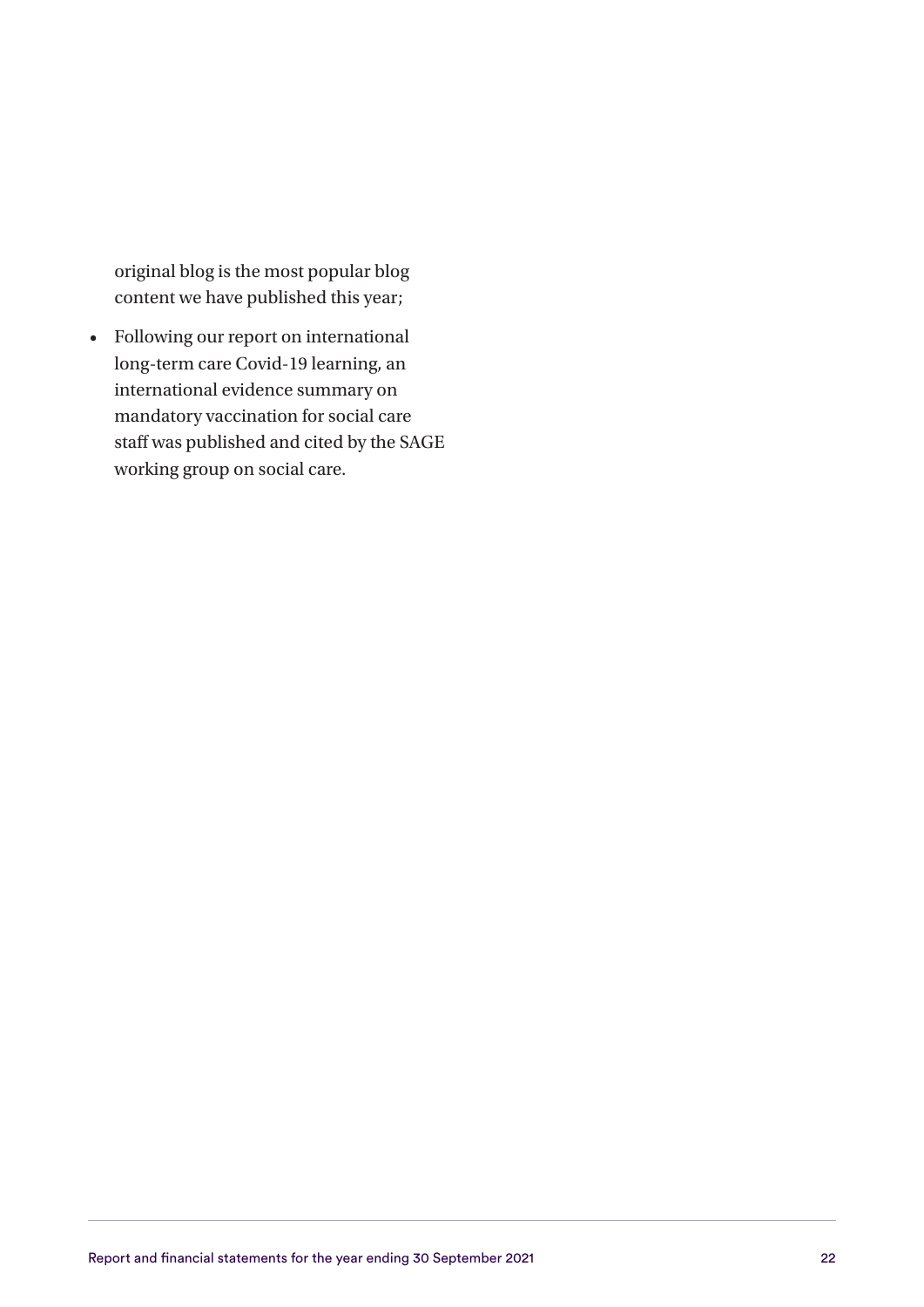## <span id="page-24-0"></span>**4. Organisational development**

#### **Hybrid working policy**

Covid-19 continues to produce an environment of uncertainty and staff wellbeing is paramount. We have therefore remained cautious in our approach to the office re-opening, while working hard to keep pace with external changes. Although office utilisation was lower over the summer months, we are now seeing utilisation increase, both in absolute numbers and also variety of staff users. We are preparing a new hybrid working policy which will form the foundation for working at the Trust in the future.

#### **Strengthening our networks and external relationships**

We conducted a review of our networks and external relationships last autumn to capture a better picture of the range of external contacts held by Nuffield Trust staff; the strength of working relationships; and areas for development. We gathered evidence from surveys and qualitative interviews with Nuffield Trust staff and Trustees. A number of recommendations have been taken forward to strengthen our existing relationships and networks.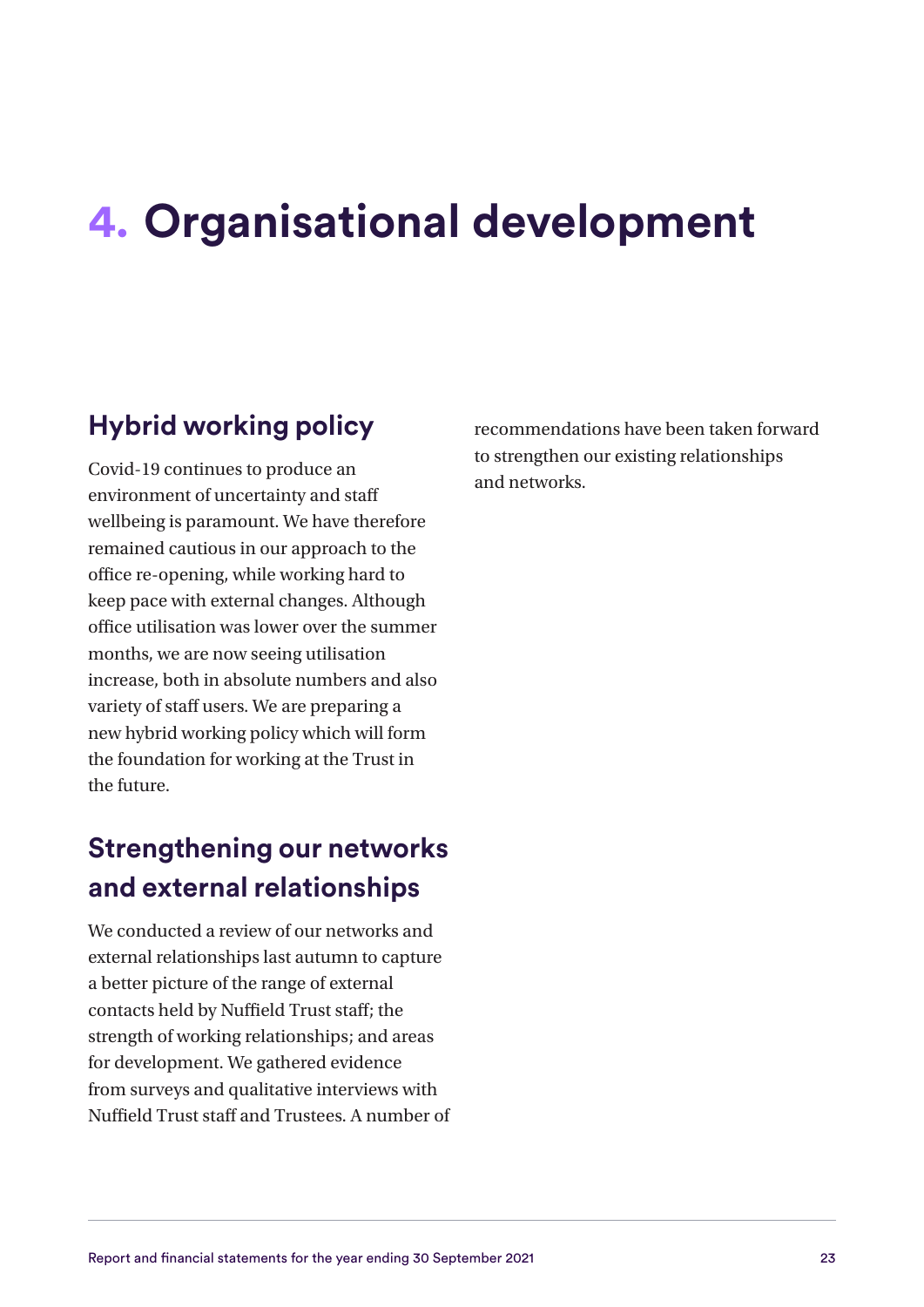# <span id="page-25-0"></span>**5. A look forward to the year ahead**

We have re-focused our priority areas of work to four key areas:

- Quality and equity
- Service delivery
- Innovation
- Politics, funding and reform

Each priority area of work is quite broad in its focus, and many of our projects will fall within more than one area of work.

#### **Work planned for 2021/22**

In our **quality and equity** programme, we are developing a portfolio of projects on end of life care, to improve the evidence base for policy makers and local systems. A project commissioned by Hospice UK will focus on the scale and nature of service provision by hospices from April 2018-March 2021. We have also started work on a project on access to prevention, diagnosis and treatment for people with a learning disability.

We will continue to develop our prisoner health research work, building on our

previous work as well as extending into new areas. In the next phase we will be directly involving people with lived experience of prison, who will take part in discussions regarding measures of care quality amenable to identification in hospital data, as well as workshops to develop practical policy recommendations based on the research findings. We will also be producing targeted outputs on the Wales prison estate for the first time.

Through our **service delivery** programme, following on from the Medical Generalism study, we will lead a review of the impact of Covid-19 and organisational change in smaller hospitals using the same cohort of hospitals. This will assess which factors were important in driving reconfiguration of acute medical and emergency services in smaller hospitals during the Covid-19 pandemic and whether there are wider lessons for service change.

Improving access to primary care has been an area of strategic policy focus consistently over the last decade. We have launched a new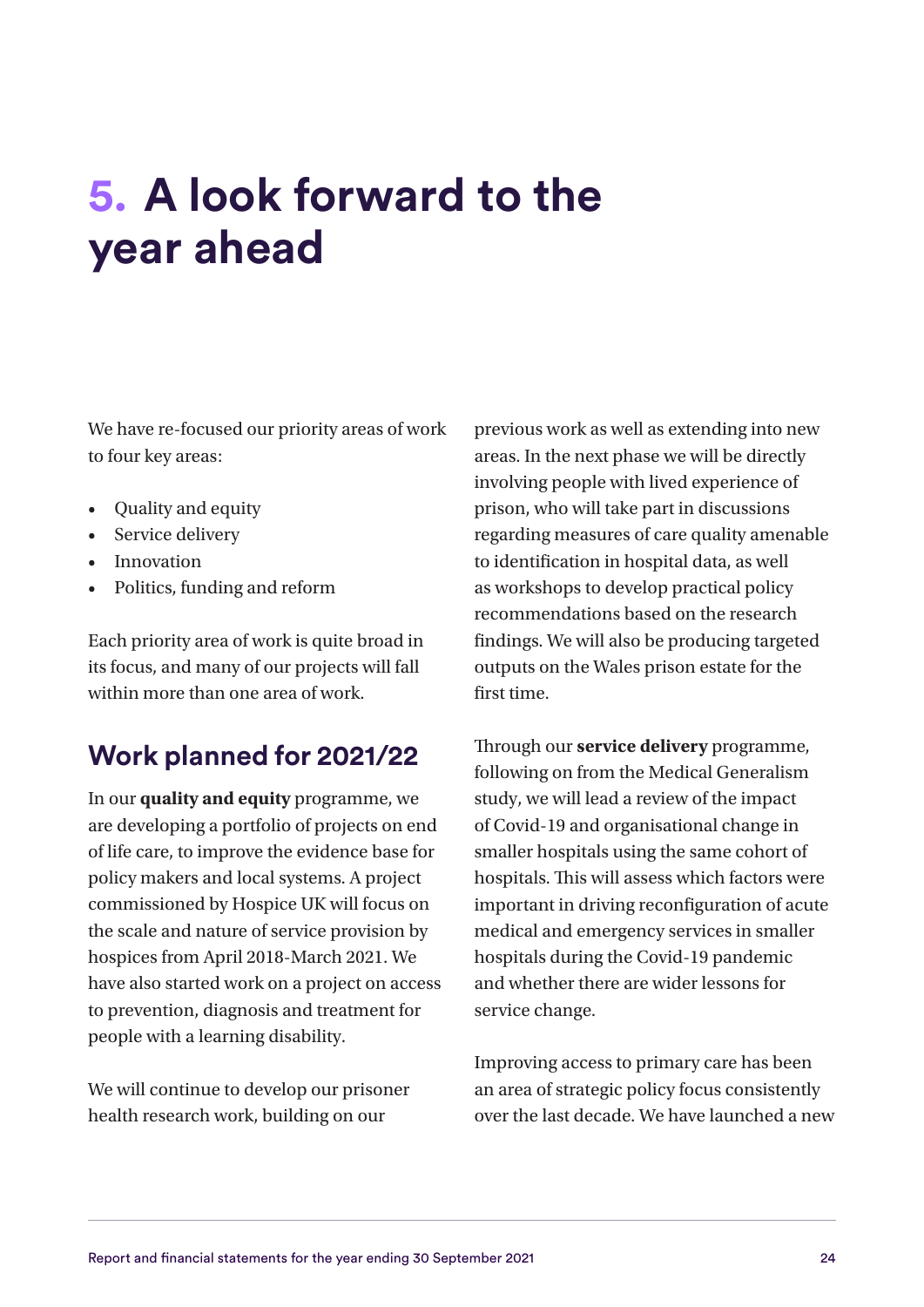project which will look at whether shifting primary care online will enable patients to have more equal access to care and what policy lessons can be learnt.

In relation to integrated care, we are working with the Policy Innovation Research Unit (PIRU) to understand how integrated care systems in Italy, the Netherlands and Scotland are implementing their recovery plans post Covid-19. We are also preparing a briefing comparing the approaches to integrated care across the four nations of the UK. This will focus on policy and outcomes relating to integrated care and the challenges of delivering services to an increasingly multi-morbid population.

Within our **innovation** programme we have two ongoing projects reviewing digitisation in health – one with an international perspective undertaken in partnership with the WHO European Observatory and a second internal project considering the development of digital policy and the impact of Covid-19 across the four nations of the UK.

Our RSET programme continues to undertake evaluations of innovative practice in health care delivery, with a number of new evaluations in progress this year including: [peer supported social care in](https://www.nuffieldtrust.org.uk/project/peer-supported-social-care-in-prisons)  [prisons](https://www.nuffieldtrust.org.uk/project/peer-supported-social-care-in-prisons), [innovations in outpatient services](https://www.nuffieldtrust.org.uk/project/investigating-innovations-in-outpatient-services), [youth violence intervention programmes](https://www.nuffieldtrust.org.uk/project/evaluating-a-youth-violence-intervention-programme) and [centralisation of specialist health](https://www.nuffieldtrust.org.uk/project/centralisation-of-specialist-health-care-services-a-mixed-methods-programme)  [care services](https://www.nuffieldtrust.org.uk/project/centralisation-of-specialist-health-care-services-a-mixed-methods-programme).

Within our **politics**, **funding and reform** programme, we have launched a project on international comparisons of health system recovery from Covid-19 with NHS England and Improvement. This will assess national Covid-19 recovery plans and synthesise strategies for how other health systems are working to enhance resiliency and recover services as we move into later stages of the pandemic. We will also partner again with the King's Fund to ascertain the views of the public on a range of health and care related issues, as part of the British Social Attitudes survey run by NatCen.

We will continue to take opportunities to engage with the development of Integrated Care Systems. We are a member of a consortium of organisations which has recently won a £6 million contract from NHS England to support the development of place-based partnerships across all 7 regions, which will offer us significant learning opportunities. We will also continue to engage with parliamentarians as the Health and Social Care Bill progresses through the legislative process.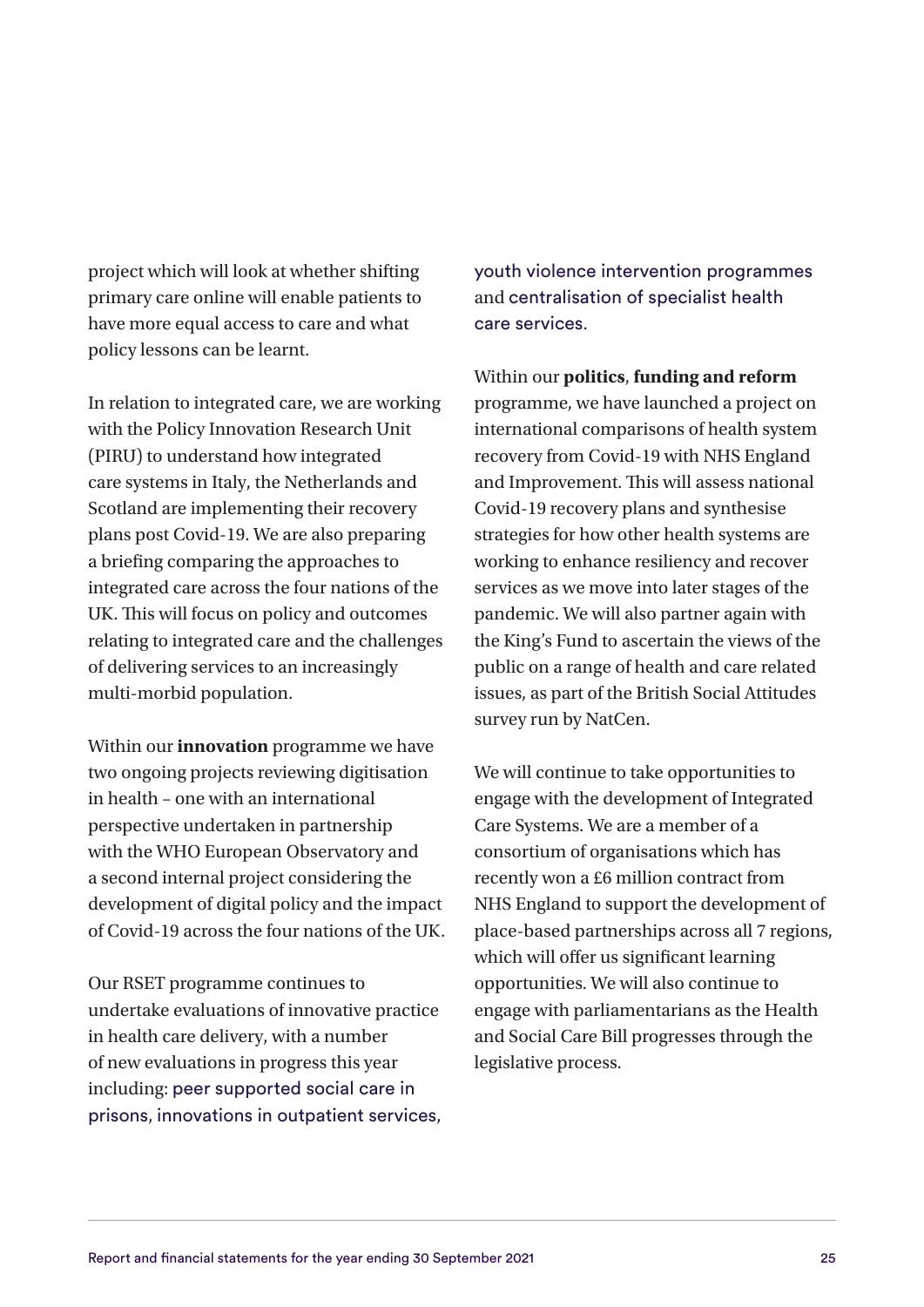## <span id="page-27-0"></span>**Financial review**

### **Review of income and expenditure for the year ended 30 September 2021**

The financial statements for the year to 30 September 2021 have been presented as consolidated accounts for the two entities: The Nuffield Trust for Research and Policy Studies in Health Services and Nuffield Trading Limited.

The Nuffield Trust benefits from an endowment which is primarily held in an investment portfolio. On a long-term basis, and in line with our financial strategy and reserves policy, we aim to maintain the value of these investments (adjusted for inflation). Given the above, in some years our annual report will show a significant surplus, while in others it will show a significant deficit. This year, as was the case last year, investments have performed ahead of target, so we are showing a surplus.

Total income for the year amounted to £3,687,000 (2020 – £3,822,000), of which £935,000 (2020 – £943,000) was generated from charitable activities and £2,752,000 (2020 – £2,879,000) was derived from other sources, namely investments, donations and other trading activities.

Income from charitable activities decreased by £8,000 between 2020 and 2021 due to a reduction in purely funded work, with more projects being either internally funded or delivered with a joint funding approach between the Trust and other partnering organisations. Work on projects may span more than one year and income and expenditure are recognised taking into account an assessment of proportion of work completed at the year-end.

Income from other sources decreased by £127,000 between 2020 and 2021 due to a £144,000 decrease in investment income, a decrease of £8,000 in other income and an increase of £26,000 in donations.

Total expenditure for the Trust for the year was £4,566,000 (2020 – £4,428,000), of which £4,056,000 (2020 – £3,932,000) related to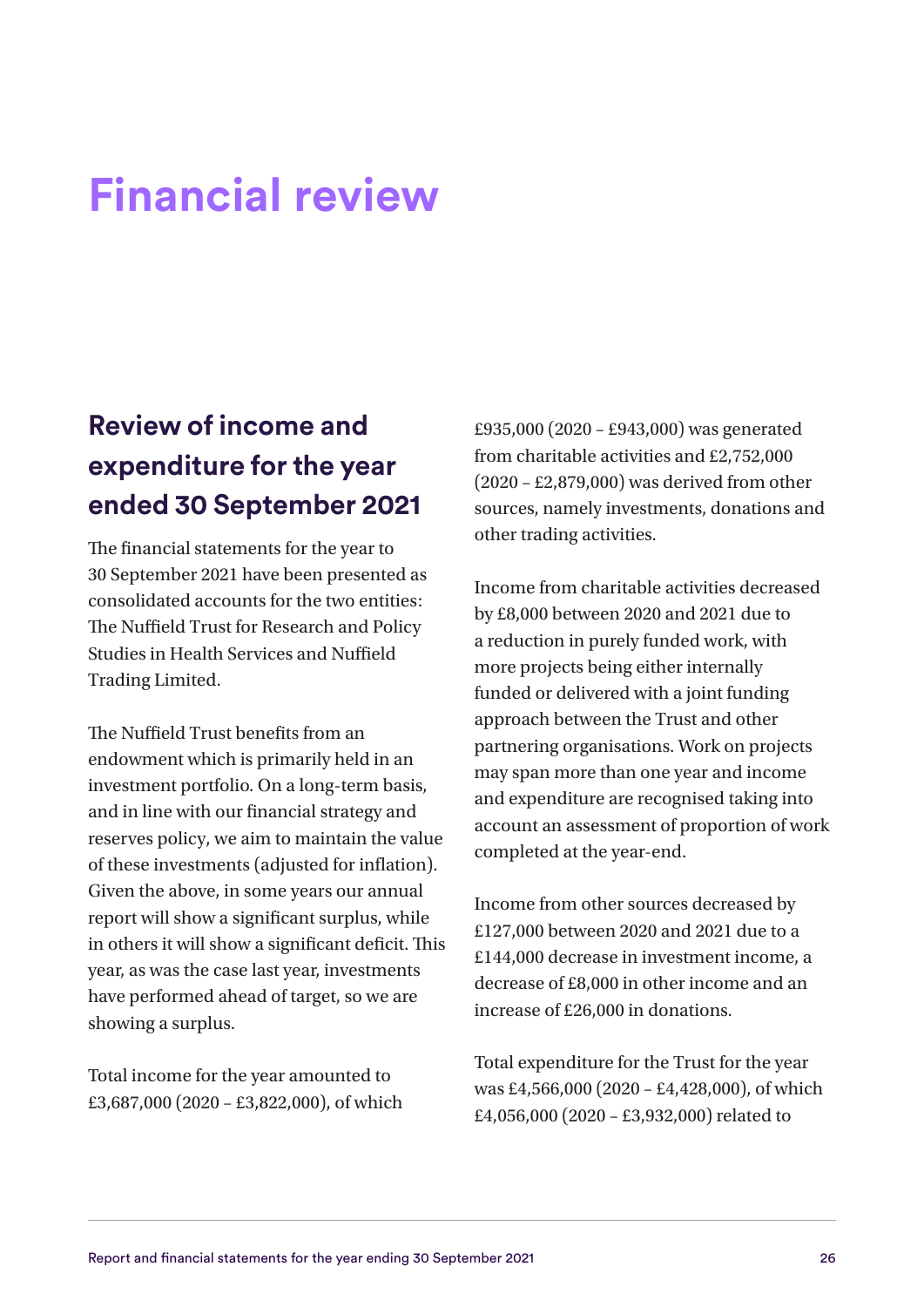

#### **Review of income for the year ended 30 September 2021**



**Review of expenditure for the year ended 30 September 2021**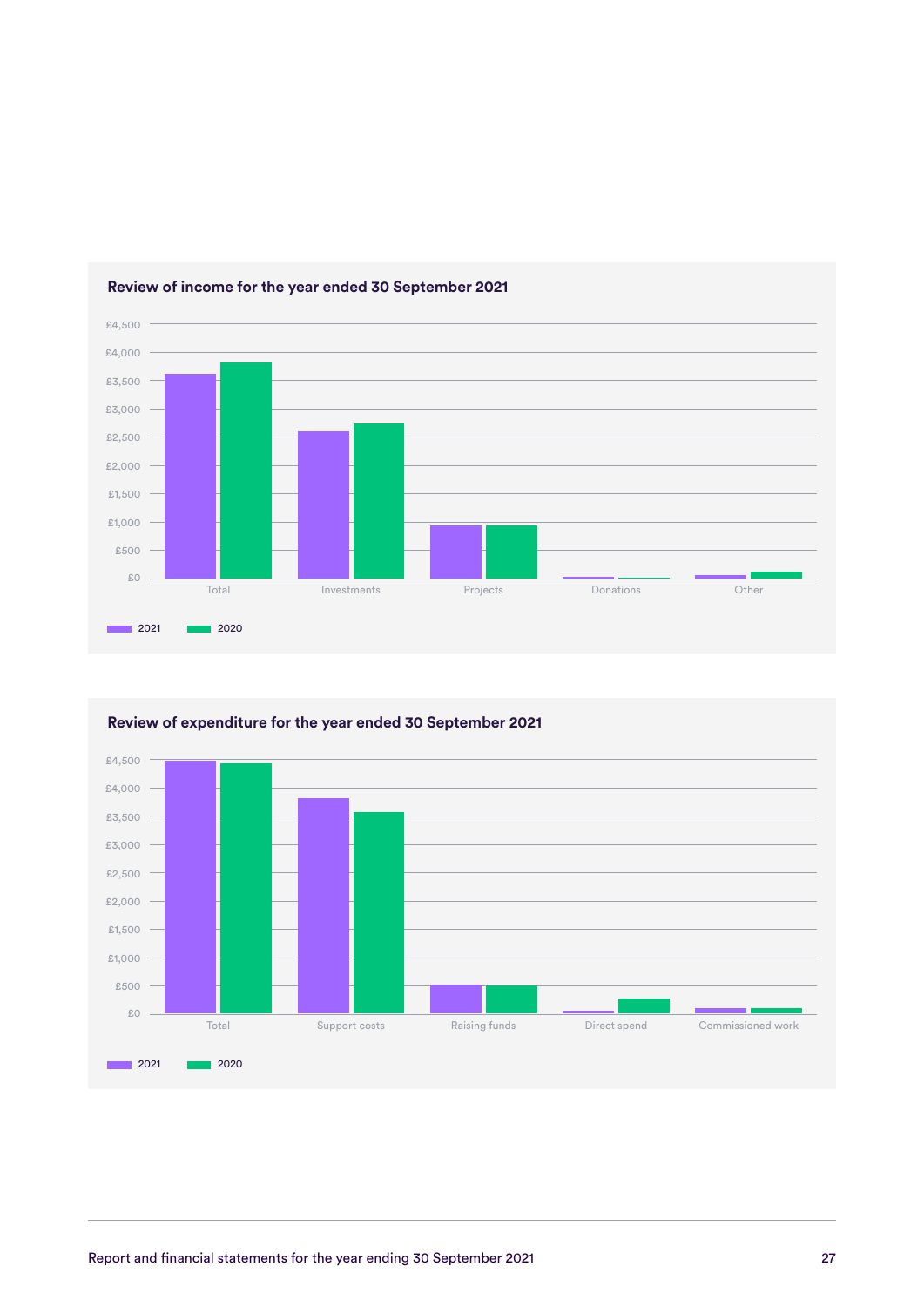charitable activities, which includes the costs of completing project work. Support costs in note 9 include costs of employing staff and providing the infrastructure to enable the work of the Trust to be completed. Direct spend on projects includes commissioning expertise; disseminating our work, including making it available through open access; and ensuring that our work is subject to appropriate peer review.

Expenditure on charitable activities increased by £124,000 between 2020 and 2021 due to the net effect of a decrease in expenditure on commissioned work, a decrease in spend attributable to income generating activities (Direct Spend on projects), a planned increase in staff costs and an increase in other overhead expenditure. These overhead costs are the reversal of cost savings seen due to the extraordinary impact of the Coronavirus, primarily whilst the office was closed.

Expenditure on raising funds increased by £14,000 between 2020 and 2021 due to investment management fees increasing by £9,000 as funds under management increased, and the staff costs allocated to generating funds increasing by £5,000.

Net gains on investments for the year were £9,205,000 (2020 – £2,664,000). Further

details on investment performance are below.

The net income for the year was £8,326,000  $(2020 - \pounds2, 057, 000).$ 

The Trust is nearly two years into a 5 year strategy, covering the period 2020-2025, in which it lays out the plans for future periods. This five year strategy lays out the Trust's core objectives in pursuit of achieving the charitable purpose of the organisation:

- To influence policy and practice through generating and synthesising information on health and social care to facilitate both better policy and better practice.
- To challenge and support those involved in planning and delivering healthcare to think more creatively and innovatively about how to adapt and redesign services to meet changing patient needs;
- To provide information on the evidence, statistics, facts and research which politicians and policymakers use in their interventions in the health and care system in the UK.

Further information can be found regarding the Trust's approach to delivering the strategy and the specific measures of success on our website at [www.nuffieldtrust.org.uk/about](http://www.nuffieldtrust.org.uk/about).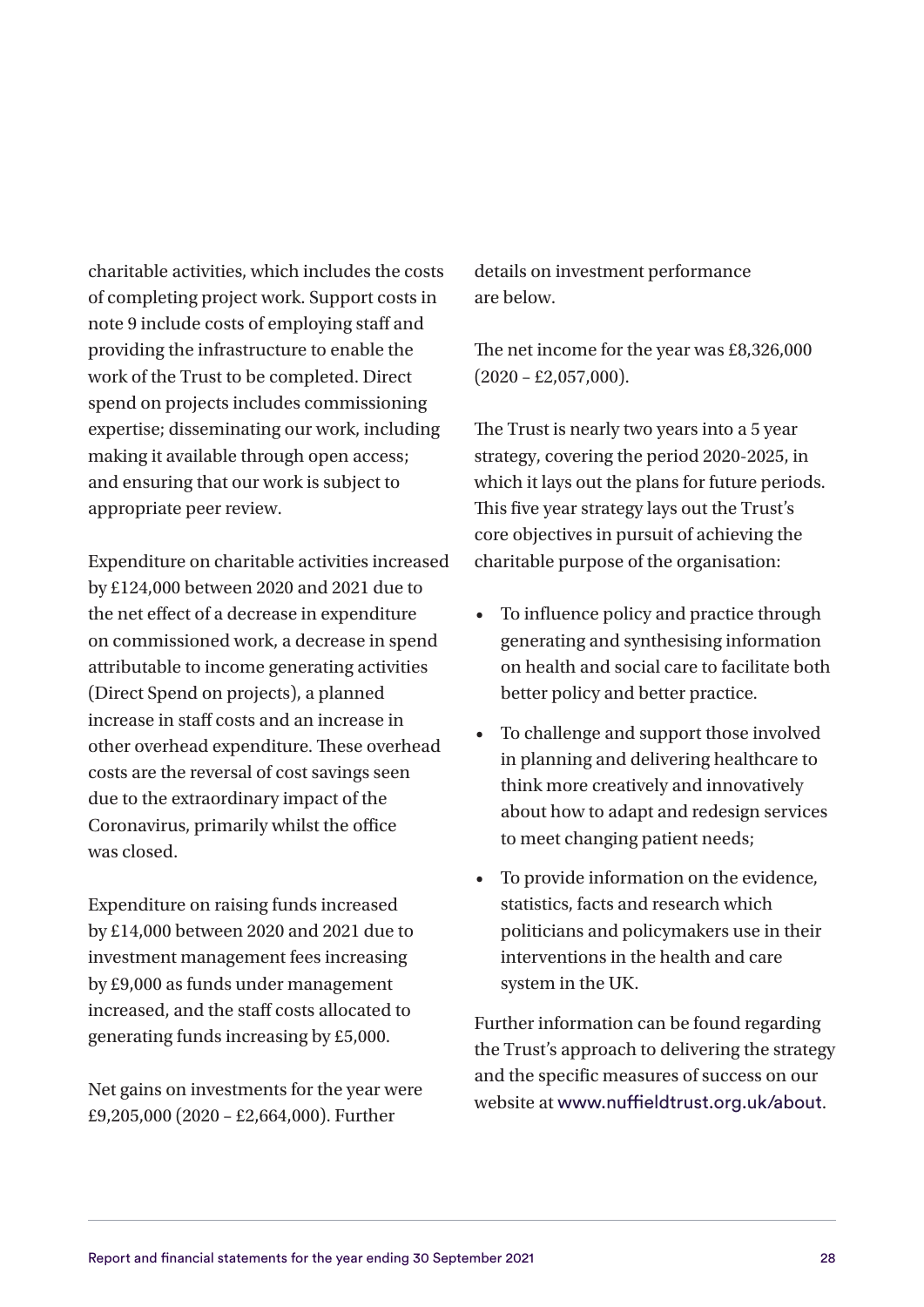### **Net assets at 30 September 2021**

The Trust's consolidated net assets at 30 September 2021 were £103,501,000 (2020 – £95,174,000). This represents an increase of £8,327,000 (9%) compared with the net assets at 30 September 2020, which was caused by growth in the value of investment funds.

#### **Investment performance**

The long-term investment performance objective for the combined portfolio is to achieve a total return, net of fees, of CPI +4.5% per annum; designed to enable a

drawdown of funds to support expenditure on charitable activities of 4% (based on a rolling average). Over shorter time periods, performance is measured against a bespoke benchmark based on the underlying strategic asset allocation.

The overall return (before fees) on the total investment portfolio was £11,800,000 for 2021 (2020 – £5,402,000). The portfolio of investments had a total value at 30 September 2021 of £99,707,000 (2020 – £91,386,000).

Long-term analysis of available data above (March 1992 to September 2021) shows that the total value of the investment portfolio,

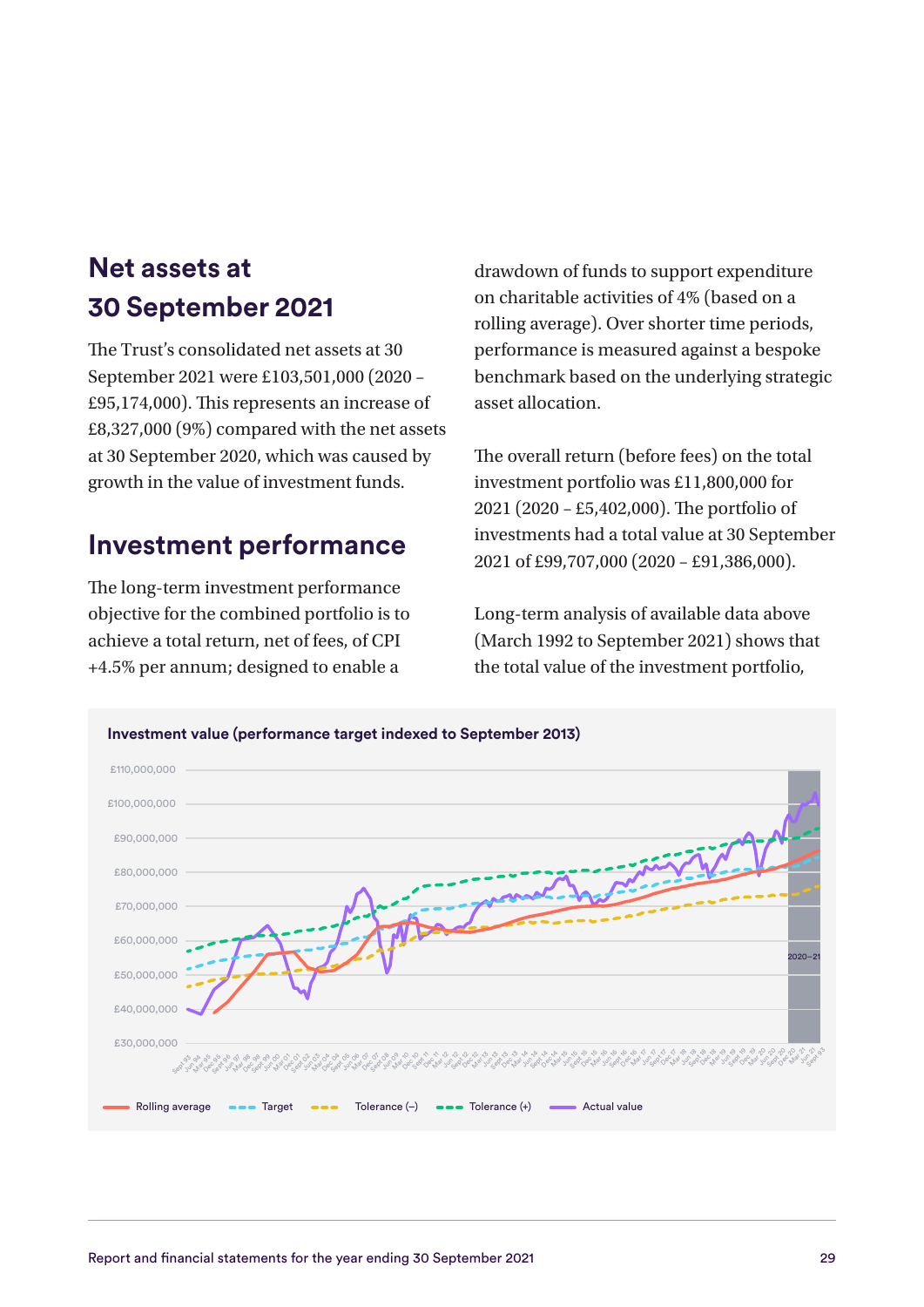after taking into account withdrawals to support charitable purpose and investment management fees, has risen ahead of inflation, as measured by the consumer prices index, and ahead of the Trust's agreed investment value target, currently set as CPI+0.5%, being the performance target (CPI+4.5%), less the agreed drawdown (4%). The chart above presents the value of our investments in absolute monetary terms, which also captures the impact of periods where the total amount drawn from investment funds differed from the 4% drawdown model, for example during periods of reduced activity or the reinvestment of surplus funds.

The tolerance bands in the chart above are used in order to quantify the expected volatility inherent in the agreed investment strategy and to help assess the level of risk in the portfolio at a given time. Risk, often measured in terms of equity risk, is closely monitored by management and can be presented in terms of comparative asset allocation. As might be expected, external events may lead to tactical measures being taken to adjust the risk in the portfolio, such as in particularly volatile markets as we saw during 2020.

For the 12 months to 30 September 2021 the total value of the investment portfolio has risen 6.0% (2020 – 1.5%) ahead of inflation,

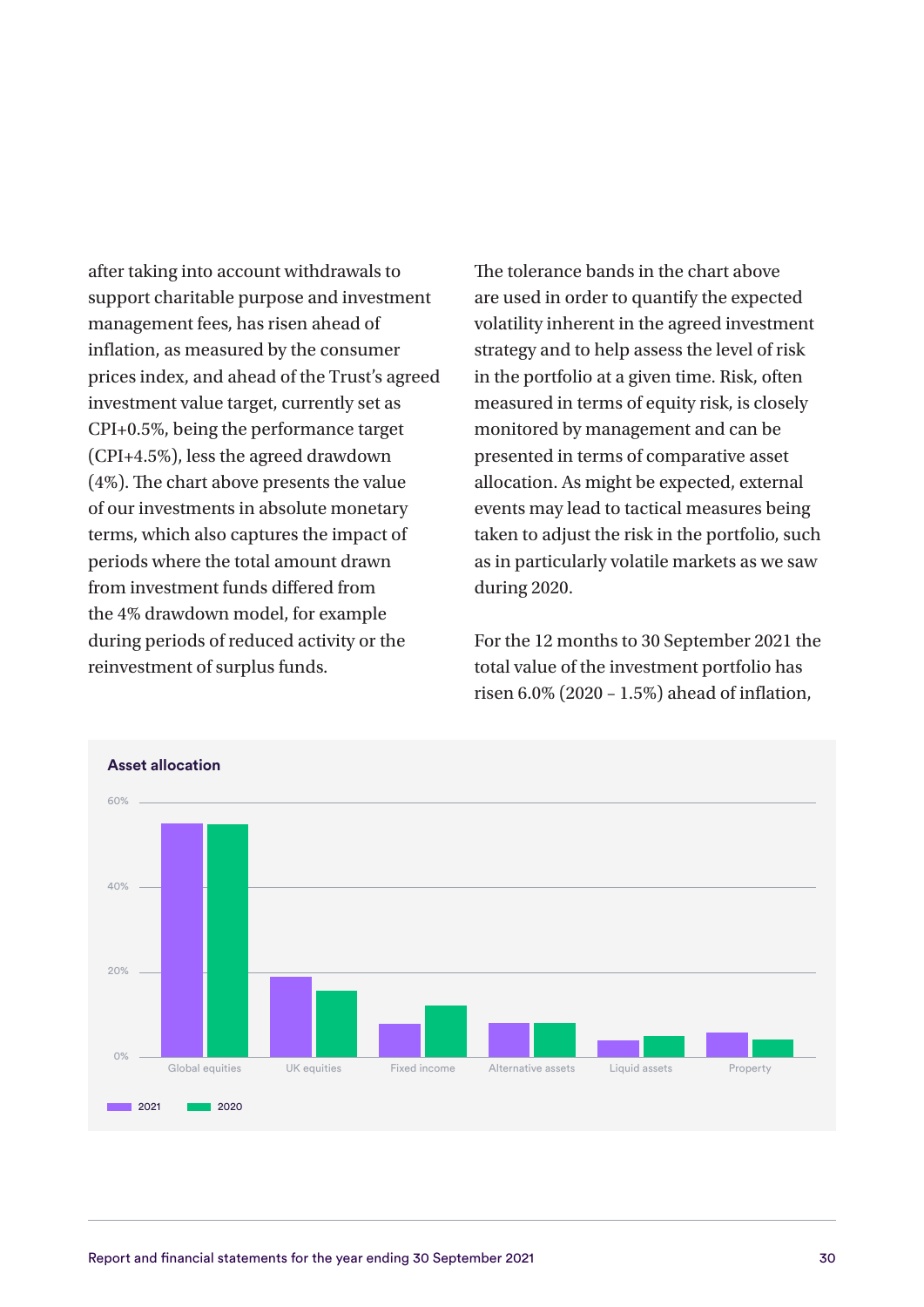as measured by the consumer prices index, or 5.5%(2020 – 1.0%) ahead of the inflation linked target.

During the year under review the investment assets of the Trust were managed by Sarasin and Partners LLP, with a small amount of funds invested in a J P Morgan Property Fund which is in the process of liquidation.

The funds managed by Sarasin and Partners LLP are invested in two funds which complement each other to achieve the approved investment strategy; the majority of funds are held in the pooled Endowments fund (formerly, Alpha CIF for Endowments), a diversified multi-asset exempt fund for charities, with the remaining funds held in a segregated Global Equity Dividend fund, allowing greater exposure to global equity assets. Both funds have an ethical investment policy that includes avoiding tobacco stocks (further details on ethical restrictions can be found within Financial Strategy and Reserves). The individual income yields on the Endowments fund and Global Equity Dividend portfolios were 2.8% and 2.1%, respectively, and the combined weighted yield across the aggregated portfolios was 2.7% at 30 September 2021 (2020 – 3.0%).

The Trust also holds investment in JP Morgan Asset Management's European Property

Fund, another closed and illiquid asset in the process of liquidation. These funds are held separately from the assets managed by Sarasin. At 30 September 2021, the fair value placed on this investment, after taking account of redemptions of £11,000 (2020 – £21,000) received in the year, including cash held against currency hedge, was £14,000  $(2020 - \pounds27,000)$ .

### **Financial strategy and reserves**

The Trust's strategy is guided by its policy on expenditure, reserves and investments.

The Trust's policy on expenditure is to ensure there are adequate funds in order to generate a sufficient return to fund both the current and future charitable activities of the Trust. The Trust generates income from a variety of activities that support its core purpose and make the best use of its resources. Where the money generated is insufficient to cover its total expenditure, a proportion is drawn from the investment capital. In agreeing the level of resources, Trustees are mindful of their responsibility for the long-term stewardship of the Trust. Trustees take a risk-based approach, which aims to balance the Trust's ambition in meeting its charitable objectives; its ability to generate income; and its capacity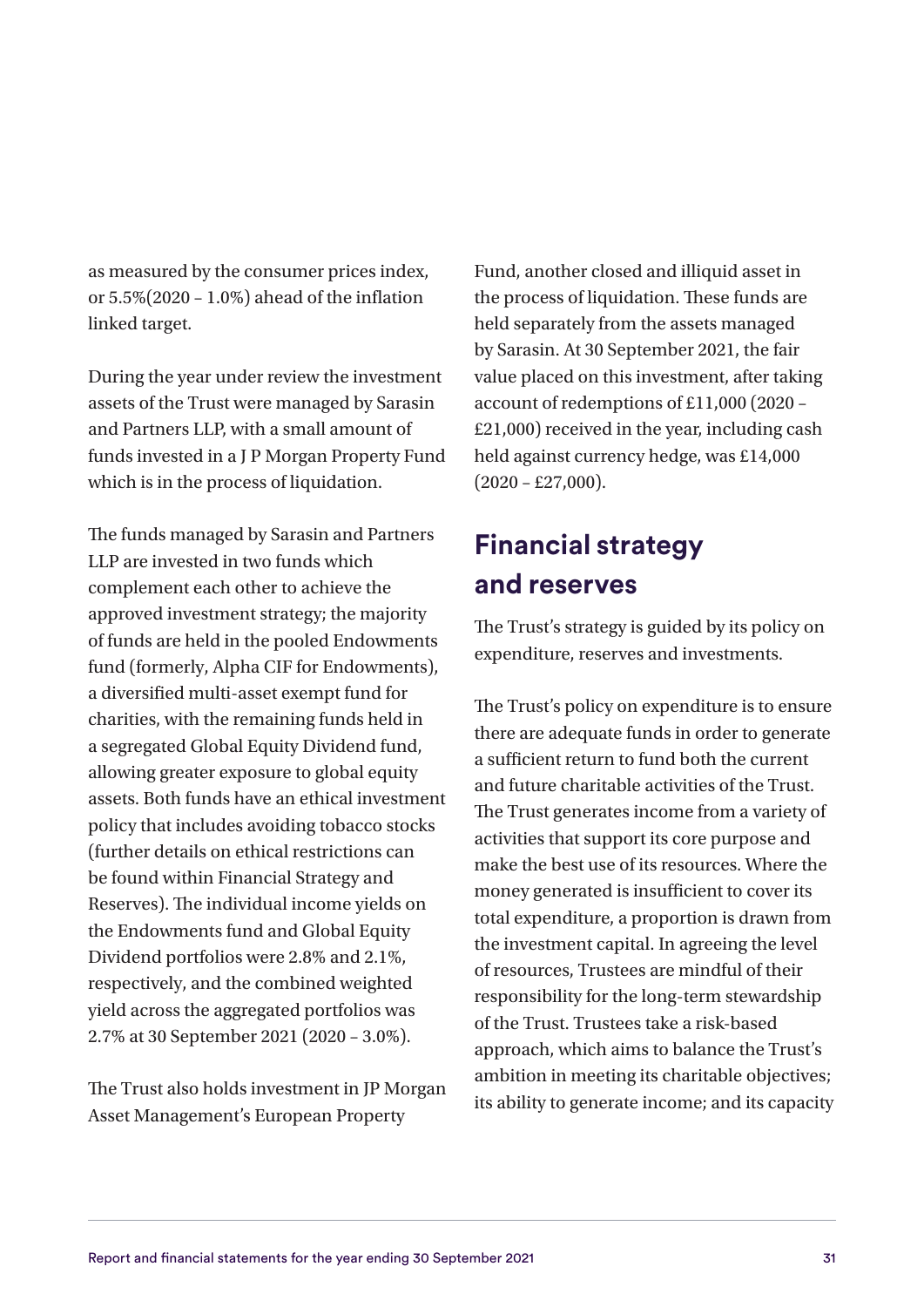to spend from investments, now and in the future.

The Trust's total reserves at 30 September 2021 were £103,501,000 . As set out in note 20 to the accounts, the entire amount, £103,501,000 represents the expendable endowment.

The Trust's policy on reserves is based on ensuring that they are sufficient to support the long-term nature of its work and cope with fluctuations in annual income. The Trust's policy on 'free reserves' is based on a risk based modelling approach, assessing the impact and timing of key operational risks (as described below) and ensuring the level of reserves are sufficient to mitigate against likely events. 'Free Reserves' exclude both funds which can only be realised by disposing of tangible assets, and are distinct from funds assigned for other purposes, which in accordance with Charity Commission guidance, would also exclude the value of endowment funds. "Free Reserves" have been agreed at a target level of £1,750,000, reviewable annually, but allowing a +/- 25% variance from this target

before a recovery plan is required. Current "free reserves" (being the total of "Short term deposits" and "Cash and bank and in hand") are £1,825,000 and are within the target band. The Trustees consider reserves to be at an appropriate level as these funds are sufficient to meet the foreseeable future activities and income fluctuations.

The Trust's policy on investments is to take a long-term approach, investing globally in a range of assets with the intention of preserving the value of the endowment in real terms after any drawdown to fund expenditure. Ethical restrictions in place limit direct investment in tobacco production and investment in companies that derive significant income (greater than 10%) from armaments, gambling, alcohol, adult entertainment or tobacco.

A review at the financial year end, indicates that exposure to these restricted areas amount to approximately 0.17% of our total holdings, or £165k, with the largest proportion being alcohol, through holdings in retail and leisure outlets. In addition, Trustees are committed to reviewing the







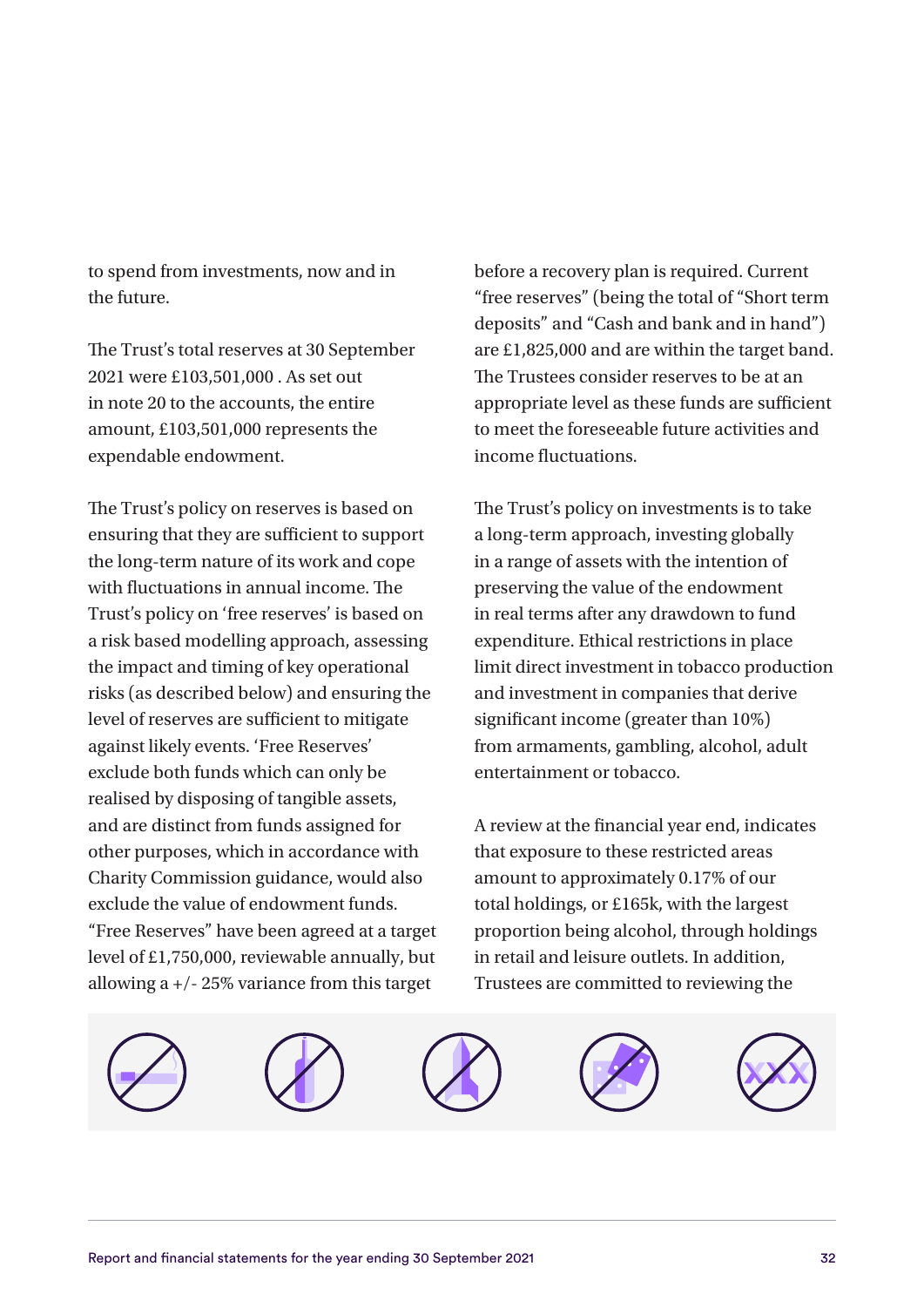Trust's ethical investment restrictions at least annually.

A review of the stance on Environmental, Social and Governance (ESG) issues during the year has led to improvements. In targeting a more environmentally friendly and sustainable approach, Trustees agreed to align investment activities to the Paris Climate pledges. This has resulted in improved understanding of investment holdings and the associated environmental impact. This is considered the first step in a pathway to a greener and more sustainable organisation.

The Trust's investment strategy is to manage the portfolio on a total return basis, income and capital combined. The Trust has an asset allocation that is geared towards equities because of their higher expected returns in the long term (based on historical performance). The Trustees recognise that the Trust will need to withdraw both investment income and some of the investment capital to fund the gap between its annual income and expenditure. This is set annually as part of the budget process based on the average value of the investment fund over the last 20 quarters.

#### **Going concern**

In agreeing the planned activities for the coming 12 months, the Trust has implemented a number of approaches to ensure that operations remain viable under the scenarios that are likely, given the future uncertainty caused by coronavirus:

- In support of the Trust's strategic aims and to enable successful translation of activities to budget, the Trust has produced a 1 year business plan.
- The budget has been based on business as usual basis, having considered the risks presented by the current environment.
- Increased financial reporting to the Trustees and to Leadership Team to ensure timely information in support of strategic decision making.

More broadly, the Board regularly reviews forecasts and projections and has not identified any material uncertainty relating to going concern.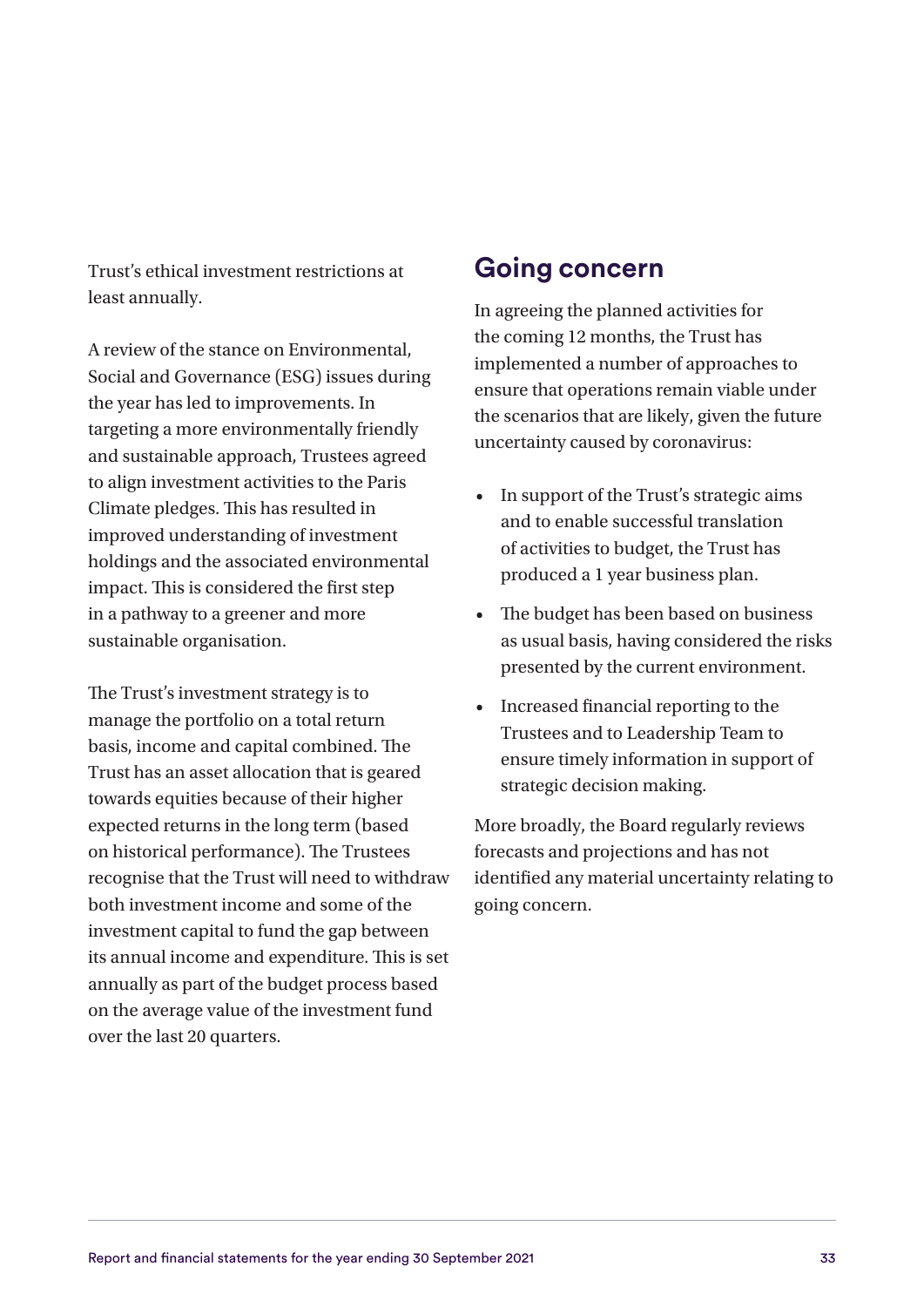## <span id="page-35-0"></span>**Structure, governance and management**

The Trust is a company limited by guarantee, registered in England and Wales as company number 00382452. It is registered with the Charity Commission as charity number 209169.

The Trust's Articles of Association provide for a minimum of four Trustees, and a maximum of twelve. Trustees are appointed for an initial term of three years and may be reappointed for up to a third term. Appointment as a Trustee is open to any suitably qualified member of the public. Newly appointed Trustees are provided with an induction programme, which sets out the activities of the Trust and their responsibilities as a Trustee.

Details of the Trust's current Trustees, and those who served during the year, are set out on page 2.

The Board of Trustees meets four times a year with the Chief Executive and the Leadership Team to handle business that has not been formally delegated to the Chief Executive and to consider other matters related to the

operations of the Trust. The Board of Trustees has established a number of standing committees to support it in its work.

The **Governance, Nominations and Remuneration Committee** assists the Trustees by overseeing: governance; nominations; succession planning; induction support and development of Board members (individually and collectively); human resource issues, including the remuneration packages for directors; and any other functions delegated by the Board.

The **Finance Committee** assists the Trustees by: overseeing all financial and investment aspects of the charity; overseeing systems of internal control; and monitoring risk management, so as to ensure the short- and long-term viability of the Trust.

The membership of these committees is shown on page 2.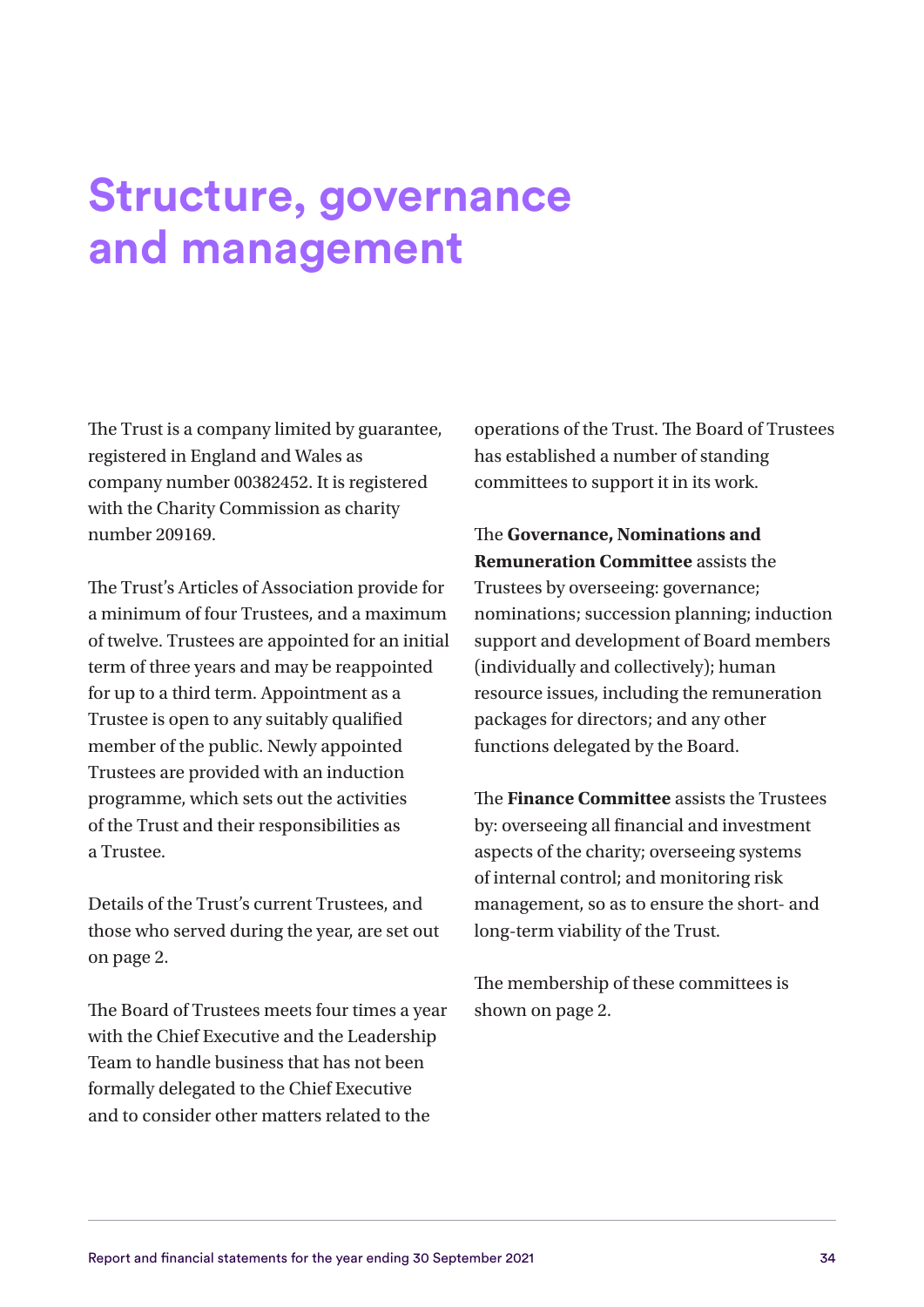# **Organisational structure and how decisions are made**

The Trustees appoint a Chief Executive, to whom they delegate the responsibility for realising the Trust's strategies and objectives and for the day-to-day management of the Trust. The Chief Executive is supported by a Leadership Team, to whom they delegate authority for financial and contractual decision, as detailed in the 'Scheme of Delegation of Financial and Contractual Authorities'. The corporate governance arrangements, including the scheme of delegation, are reviewed at least every two years. The last review and update was completed in June 2021 and the next review is scheduled to be completed by the summer of 2023.

Directors work within the framework set by the strategic plan and annual operating plan approved by the Board. Work programmes are produced for the different areas of activities. Progress on these work programmes is reported regularly to the Board, and approval secured for changes where necessary. It monitors, reviews and takes action on strategic goals and work programmes. Details of the current Key Management Personnel and those who served during the year can be found on page 3.

Since extending the Leadership Team structure during 2020, extending it to include deputy directors, the structure has been unchanged. During the periods of national lockdown, the Leadership Team modified their working approach, adopting a more frequent meeting pattern.

The Leadership Team structure for decision making is illustrated below:

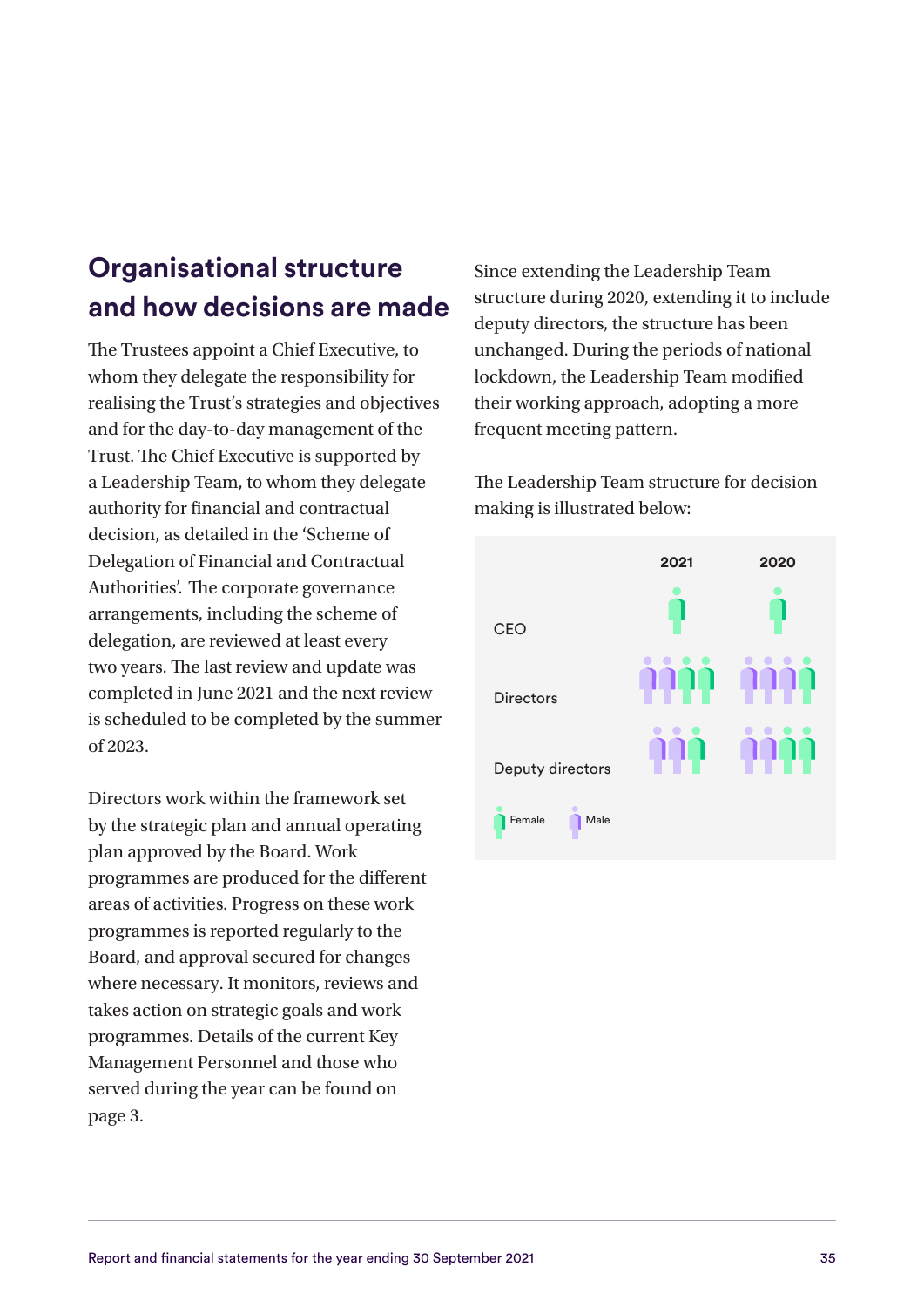# **Our funding**

The Nuffield Trust has an expendable endowment valued at £103,501,000 at 30 September 2021. This endowment provides the Trust with a valuable source of income ( £2,595,000 in the current year). We also obtain funds by withdrawing a proportion of the investment capital each year, in line with our financial strategy.

These sources of funds are not adequate to fund all our activities but guarantee a consistent and completely unrestricted stream of funds. The sources of our other income, from charitable activities, donations and others, is set out in the Consolidated Statement of Financial Activities.

The sources of our funding are diverse, with no single organisation contributing a sufficient proportion of the income to create reliance or significant risk to the organisation were it to be withdrawn. This provides reassurance that our objectivity and independence can be maintained.

# **Managing risk**

The Trust's risk management approach, governed by the Board of Trustees, is documented as the Corporate Risk Assessment and Management Framework. This framework describes the processes defining risk identification, assessment, recording, ownership, measurement and monitoring. A complete review of the approach to risk management was undertaken during the year.

Within the framework, there are three categories of risks: 'static', i.e. unlikely to require significant change in the short to medium term; 'dynamic', i.e. ever changing and with management controls that are under constant review; and 'evolving', low-level risks which may, in the right environment, convert into high-level risks in the future, captured on a 'watch list'. The review frequency of each category has been defined to ensure appropriate levels of focus and resource are applied.

The Trust's Leadership Team is responsible for ensuring that the risk management approach is adequately applied and for reporting to Trustees based on risk category and the defined review frequency.

A summary of the Trust's approach to mitigating the most significant risks is shown below.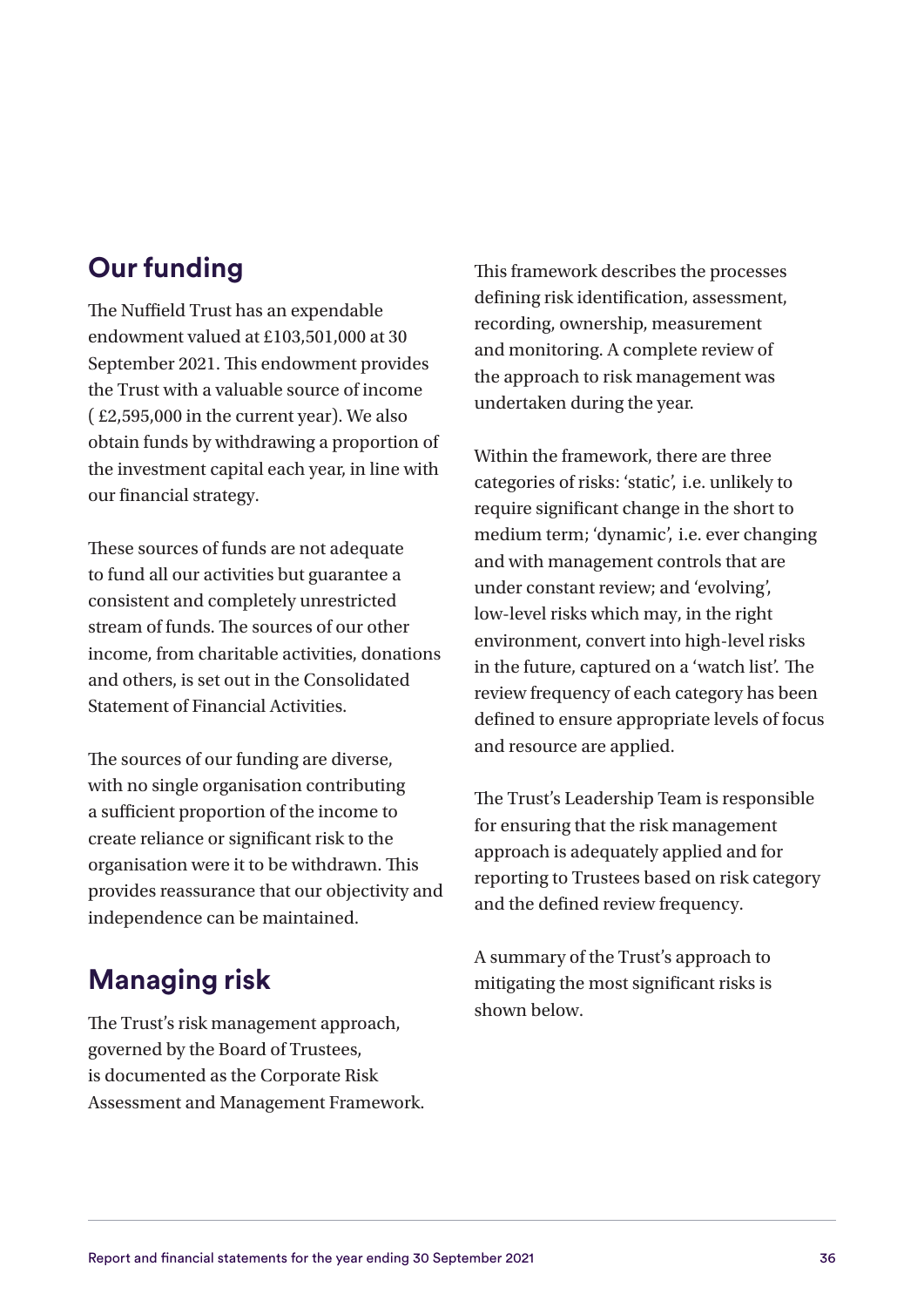|                                                                                               | <b>Management response</b>                                                                                                                                                                                                                                         |                                                                                                                                                                                                                                                             |  |  |  |
|-----------------------------------------------------------------------------------------------|--------------------------------------------------------------------------------------------------------------------------------------------------------------------------------------------------------------------------------------------------------------------|-------------------------------------------------------------------------------------------------------------------------------------------------------------------------------------------------------------------------------------------------------------|--|--|--|
| <b>Risk</b>                                                                                   | Management approach/plan                                                                                                                                                                                                                                           | <b>Monitoring process</b>                                                                                                                                                                                                                                   |  |  |  |
| The Trust are<br>successfully<br>targeted in a<br>cyber-attack.                               | • Application of IT Security strategy across<br>the Trust.<br>• Staff training and awareness programme.<br>• Technological controls.<br>• Business continuity plans.                                                                                               | • External assessments - ISO<br>and Penetration Testing.<br>• Real time threat reporting.                                                                                                                                                                   |  |  |  |
| Levels of funding<br>at the Trust are<br>insufficient to<br>support charitable<br>activities. | • Continual development and review of<br>external funding opportunities<br>• Defined objectives and restrictions set for<br>investment managers.                                                                                                                   | • Regular review of potential<br>funding opportunities and bids<br>in the pipeline.<br>• Regular review of investment<br>manager performance.                                                                                                               |  |  |  |
| The Trust's<br>independence is<br>challenged.                                                 | • Ensure suitable editorial control<br>arrangements.<br>• Ensure suitable funding proportions<br>(internal/external funding) and that the<br>sources of funding would not jeopardise<br>independence, whether perceived or actual.                                 | • Review of editorial control<br>and IPR commitments at<br>contractual stage, ensuring fit<br>for purpose.<br>• Regular review of funding<br>sources.                                                                                                       |  |  |  |
| There is a failing<br>in Information<br>Governance (IG)<br>controls at the<br>Trust.          | • Maintain our ISO 27001 accreditation,<br>continually improve our approach to IG, and<br>ensure access to relevant training.<br>• Proactive approach to cyber security.                                                                                           | • Internal and external audits<br>of IG arrangements. Annual<br>renewal of ISO/the NHS<br>IG toolkit.<br>• Internal and external audits<br>of IG arrangements. Annual<br>renewal of ISO/the NHS<br>IG toolkit.<br>• Annual network security<br>assessments. |  |  |  |
| There is poor staff<br>wellness or morale                                                     | • Improved review process to include specific<br>focus on wellbeing<br>• Regular engagement to ensure wellness and<br>support under homeworking conditions<br>• Renewed Employee Assistance Programme<br>• Enhanced financial support for<br>homeworking equipment | • Regular review of sickness<br>data<br>• Employee forum feedback<br>• Regular surveys through the<br>pandemic period.                                                                                                                                      |  |  |  |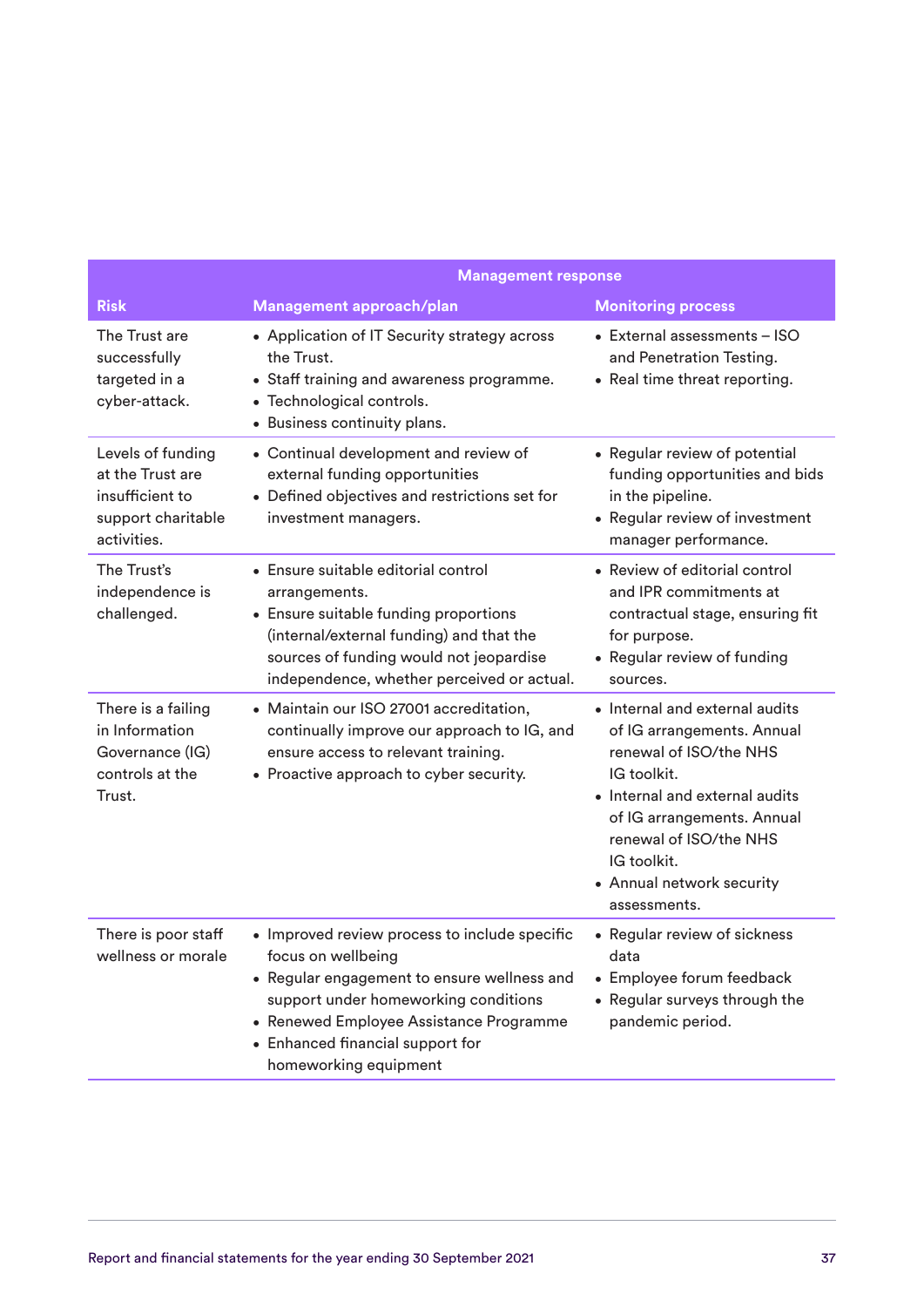In addition to the above risks, other risks in respect of reputation, dissemination, staff retention and HR planning, project management and delays to data access are also captured and actively managed.

As a direct result of the Coronavirus pandemic, a number of risks were heightened in the previous year. The Trust recognised that an impact of the pandemic was the increased likelihood of a number of risks occurring and, following best practice, the related mitigations were reviewed and improved. The severity of these specific risks and the effectiveness of the related mitigations has been closely monitored.

Specifically, three risks were heightened; Information Governance; Cyber Security; and Employee Wellbeing.

During this year, these risks have been reviewed and remain heightened and are under constant review.

Risks relating to Information Governance and Cyber Security are closely linked. With increased homeworking due to national social restrictions and a drive for employees to work from home if they can, the Trust recognises that the control environment has changed and that additional precautions have been necessary.

In addition, the Trust recognises that its employees' personal circumstances have been impacted significantly by the pandemic and have developed a programme of support to ensure staff have the tools to do their work, managers who are engaged and a culture that is inclusive in order that individuals can maintain a balance and are able to voice issues as they arise (for more information, see Organisational Effectiveness on page 40).

# **Remuneration policy**

The Trust aims to provide all staff with remuneration packages that are competitive, fair, equitable and sustainable within the available resources of the Trust. The pay and remuneration for directors is approved by the Governance, Nominations and Remuneration Committee. The pay and remuneration for all other staff is approved by the Chief Executive within the financial parameters approved by the Board upon recommendation from the Finance Committee. In reaching its recommendation, the Finance Committee considers key inflationary indicators (e.g. CPI) and the increases made by comparable organisations and the NHS.

During the year, the Trust has continued to build on previous work around pay and progression. Having developed a competency framework to support the development of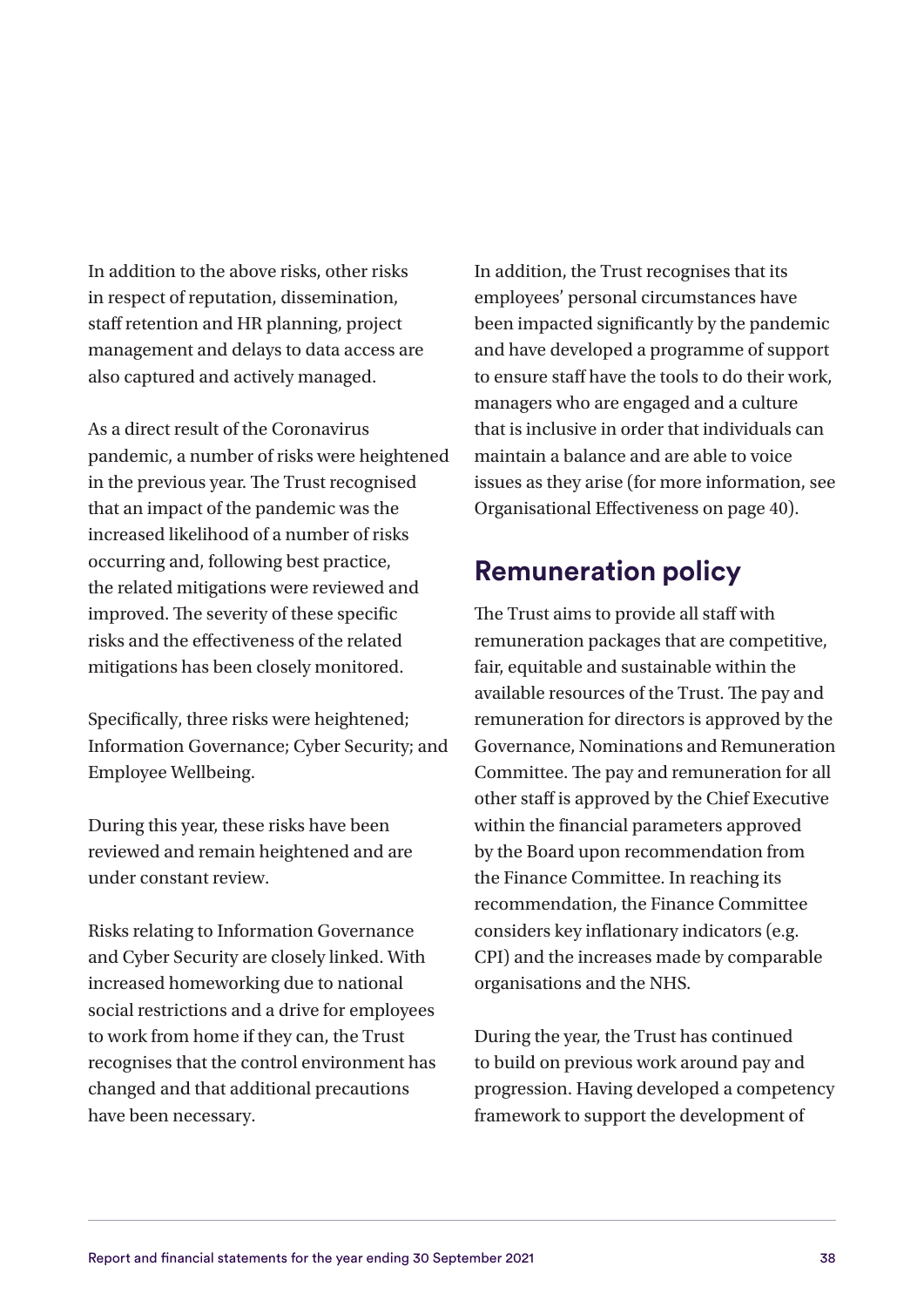individuals and talent last year, a review of the pay progression framework is underway, with a new structure expected by the end of 2021.

Organisations which employ more than 250 people are required to publish figures comparing men and women's pay. During 2020/21 the Trust had less than 50 individuals on the payroll, and is not therefore under a legal obligation to publish gender pay gap information.

In addition, given the small numbers of staff the figure can fluctuate significantly with small changes in personnel. However, Trustees have agreed that this is information which they wish to keep under review.

The graphic below shows the gender balance of the Trust workforce by pay quartile  $(1st =$ highest paid).

Overall the workforce is predominantly female. While women are generally well represented at senior levels, there are very few male staff in the 3rd and 4th quartile. During 2020 the Trust reviewed data on the gender, race and other protected characteristics of individuals and how all people are recruited, managed, developed and rewarded and are making changes to ensure that our approach and processes are appropriately inclusive (for more information, see Organisational Effectiveness on page 40).

# **Fundraising policy**

Section 162a of the Charities Act 2011 requires us to make a statement regarding fundraising activities. Although we do not undertake fundraising from the general public, the legislation defines fundraising as "soliciting or otherwise procuring money or other property for charitable purposes." Such

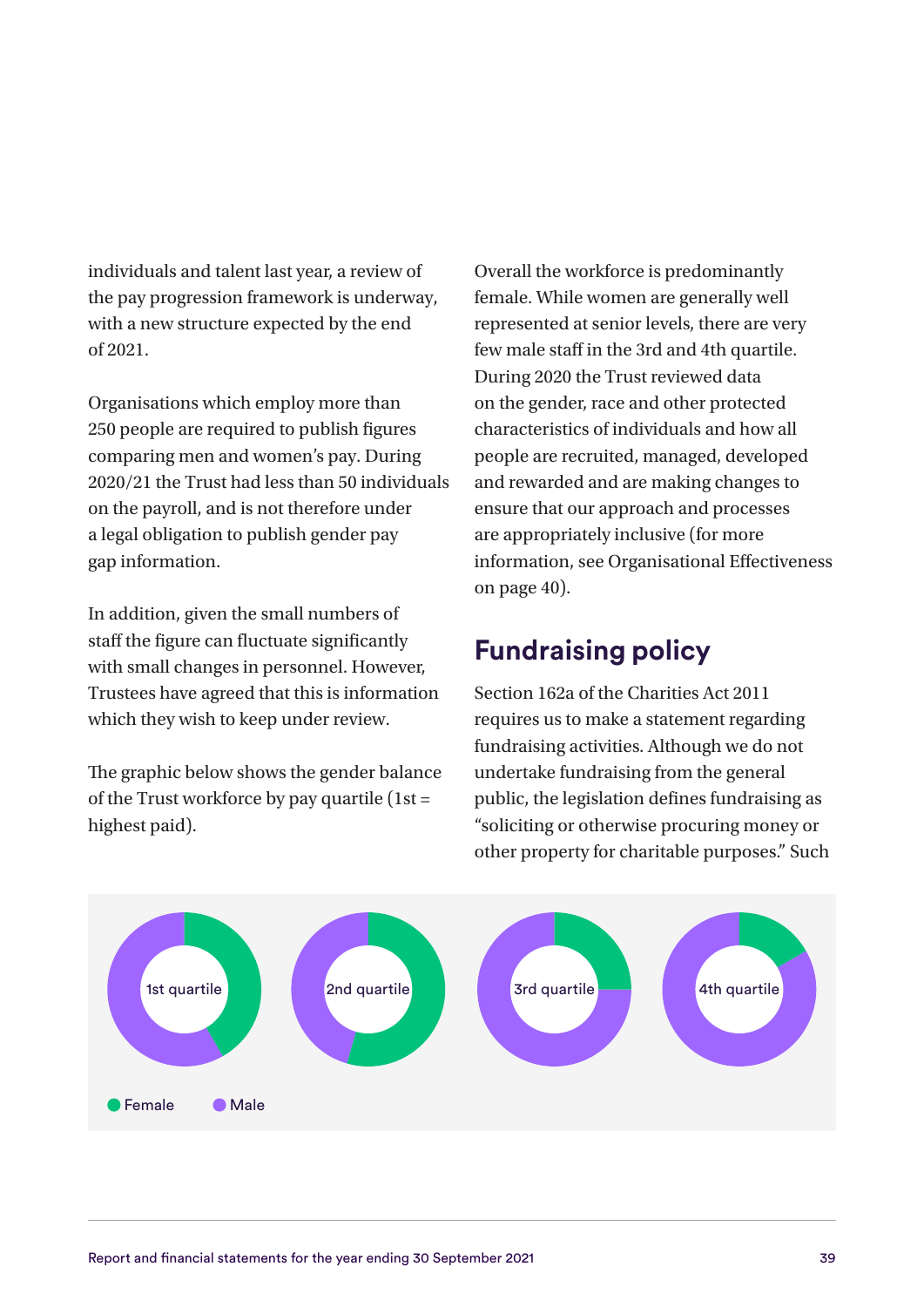amounts receivable could include legacies and grants and are presented in our accounts within 'charitable activities'.

In relation to the above, we confirm that all solicitations are managed internally, without involvement of commercial participators, professional fundraisers, or third parties. The day-to-day management of all income generation is delegated to the Leadership Team, who are accountable to the Trustees. We are not subject to any regulatory scheme (voluntary or otherwise) or relevant codes of practice, nor have we received any complaints in relation to fundraising activities or consider it necessary to design specific procedures to monitor such activities.

# **Organisational effectiveness**

The Trust has continued to adapt systems and policies in response to the impact of Coronavirus, but this has not been the catalyst for every improvement drive during the year. We look both internally and externally for drivers for change, including our relative positioning against peers, economic pressure, staff sentiment and opinion.

Decision making remains the responsibility of the Leadership Team, however, recent years have seen a move to a more consultative approach, adding greater diversity to the process. We have developed staff representative groups where appropriate and provide a range of channels for staff to feed into the change process.

We have also agreed a strategic objective to improve the benefit gained from external networks. This is not only in relation to our research work, but also the operational aspects of the organisation. We bring in learning from other organisations where we can.

### **Staff development and pay**

Our quarterly review framework continues. This more frequent approach to appraisal, allows management to provide the best support and development opportunities to staff. Further to this, the existing pay framework is currently under review and we hope to complete the overall review of our approach to staff development and pay by the end of December 2021.

#### **Equity, diversity and inclusion**

The importance of diversity is well evidenced in improving outcomes. The staff group established last year which takes a lead on equity, diversity and inclusion, making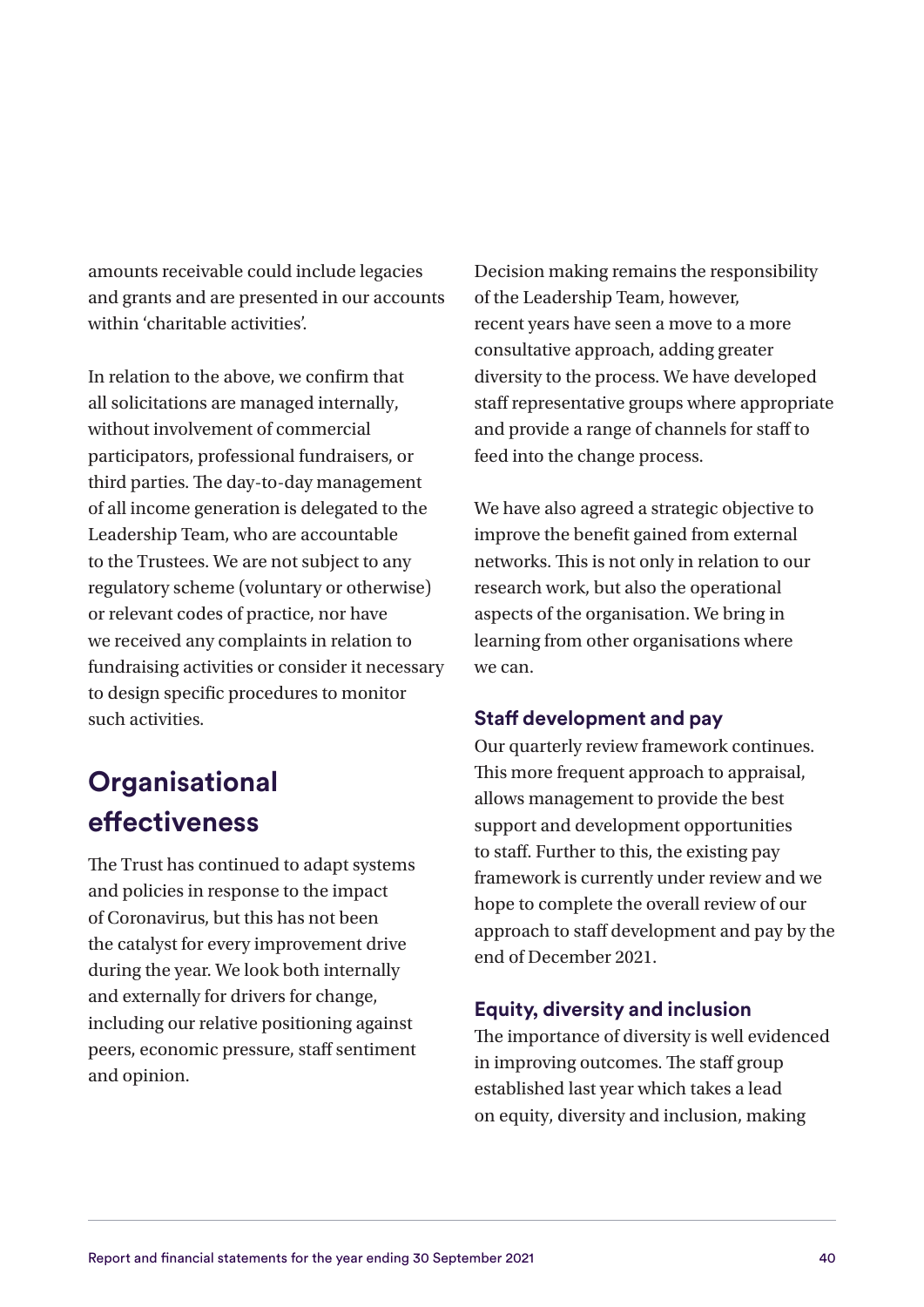recommendations to the Leadership Team has been a success. We have developed additional processes that embed an equity, diversity and inclusion approach to the research projects we undertake. This new approach ensures consideration is given at the planning stage of a project, improving the potential impact we can achieve.

We have also been actively seeking to improve the representation across a spectrum of characteristics in our stakeholders. Not only targeting a more diverse Trustee board and employee base, but looking at the networks that we benefit from as an organisation.

In addition, all staff, Trustees and the Leadership Team have received training on diversity in the workplace.

### **Control environment**

Since the beginning of the pandemic, we have reviewed the control environment to ensure that it is both effective in its aims and acts to enable an efficient and effective administrative approach. In practice, this means a greater use of technology to support remote working, decision making and approvals.

#### **Quality assurance**

We have developed an improved approach to quality assurance in our research work. The benefits of this are twofold: more robust checks provided enhanced protection from data governance failings; and with improved peer review we are able to maximise the impact of our outputs, therefore improving the public benefit of our work.

### **Operations team effectiveness review**

The Operations Team provide essential support to the other functions of the Trust. During the year we have reviewed how effective these support functions are, thus assessing the ability of the team to add value to the activities of the Trust. The review identified several areas where we might improve and has triggered an improvement plan to be agreed. Delivery of this plan is underway and effectiveness will be reassessed in early 2022.

### **The impact of Coronavirus**

We continue to be affected by Coronavirus. Like many others, we spent extended periods with little or very limited access to the offices, continuing almost all meetings on virtual platforms.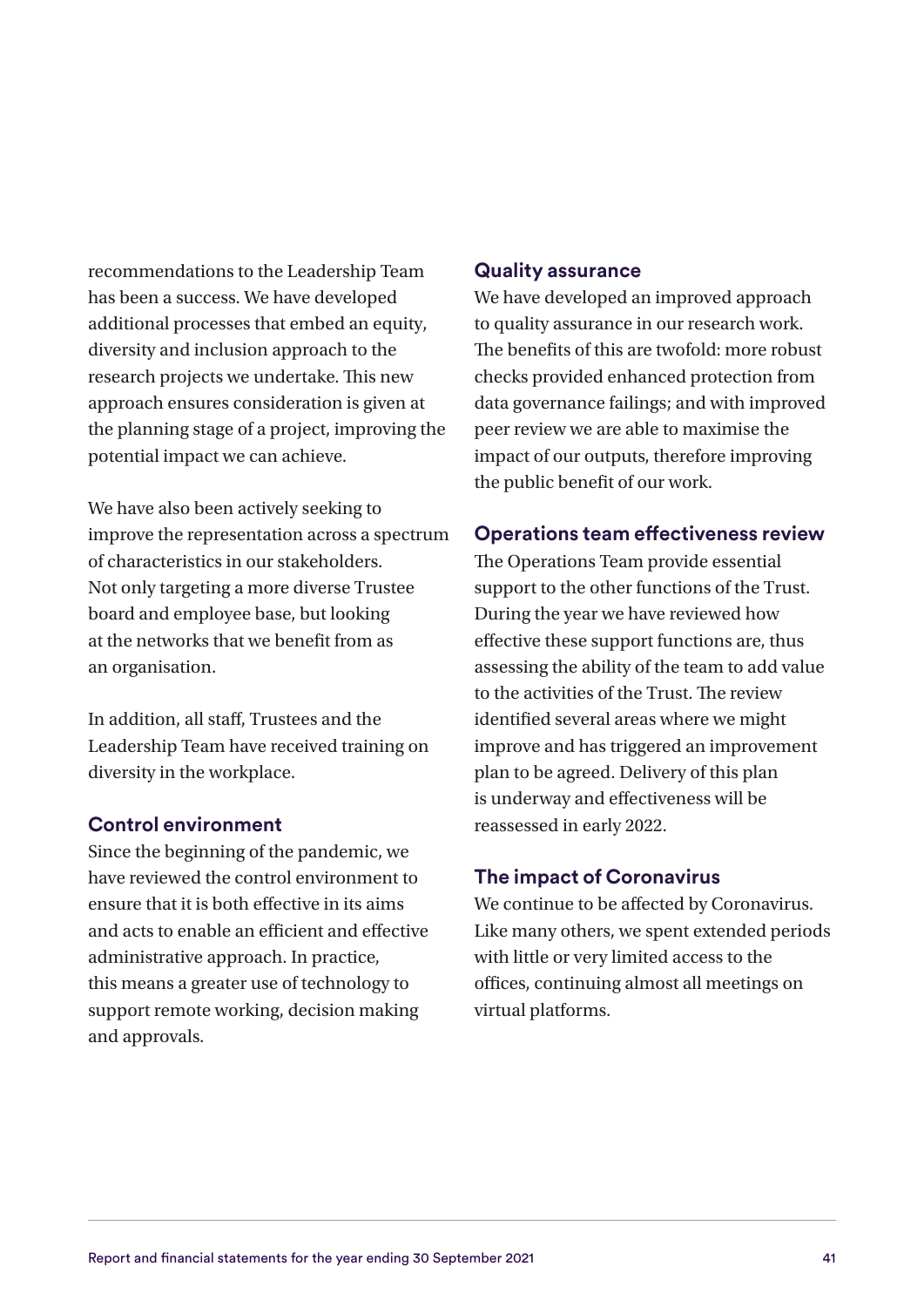Much was learned during last year and we have continued to function well as an organisation. We have maintained regular contact with our staff, keeping up with the important pre-pandemic communications that keep us well connected.

An area of focus has been how we support our staff. Line managers have received additional training. IT systems and support processes have been improved.

#### **Future ways of working**

Remote working during the pandemic has had its benefits. However, we expect that more of our staff will return to the office in the future. We are developing plans to retain the benefits of remote working, combined with the valuable aspects of having staff present in a central location.

Technology will play a central role, leading to changes in how we structure and consume IT systems. Organisational culture will also play an important role. To support this change, we have developed a new hybrid working policy which will take effect from January 2022. In it, we set an expectation that most staff will work in a hybrid manner in the future, spending some of their time both in the office and working remotely.

# **Subsidiary undertaking**

The Trust operates a wholly owned trading subsidiary, Nuffield Trading Limited, which historically carried out non-charitable trading activity for the Trust. At the end of the September 2019 financial year, the decision to absorb these activities into the Charity as non-primary purpose income was made and the subsidiary has since moved to a dormant status. Details are included in Notes 2 and 22 to the accounts.

# **Responsibilities of the Trustees**

The Trustees are responsible for preparing the Annual Report and the Financial Statements in accordance with the Companies Act 2006, and for being satisfied that the financial statements give a true and fair view. The Trustees are also responsible for preparing the financial statements in accordance with United Kingdom Accounting Standards (United Kingdom Generally Accepted Accounting Practice).

Company law requires the Trustees to prepare financial statements for each financial year which give a true and fair view of the state of affairs of the charity and of the incoming resources and application of resources of the charity for that period.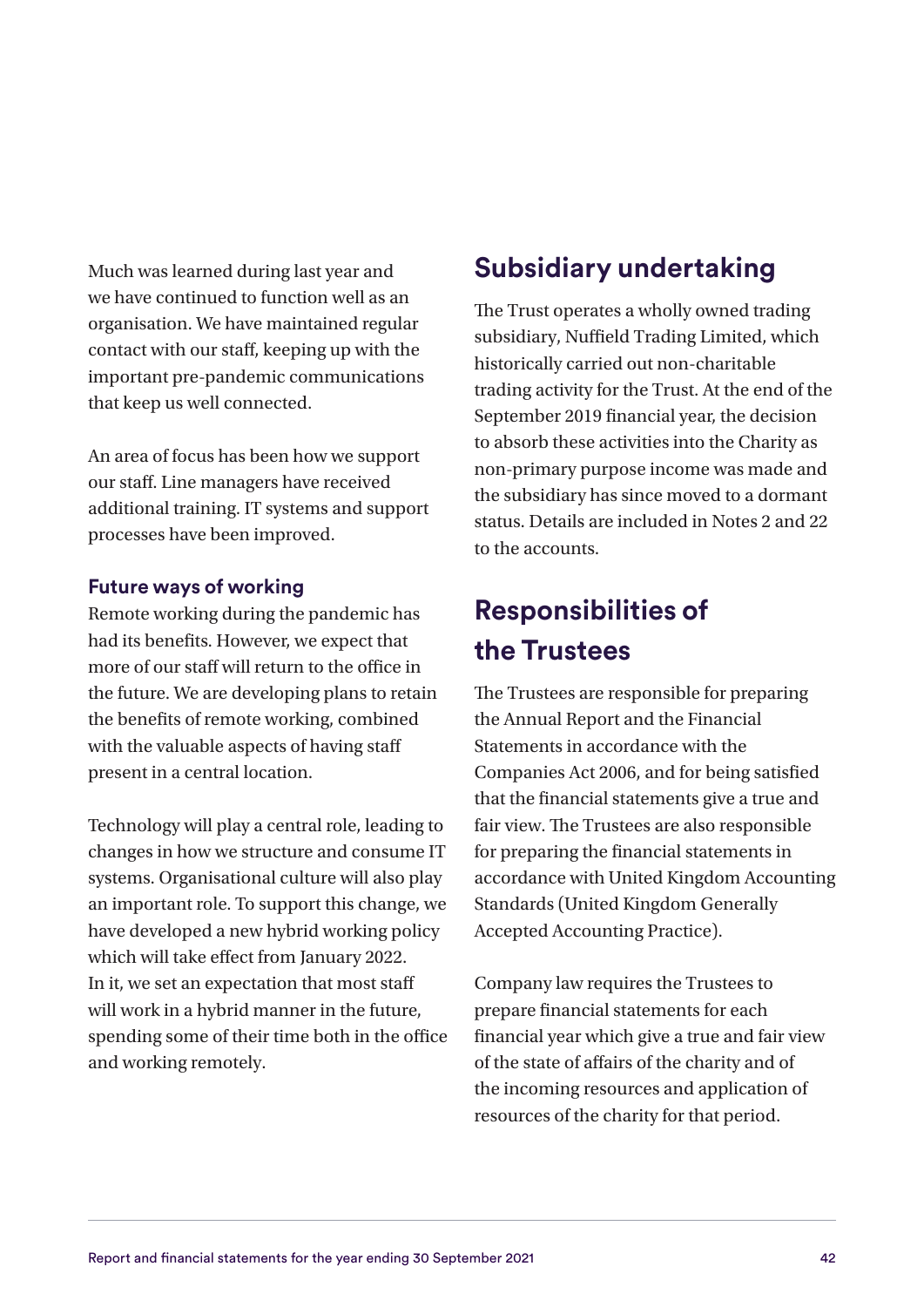In preparing these financial statements, the Trustees are required to:

- select suitable accounting policies and then apply them consistently
- make judgements and estimates that are reasonable and prudent
- state whether applicable accounting standards have been followed, subject to any material departures disclosed and explained in the financial statements
- prepare the financial statements on the going concern basis unless it is inappropriate to presume that the charity will continue in business.

The Trustees are responsible for keeping adequate accounting records that show and explain the charity's transactions, disclose with reasonable accuracy at any time the financial position of the charity, and enable them to ensure that the financial statements comply with the Companies Act 2006.

They are also responsible for safeguarding the assets of the charity and, hence, for taking reasonable steps for the prevention and detection of fraud and other irregularities.

In preparing this Trustees' Annual Report, advantage has been taken of the small companies' exemption.

# **Auditors**

The current Trustees have taken all steps they ought to have to make themselves aware of any information needed by the Trust's auditors for the purpose of their audit and to establish that the auditors are aware of that information. The Trustees are not aware of any relevant audit information of which the auditors are unaware.

BDO LLP have indicated their willingness to continue in office and a resolution to reappoint them will be proposed at a meeting of the Board of Trustees.

Approved by the Chair on behalf of The Nuffield Trust

Chair, The Nuffield Trust

Date: 16 December 2021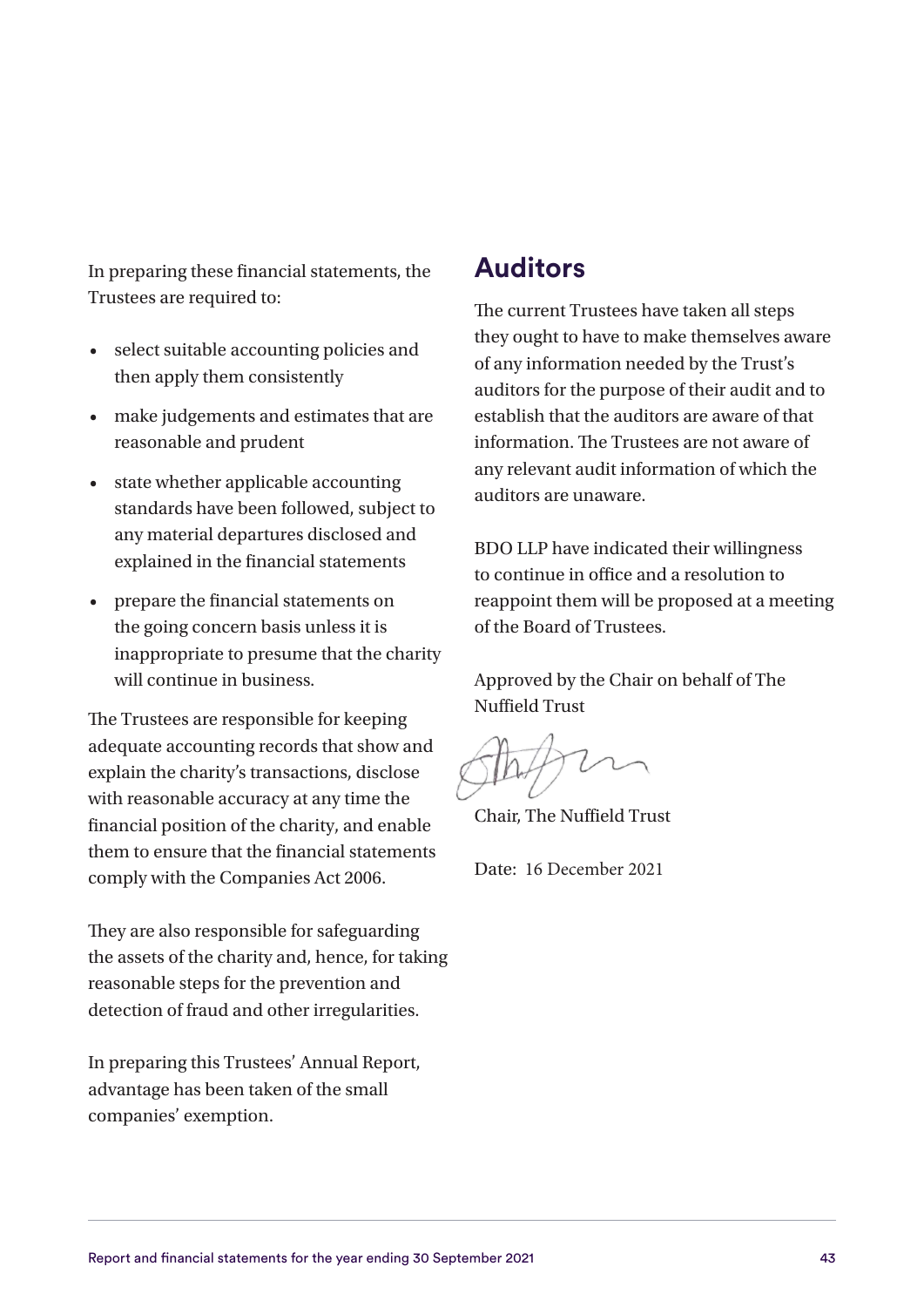# **Independent auditor's report to members of the Nuffield Trust**

# **Opinion on the financial statements**

In our opinion, the financial statements:

- give a true and fair view of the state of the Group's and of the Parent Charitable Company's affairs as at 30 September 2021 and of the Group's incoming resources and application of resources and the Parent Charitable Company's incoming resources and application of resources for the year then ended;
- have been properly prepared in accordance with United Kingdom Generally Accepted Accounting Practice; and
- have been prepared in accordance with the requirements of the Companies Act 2006.

We have audited the financial statements of The Nuffield Trust for Research and Policy Studies in Health Services ("the Parent Charitable Company") and its subsidiary ("the Group") for the year ended 30 September 2021 which comprise the Consolidated statement of financial activities, the Consolidated and charity balance sheets, the Consolidated statement of cash flows and notes to the financial statements, including a summary of significant accounting policies. The financial reporting framework that has been applied in their preparation is applicable law and United Kingdom Accounting Standards, including Financial Reporting Standard 102 The Financial Reporting Standard applicable in the UK and Republic of Ireland (United Kingdom Generally Accepted Accounting Practice).

# **Basis for opinion**

We conducted our audit in accordance with International Standards on Auditing (UK) (ISAs (UK)) and applicable law. Our responsibilities under those standards are further described in the Auditor's responsibilities for the audit of the financial statements section of our report. We believe that the audit evidence we have obtained is sufficient and appropriate to provide a basis for our opinion.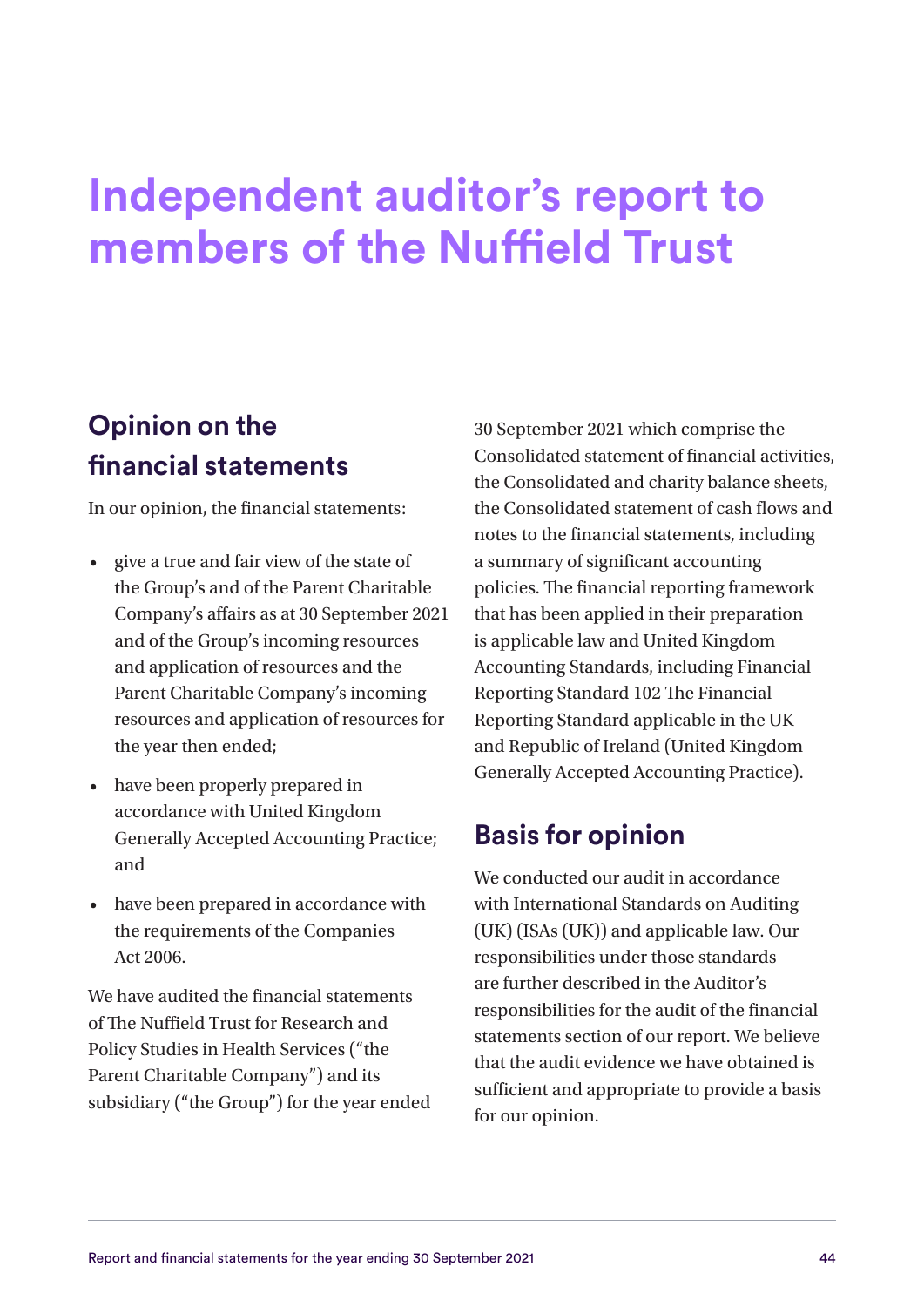# **Independence**

We remain independent of the Group and the Parent Charitable Company in accordance with the ethical requirements relevant to our audit of the financial statements in the UK, including the FRC's Ethical Standard, and we have fulfilled our other ethical responsibilities in accordance with these requirements.

# **Conclusions related to going concern**

In auditing the financial statements, we have concluded that the Trustees' use of the going concern basis of accounting in the preparation of the financial statements is appropriate.

Based on the work we have performed, we have not identified any material uncertainties relating to events or conditions that, individually or collectively, may cast significant doubt on the Group and the Parent Charitable Company's ability to continue as a going concern for a period of at least twelve months from when the financial statements are authorised for issue.

Our responsibilities and the responsibilities of the Trustees with respect to going concern are described in the relevant sections of this report.

# **Other information**

The Trustees are responsible for the other information. The other information comprises the information included in the Trustees' Annual Report, other than the financial statements and our auditor's report thereon. Our opinion on the financial statements does not cover the other information and, except to the extent otherwise explicitly stated in our report, we do not express any form of assurance conclusion thereon. Our responsibility is to read the other information and, in doing so, consider whether the other information is materially inconsistent with the financial statements or our knowledge obtained in the audit or otherwise appears to be materially misstated. If we identify such material inconsistencies or apparent material misstatements, we are required to determine whether there is a material misstatement in the financial statements or a material misstatement of the other information. If, based on the work we have performed, we conclude that there is a material misstatement of this other information, we are required to report that fact.

We have nothing to report in this regard.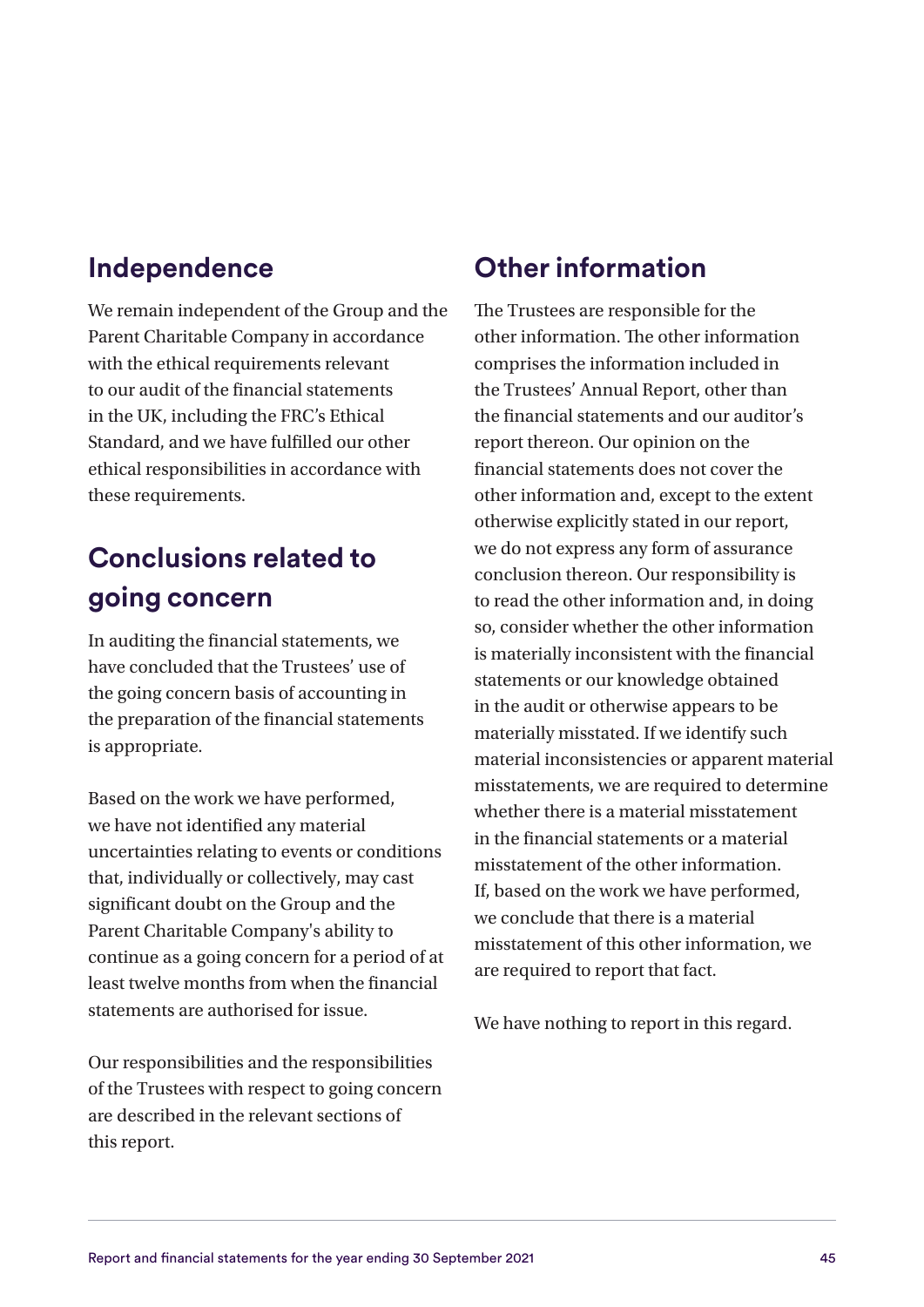# **Other Companies Act 2006 reporting**

In our opinion, based on the work undertaken in the course of the audit:

- the information given in the Trustees' Report, which includes the Directors' Report prepared for the purposes of Company Law, for the financial year for which the financial statements are prepared is consistent with the financial statements; and
- the Directors' Report, which are included in the Trustees' Report, has been prepared in accordance with applicable legal requirements.

In the light of the knowledge and understanding of the Group and the Parent Charitable Company and its environment obtained in the course of the audit, we have not identified material misstatements in the Trustee's report.

• We have nothing to report in respect of the following matters in relation to which the Companies Act 2006 requires us to report to you if, in our opinion; adequate accounting records have not been kept by the Parent Charitable Company, or returns adequate for our audit have not been received from branches not visited by us; or

- the Parent Charitable Company financial statements are not in agreement with the accounting records and returns; or
- certain disclosures of Directors' remuneration specified by law are not made; or
- we have not received all the information and explanations we require for our audit; or
- the trustees were not entitled to prepare the financial statements in accordance with the small companies regime and take advantage of the small companies' exemptions in preparing the directors' report and from the requirement to prepare a strategic report.

# **Responsibilities of Trustees**

As explained more fully in the Responsibilities of the Trustees statement, the Trustees (who are also the directors of the charitable company for the purposes of company law) are responsible for the preparation of the financial statements and for being satisfied that they give a true and fair view, and for such internal control as the Trustees determines is necessary to enable the preparation of financial statements that are free from material misstatement, whether due to fraud or error.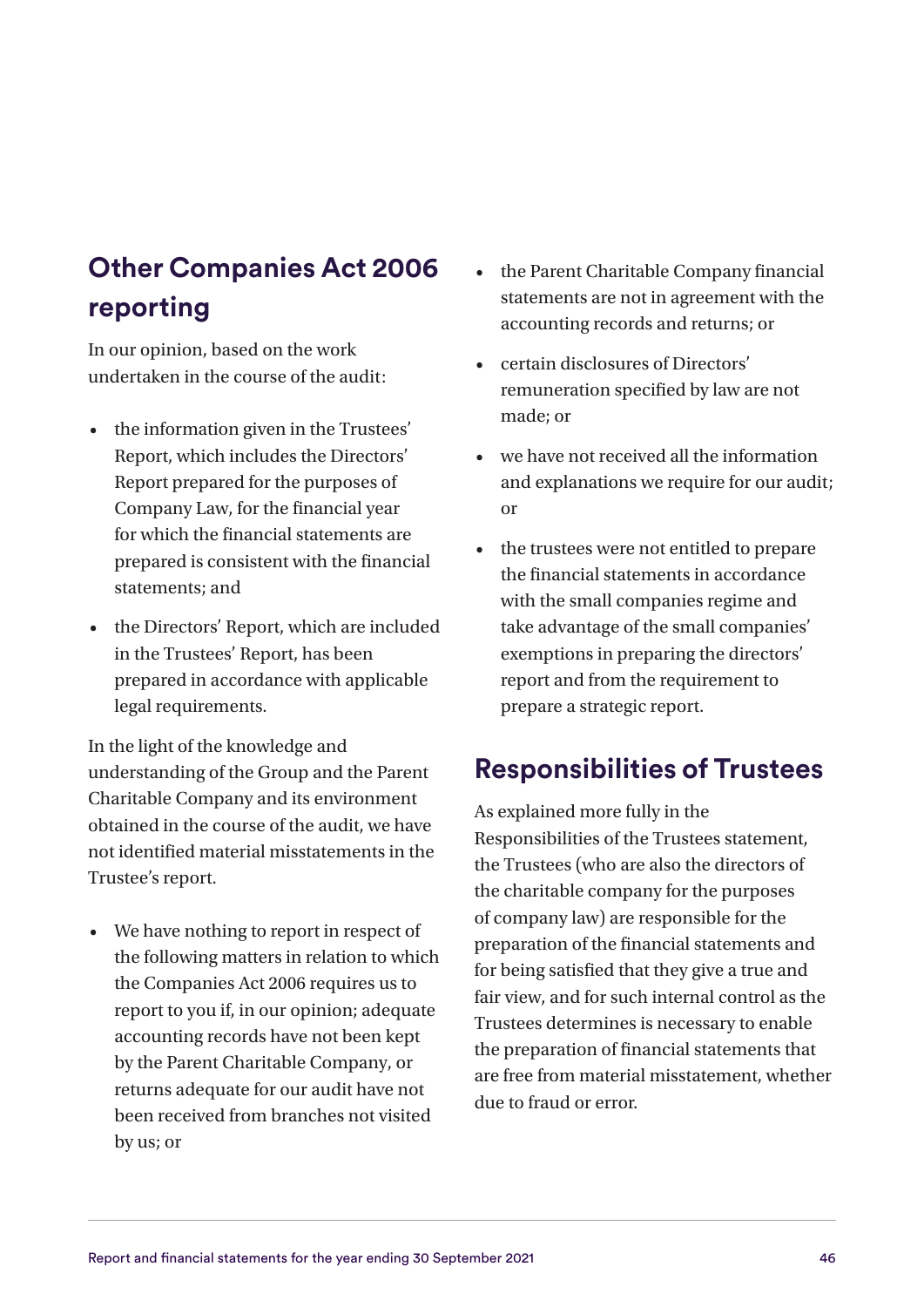In preparing the financial statements, the Trustees are responsible for assessing the Group's and the Parent Charitable Company's ability to continue as a going concern, disclosing, as applicable, matters related to going concern and using the going concern basis of accounting unless the Trustees either intend to liquidate the Group or the Parent Charitable Company or to cease operations, or have no realistic alternative but to do so.

# **Auditor's responsibilities for the audit of the financial statements**

We have been appointed as auditor under the Companies Act 2006 and report in accordance with the Act and relevant regulations made or having effect thereunder.

Our objectives are to obtain reasonable assurance about whether the financial statements as a whole are free from material misstatement, whether due to fraud or error, and to issue an auditor's report that includes our opinion. Reasonable assurance is a high level of assurance, but is not a guarantee that an audit conducted in accordance with ISAs (UK) will always detect a material misstatement when it exists. Misstatements can arise from fraud or error and are considered material if, individually

or in the aggregate, they could reasonably be expected to influence the economic decisions of users taken on the basis of these financial statements.

# **Extent to which the audit was capable of detecting irregularities, including fraud**

Irregularities, including fraud, are instances of non-compliance with laws and regulations. We design procedures in line with our responsibilities, outlined above, to detect material misstatements in respect of irregularities, including fraud. The extent to which our procedures are capable of detecting irregularities, including fraud is detailed below:

• We obtained an understanding of the legal and regulatory frameworks through our accumulated knowledge and consideration of sector information that is applicable to the Charitable Company. We determined that the most significant which are directly relevant to specific assertions in the financial statements are those related to the financial reporting framework including but not limited to United Kingdom Generally Accepted Accounting Practice, the Charities Act 2011, the Companies Act 2006, Data Protection Act 2018, Bribery Act 2010 and tax legislation.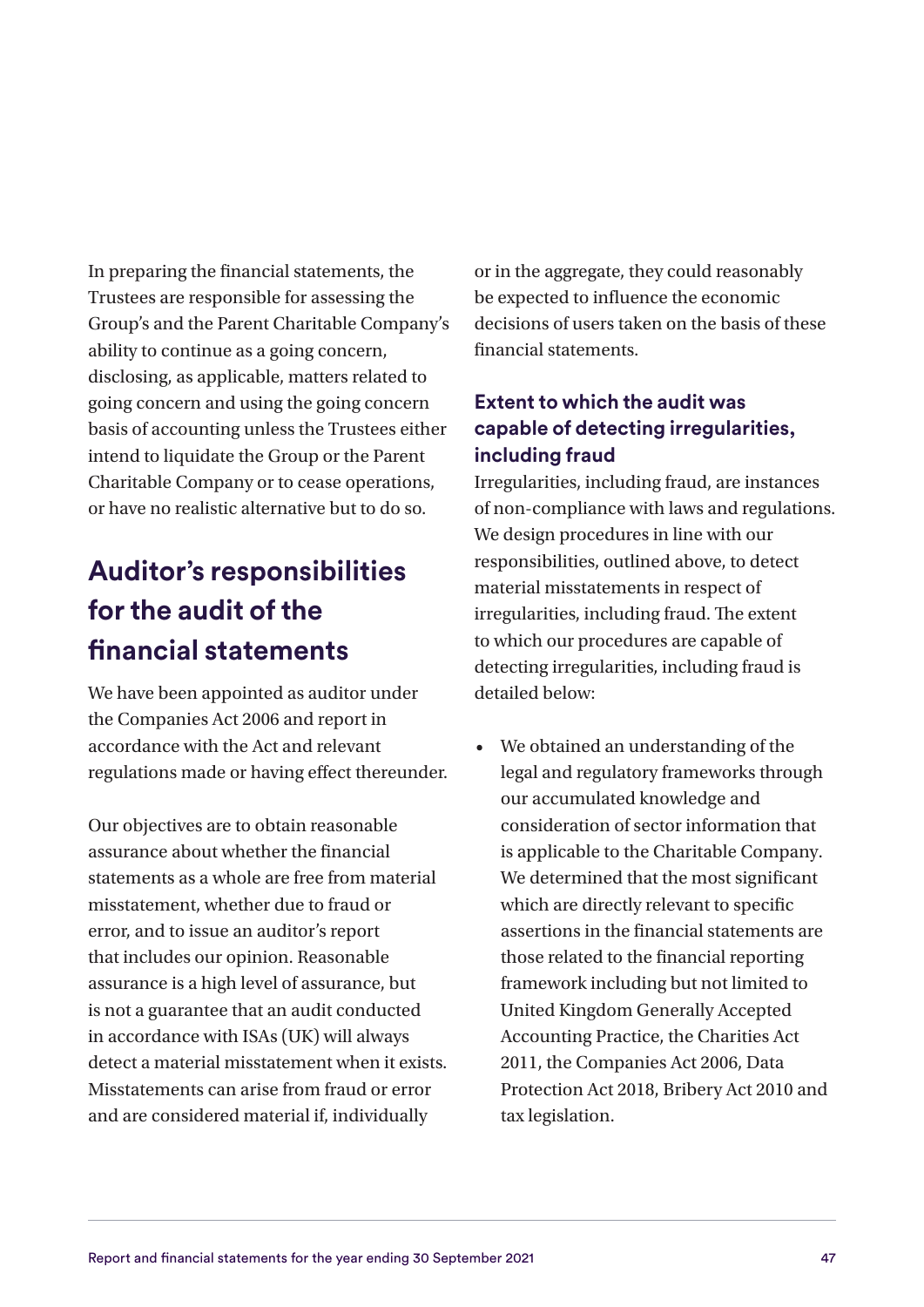- We understood how the Charitable Company is complying with those legal and regulatory frameworks by making enquiries to management and those responsible for legal and compliance procedures. We corroborated our enquiries through our review of minutes.
- We assessed the susceptibility of the Charitable Company's financial statements to material misstatement, including how fraud might occur by discussing with management where it is considered there was a susceptibility of fraud relating to management override of controls and improper income recognition. In addressing the risk of fraud, including the management override of controls and improper income recognition, we tested the appropriateness of certain manual journals, reviewed the application of judgements associated with accounting estimates for the indication of potential bias and tested the application of cut-off and revenue recognition.

Our audit procedures were designed to respond to risks of material misstatement in the financial statements, recognising that the risk of not detecting a material misstatement due to fraud is higher than the risk of not detecting one resulting from error, as fraud may involve deliberate concealment by,

for example, forgery, misrepresentations or through collusion. There are inherent limitations in the audit procedures performed and the further removed noncompliance with laws and regulations is from the events and transactions reflected in the financial statements, the less likely we are to become aware of it.

A further description of our responsibilities for the audit of the financial statements is located at the Financial Reporting Council's ("FRC's") website at: [www.frc.org.uk/](http://www.frc.org.uk/auditorsresponsibilities) [auditorsresponsibilities](http://www.frc.org.uk/auditorsresponsibilities). This description forms part of our auditor's report.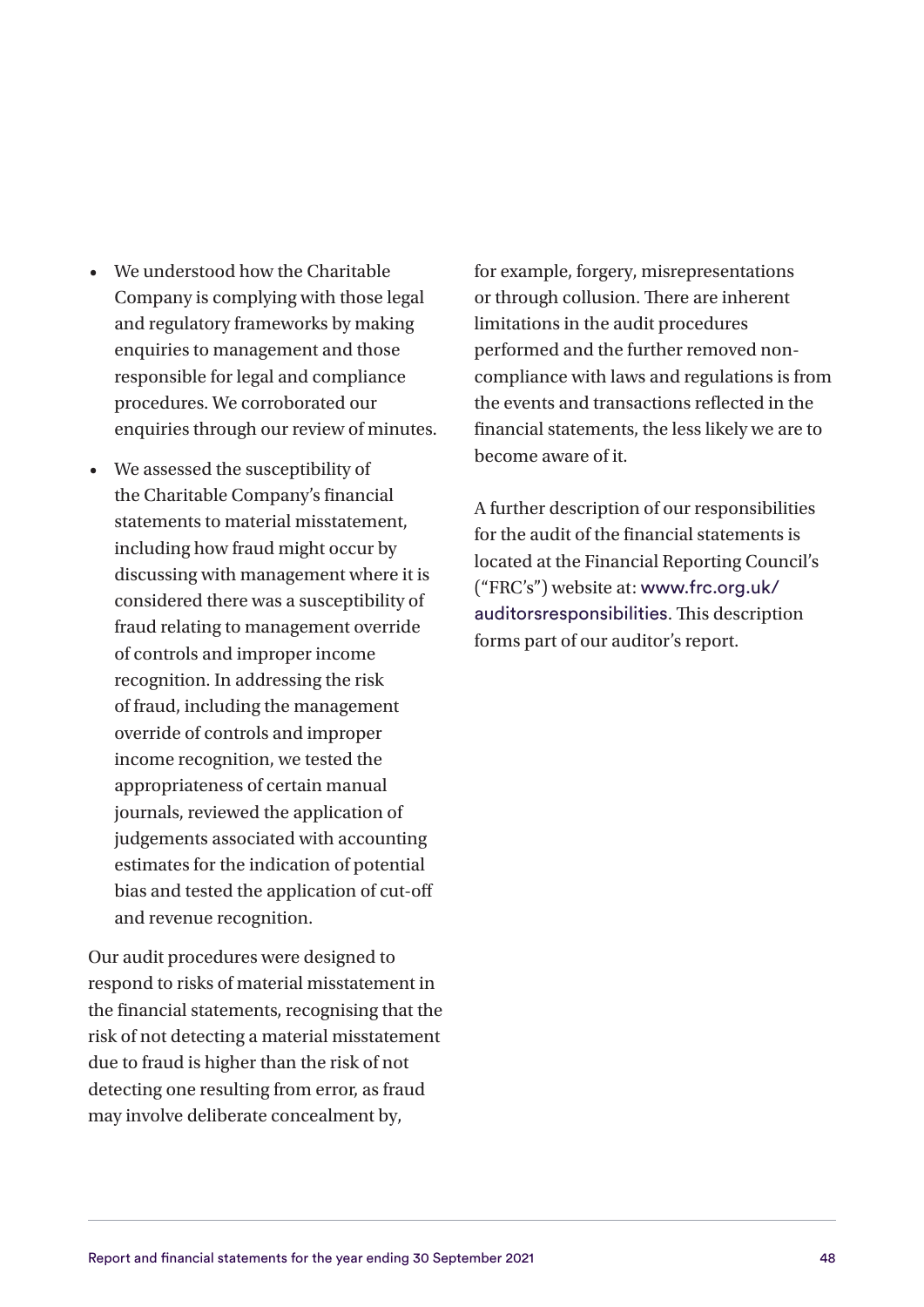# **Use of our report**

This report is made solely to the Charitable Company's members, as a body, in accordance with Chapter 3 of Part 16 of the Companies Act 2006. Our audit work has been undertaken so that we might state to the Charitable Company's members those matters we are required to state to them in an auditor's report and for no other purpose. To the fullest extent permitted by law, we do not accept or assume responsibility to anyone other than the Charitable Company and the Charitable Company's members as a body, for our audit work, for this report, or for the opinions we have formed.

 $B$ 

Laurence Elliott (Senior Statutory Auditor) For and on behalf of BDO LLP, statutory auditor Gatwick, UK

17 December 2021

BDO LLP is a limited liability partnership registered in England and Wales (with registered number OC305127).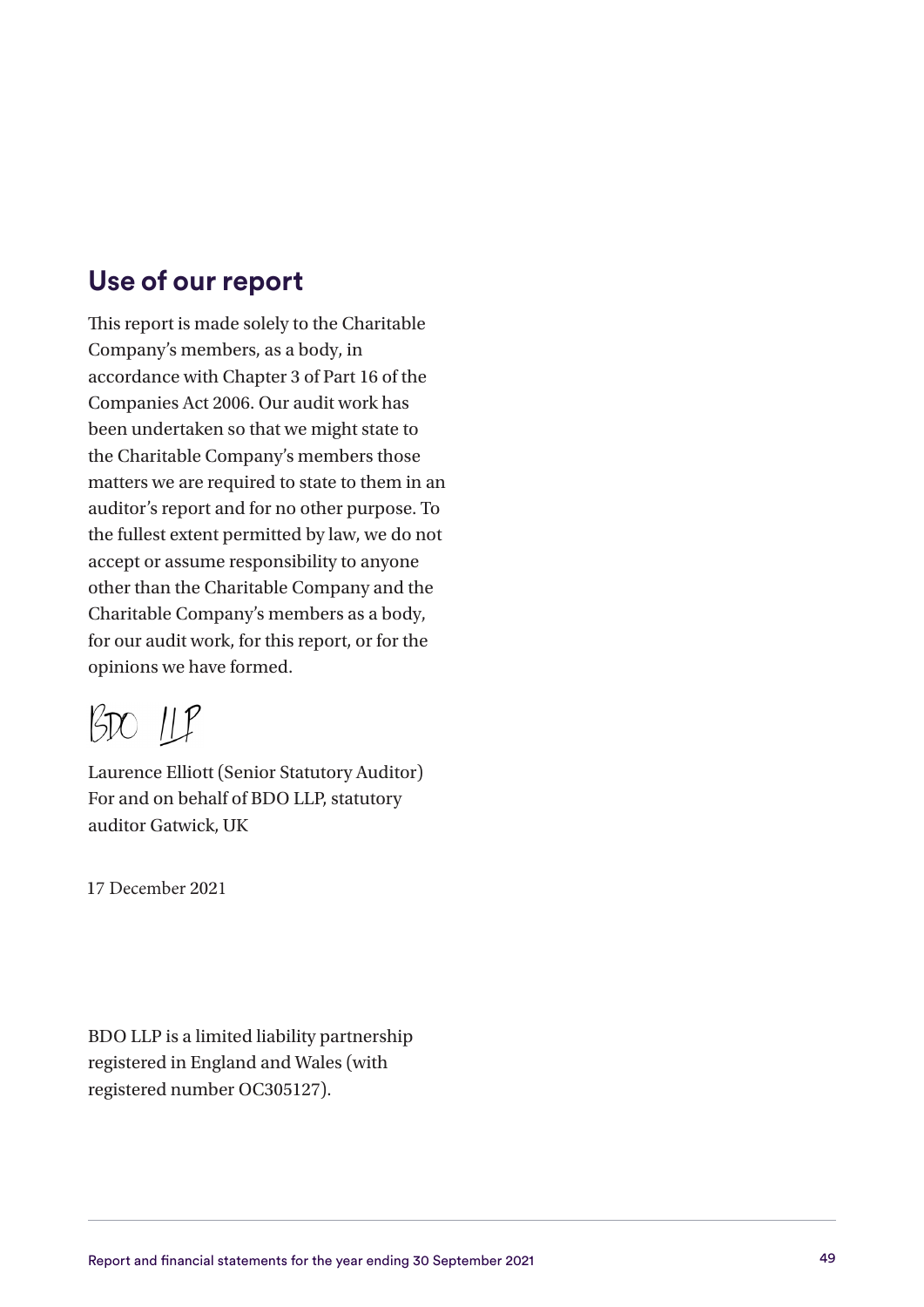# **Consolidated statement of financial activites for the year ended 30 September 2021**

|                                                       |                | <b>Unrestricted</b><br>funds<br>2021 | <b>Expendable</b><br>endowment<br>fund<br>2021 | <b>Total funds</b><br>2021 | <b>Total funds</b><br>2020 |
|-------------------------------------------------------|----------------|--------------------------------------|------------------------------------------------|----------------------------|----------------------------|
|                                                       | <b>Note</b>    | £'000                                | £'000                                          | £'000                      | £'000                      |
| <b>Income and endownments</b>                         |                |                                      |                                                |                            |                            |
| <b>Donations</b>                                      | 4              | 37                                   |                                                | 37                         | 11                         |
| Investment income                                     | 5              |                                      | 2,595                                          | 2,595                      | 2,739                      |
| Charitable activities                                 | 6              | 935                                  |                                                | 935                        | 943                        |
| Other                                                 |                | 120                                  |                                                | 120                        | 128                        |
| <b>Total income and</b><br>endowments                 |                | 1,092                                | 2,595                                          | 3,687                      | 3,821                      |
| <b>Expenditure</b>                                    |                |                                      |                                                |                            |                            |
| Raising funds                                         | $\overline{7}$ |                                      | 510                                            | 510                        | 496                        |
| Charitable activities                                 | 8              | 4,056                                |                                                | 4,056                      | 3,932                      |
| <b>Total expenditure</b>                              |                | 4,056                                | 510                                            | 4,566                      | 4,428                      |
| Realised and unrealised gains<br>on investment assets | 13             |                                      | 9,205                                          | 9,205                      | 2,664                      |
| Net income/(expenditure)<br>and net                   |                | (2,964)                              | 11,290                                         | 8,326                      | 2,057                      |
| <b>Transfers</b>                                      | 11             | 2,919                                | (2,919)                                        |                            |                            |
| Net income/(expenditure)<br>and net movement in funds |                | (45)                                 | 8,371                                          | 8,326                      | 2,057                      |
| Reconciliation of funds -<br>balances brought forward |                | 45                                   | 95,130                                         | 95,175                     | 93,117                     |
| <b>Balances carried forward</b>                       |                |                                      | 13,501                                         | 103,501                    | 95,175                     |

The statement of financial activities includes all gains and losses recognised in the year. All income and expenditure derive from continuing activities. The notes on pages 56 to 79 form part of these financial statements.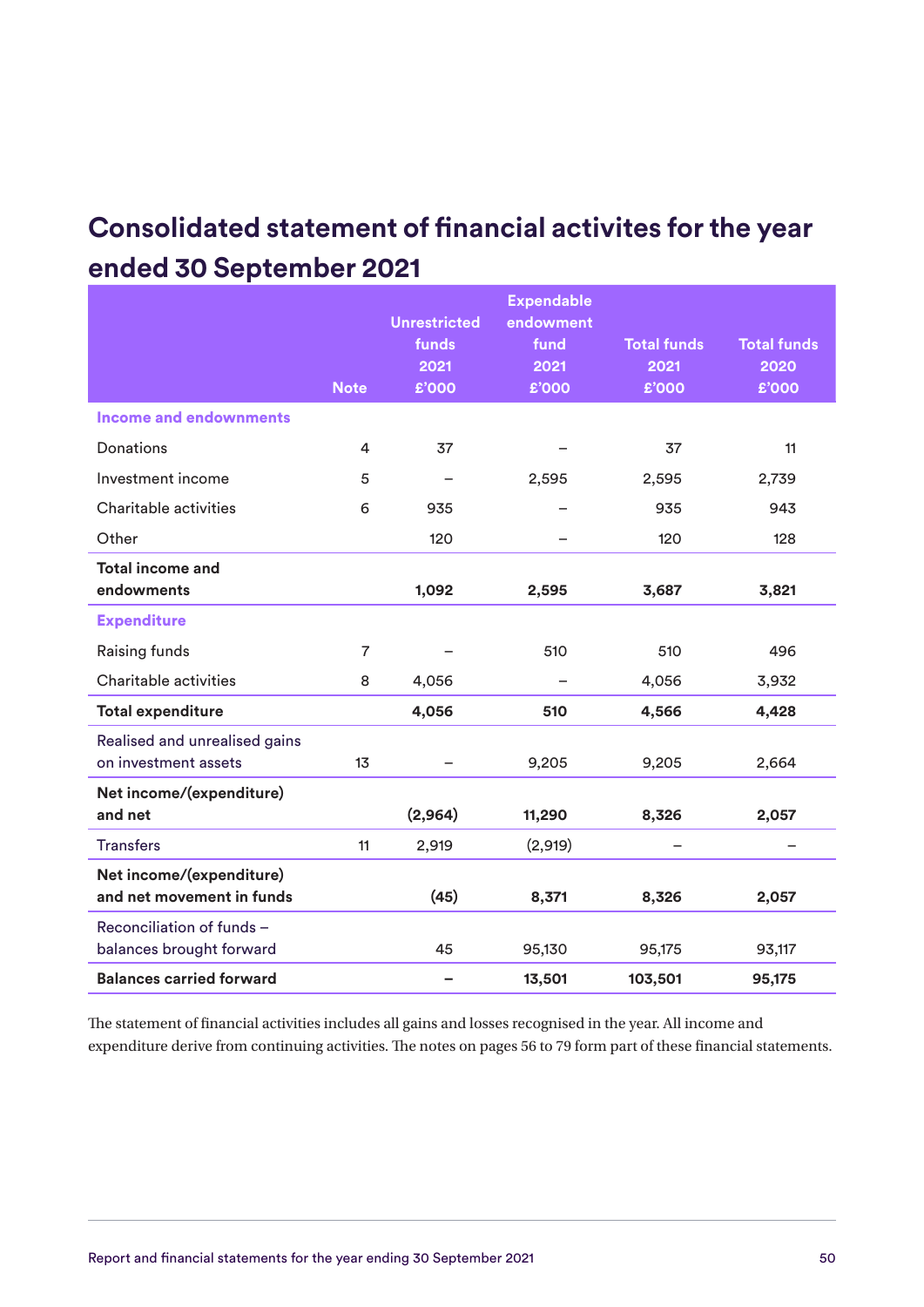# **Consolidated and charity (Company number 00382452) balance sheet at 30 September 2021**

|                                   |             | <b>Consolidated</b><br>2021 | <b>Consolidated</b><br>2021 | <b>Charity</b><br>2021 | <b>Charity</b><br>2020 |
|-----------------------------------|-------------|-----------------------------|-----------------------------|------------------------|------------------------|
|                                   | <b>Note</b> | £'000                       | £'000                       | £'000                  | £'000                  |
| <b>Fixed assets</b>               |             |                             |                             |                        |                        |
| Tangible assets                   | 12          | 1,748                       | 1,795                       | 1,748                  | 1,795                  |
| Investments                       | 13          | 99,707                      | 91,386                      | 99,707                 | 91,386                 |
|                                   |             | 101,455                     | 93,181                      | 101,455                | 93,181                 |
| <b>Current assets</b>             |             |                             |                             |                        |                        |
| Debtors                           | 14          | 633                         | 738                         | 633                    | 737                    |
| Short term deposits               | 15          | 1,775                       | 1,683                       | 1,775                  | 1,683                  |
| Cash at bank and in hand          |             | 51                          | 51                          | 51                     | 51                     |
|                                   |             | 2,459                       | 2,472                       | 2,459                  | 2,472                  |
| Creditors: amounts falling due    |             |                             |                             |                        |                        |
| within one year                   | 16          | (255)                       | (351)                       | (255)                  | (351)                  |
| <b>Net current assets</b>         |             | 2,204                       | 2,122                       | 2,204                  | 2,121                  |
| Creditors: amounts falling due    |             |                             |                             |                        |                        |
| after one year                    | 17          | (157)                       | (128)                       | (157)                  | (128)                  |
| <b>Net assets</b>                 |             | 103,501                     | 95,175                      | 103,501                | 95,174                 |
| <b>Funds</b>                      |             |                             |                             |                        |                        |
| <b>Expenditure endowment fund</b> | 20          | 103,501                     | 95,129                      | 103,501                | 95,129                 |
| Designated fund                   | 20          | $\mathsf{o}$                | 45                          | $\mathsf{o}$           | 45                     |
| <b>Total funds</b>                |             | 103,501                     | 95,175                      | 103,501                | 95,174                 |

The surplus attributable to the Charity for the year ended 30 September 2021 was £8,326,000  $(2020 - \pounds2, 057, 000).$ 

These financial statements have been prepared in accordance with the provisions applicable to companies subject to the small companies' regime.

Approved by the Chair on behalf of the Trustees of The Nuffield Trust and authorised for issue on 16 December 2021.

Andrew McKeon, Chair, The Nuffield Trust

The notes on pages 53 to 70 form part of these financial statements.

Report and financial statements for the year ending 30 September 2021 51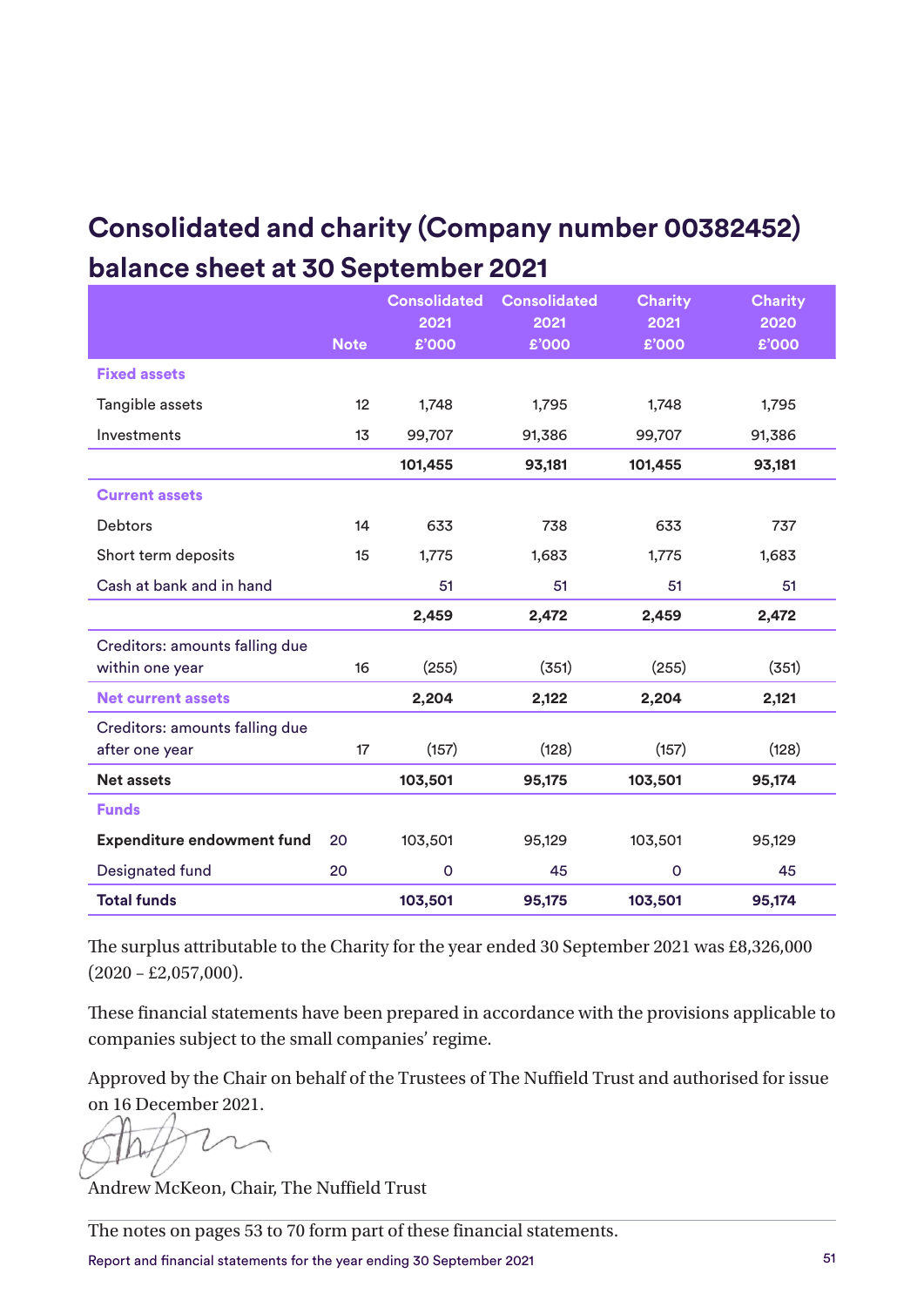# **Consolidated statement of cash flows for the year ended 30 September 2021**

|                                                     |             | 2021    | 2021    | 2020    | 2020     |
|-----------------------------------------------------|-------------|---------|---------|---------|----------|
|                                                     | <b>Note</b> | £'000   | £'000   | £'000   | £'000    |
| Cash used in                                        | 24          |         | (3,360) |         |          |
| operating activities                                |             |         |         |         | (3, 556) |
| <b>Cash flows from</b><br>investing activities      |             |         |         |         |          |
| Dividends and interest from<br>investments          |             | 2,595   |         | 2,735   |          |
| Purchase of tangible                                |             |         |         |         |          |
| fixed assets                                        |             | (29)    |         | (36)    |          |
| Proceeds from sale                                  |             |         |         |         |          |
| of investments                                      |             | 8,292   |         | 7,120   |          |
| Purchase of investments                             |             | (7,406) |         | (6,271) |          |
| <b>Cash generated by</b>                            |             |         |         |         |          |
| investing activities                                |             |         | 3,452   |         | 3,548    |
| Increase/(Decrease) in cash<br>and cash equivalents |             |         | 92      |         | (7)      |
| Cash and cash equivalents at                        |             |         |         |         |          |
| the beginning of the year                           |             |         | 1,734   |         | 1,741    |
| Cash and cash equivalents at                        |             |         |         |         |          |
| the end of the year                                 |             |         | 1,826   |         | 1,734    |
| <b>Analysis of cash and</b>                         |             |         |         |         |          |
| cash equivalents                                    |             |         |         |         |          |
| Short term deposits                                 | 15          |         | 1,775   |         | 1,683    |
| Cash at bank and in hand                            |             |         | 51      |         | 51       |
| <b>Total funds</b>                                  |             |         | 1,826   |         | 1,734    |

No reconciliation of net debt has been prepared as the Trust holds only cash and cash equivalents.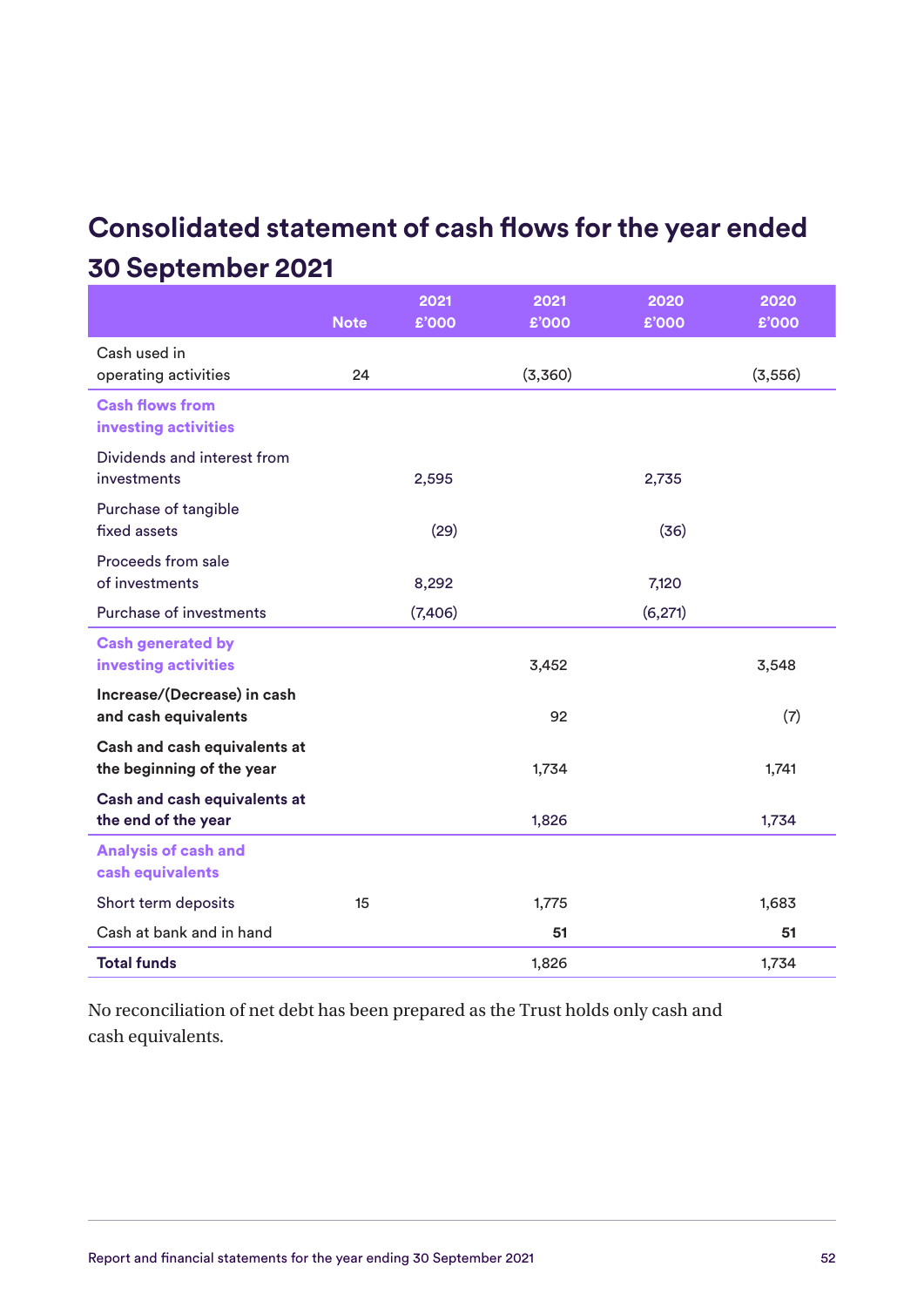# **Notes on the financial statements**

#### **1. Accounting policies**

The Nuffield Trust is an incorporated charity registered in England and Wales with the Charity Commission. The address of the registered office is given on the opening page of this document and the nature of its operations is set out in the report of the directors. The financial statements have been prepared in accordance with Accounting and Reporting by Charities: Statement of Recommended Practice applicable to charities preparing their accounting in accordance with the Financial Reporting Standard applicable in the UK and Republic of Ireland (FRS102) (effective 1 January 2015) – (Charities SORP (FRS102)), the Financial Reporting Standard applicable in the United Kingdom and the Republic of Ireland and the Companies Act 2006.

The preparation of financial statements in compliance with FRS 102 requires the use of certain critical accounting estimates. It also requires management to exercise judgement in applying the Charity's accounting policies. In the course of preparing the financial statements, judgements have been made in the process of applying the Charity's accounting policies; those involving estimations regarding the income attributable to the partial delivery of funded projects that have had a significant effect on the amounts recognised in the financial statements and, in determining the correct treatment of our obligations in relation to the USS Pension Scheme.

Management have prepared these financial statements on a going concern basis having obtained sufficient evidence to assess that a material uncertainty does not exist regarding the viability of operations in the foreseeable future.

#### **Disclosure exemptions**

In preparing the separate financial statements of the parent charity, advantage has been taken of the following disclosure exemptions available in FRS 102:

• No cash flow statement has been presented for the parent charity;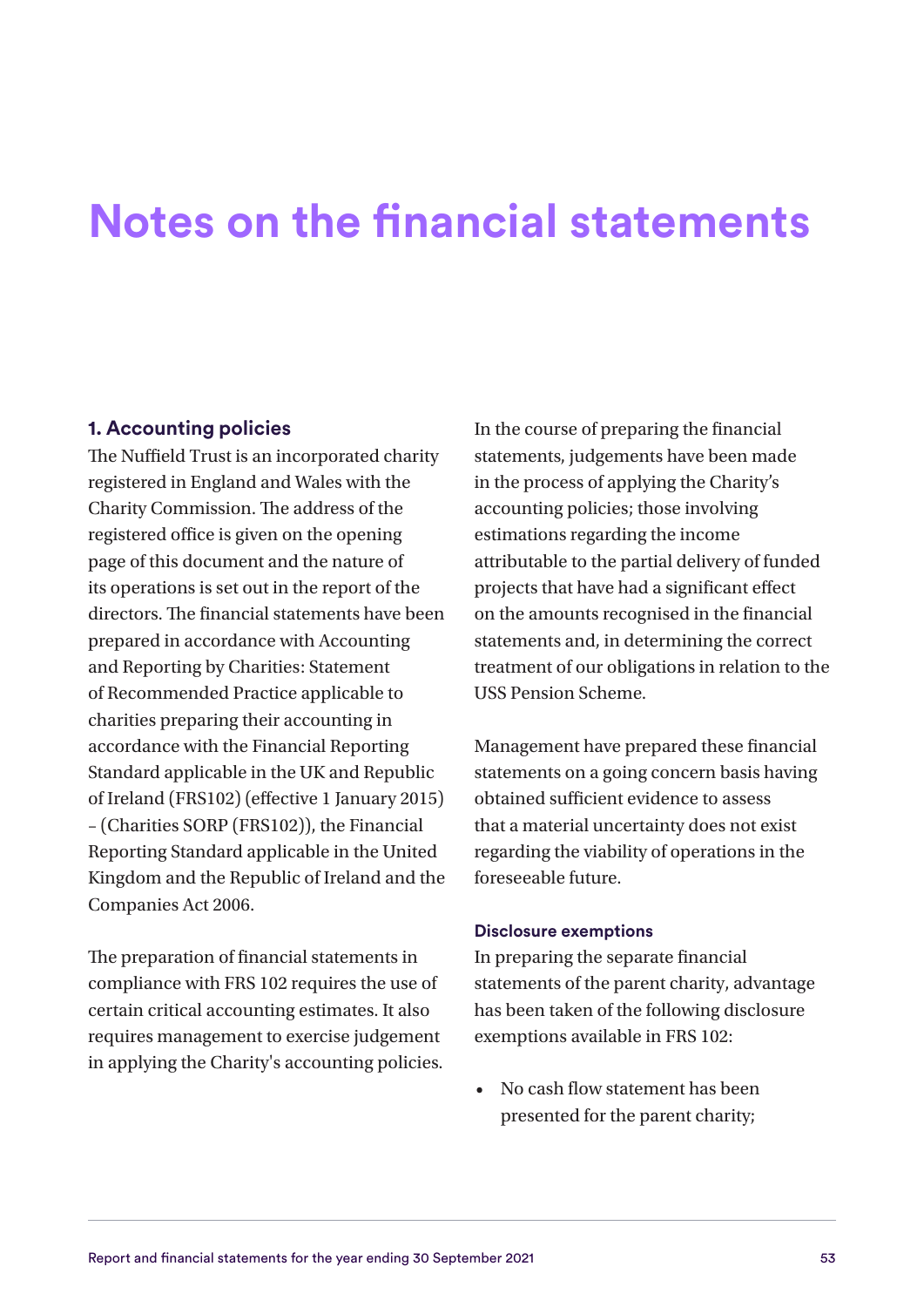- Disclosures in respect of the parent company's financial instruments have not been presented as equivalent disclosures have been provided in respect of the group as a whole; and
- No disclosure has been given for the aggregate remuneration of the key management personnel of the parent company as their remuneration is included in the totals for the group as a whole.

#### **Basis of consolidation**

The consolidated accounts of the group incorporate the accounts of the charity and its subsidiary undertaking, all of which were prepared to 30 September 2021. The trading results of the subsidiary undertaking as shown in note 22 are consolidated on a line-by-line basis within the consolidated statement of financial activities (SoFA). A separate SoFA for the charity is not presented as permitted by the Companies Act 2006.

#### **Income**

All income is recognised once the group and charity has entitlement to the resources, it is probable that the resources will be received, and the monetary value of the income can be measured with sufficient reliability.

#### **Investment income**

Dividends and interest are included on an accruals basis.

Dividends and interest are stated inclusive of the relevant tax claim as the Trust has activities that are not liable to income tax.

#### **Income from charitable activities**

Revenue from performance-related grants and contracts is recognised only when funds have been utilised to carry out the activity stipulated in the agreement. This is generally equivalent to the sum of the relevant expenditure incurred during the year and any related contributions towards overhead costs.

#### **Expenditure**

These comprise costs of raising funds and charitable expenditure.

Costs of generating funds comprises expenses relating to management of the charity's investments and all costs associated with the charity's subsidiary company.

Direct charitable expenditure comprises commissioned work and expenditure on performance-related charitable contracts directly relating to the objects of the charity. Commissioned work is allocated and recognised as expenditure in full in the year of approval from the General Fund on the basis of the anticipated expenditure during the tenure of each piece of commissioned work. Liabilities are recognised as soon as there is a legal or constructive obligation committing the charity to pay out resources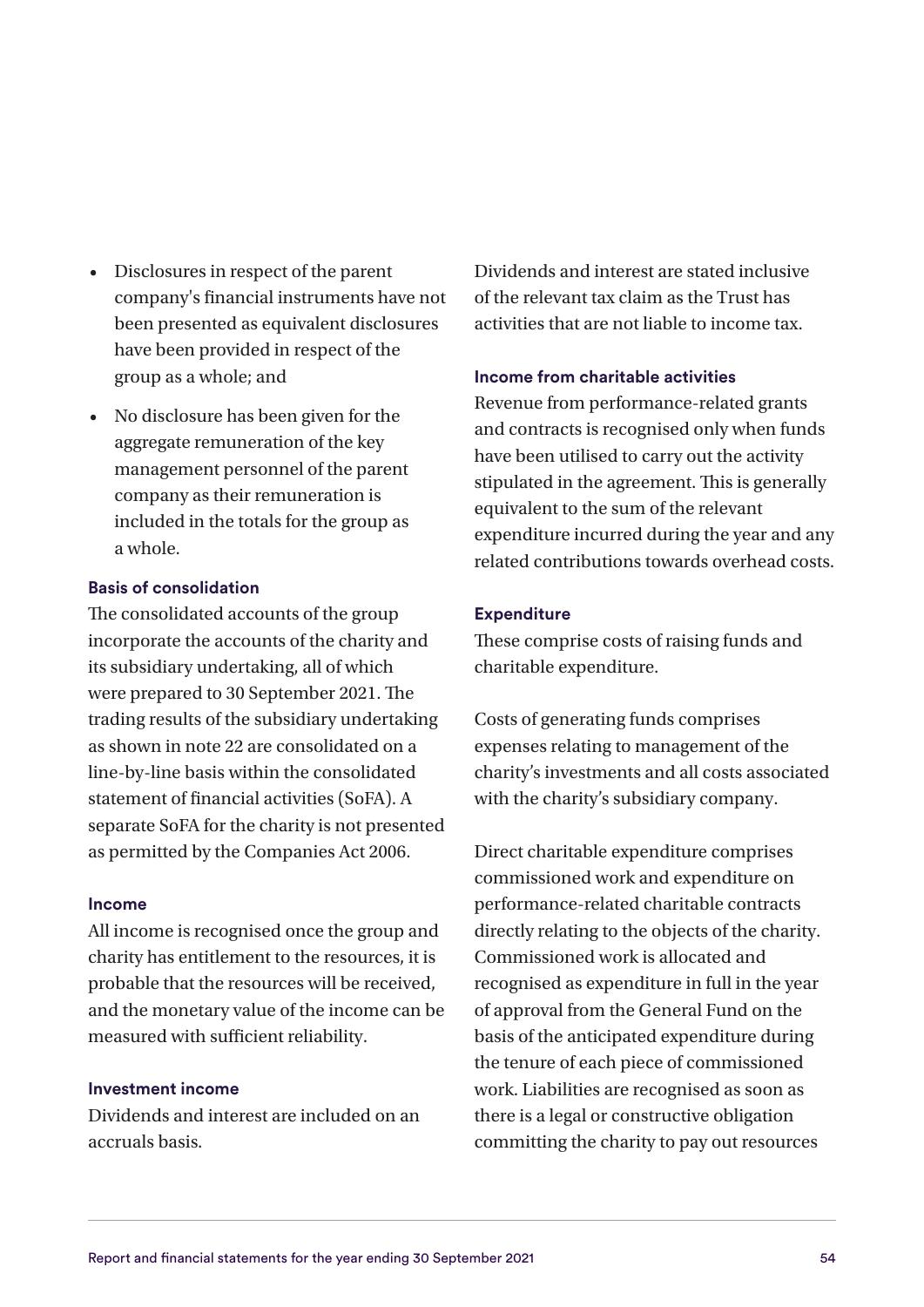and including the associated costs of publication and dissemination. Expenditure on performance-related contracts is recognised only when the activity stipulated in the agreement has been completed. This is generally equivalent to the proportion of the relevant recognised income during the year.

Support costs include those relating to business support (including human resource and general administration expenses), executive management, and governance, finance, and information systems. The details of support costs are shown under note 9.

#### **Fixed assets**

Furniture and equipment acquisitions have been capitalised and depreciation provided for at 25% on an annual straight line basis.

The leasehold premises (originally acquired by The Nuffield 1940 Trust in 1992) are depreciated over the remainder of the lease, currently 62 years. Straight line depreciation of 5% per annum is applied to capital additions. The Trustees consider whether there has been any impairment of the property on an annual basis.

#### **Fixed assets investments**

Investments are stated at market value as at the balance sheet date. The statement of financial activities includes the net gains and losses arising on revaluation and disposal throughout the year.

#### **Realised gains and losses**

All gains and losses are taken to the Statement of Financial Activities as they arise. Realised gains and losses on investments are calculated as the difference between sales proceeds and opening market value (purchase date if later). Unrealised gains and losses are calculated as the difference between the market value at the year end and opening market value (or purchase date if later).

#### **Staff pensions**

During the year the Trust operated a Group Personal Pension scheme administered by Royal London. This is a defined contribution scheme. The Trust is not a member of any other pension schemes. Accordingly, due to the nature of the schemes, the accounting charge for the period under FRS102 represents the employer contributions payable.

#### **Funds**

The expendable endowment fund was created by a donation from The Nuffield 1940 Trust. The income from this fund is on the terms equivalent to the objects of the Trust and is therefore not restricted. The terms of the fund allow the income to be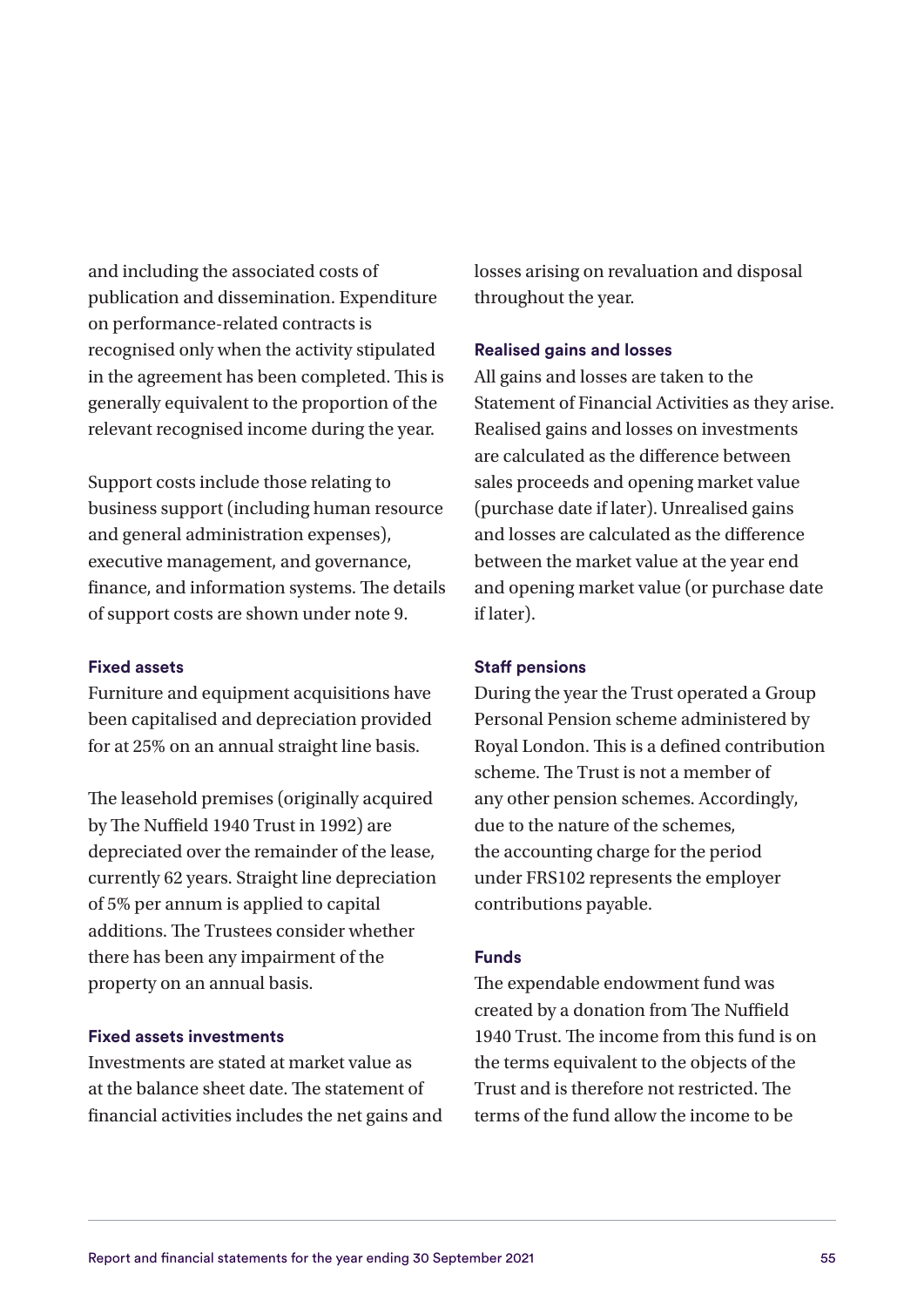accumulated and the capital to be spent as the Trustees determine.

Designated funds are funds that have been set aside by the Trustees for a specific purpose, with the balance constituting the charity's expendable endowment. An analysis of designated funds is provided in note 20.

#### **Derivative financial instruments**

Derivative financial instruments are recognised at fair value using a valuation technique with any gains or losses being reported in the Statement of Financial Activities. Outstanding derivatives at reporting date are included under the appropriate format heading, depending on the nature of the derivative.

#### **Contingent Liabilities**

A contingent liability is disclosed where there is a possible obligation, arising from past events, which will only be triggered by the occurrence of one or more uncertain future events not wholly within the trustees' control. In accordance with the Charities SORP, contingent liabilities are disclosed in the notes to the accounts, unless the possibility of their existence is remote. The note includes a brief description of each contingent item and, where practical, an estimate of the financial effect.

#### **2. Subsidiary**

The Trust owns the whole of the issued capital amounting to £1 (one ordinary share of £1 each) of Nuffield Trading Limited, a company registered in England and Wales with number 06898100. Its principal activity is non-charitable trading activity not covered by the Trust's main objectives. Nuffield Trading Limited gift aids its entire profit to the Trust. As previously noted, Nuffield Trading Limited has ceased trading activity prior to the beginning of the financial year.

#### **3. Basis of consolidation**

The consolidated financial statements incorporate the results of business combinations using the purchase method. In the balance sheet, the acquiree's identifiable assets, liabilities and contingent liabilities are initially recognised at their fair values at the acquisition date. The results of acquired operations are included in the consolidated statement of comprehensive income from the date on which control is obtained. They are deconsolidated from the date control ceases.

#### **4. Donations income**

|                                              | 2021 2020<br>$£'000$ $£'000$ |    |
|----------------------------------------------|------------------------------|----|
| Donation income - seconded<br>staff (note 9) | .37                          | 11 |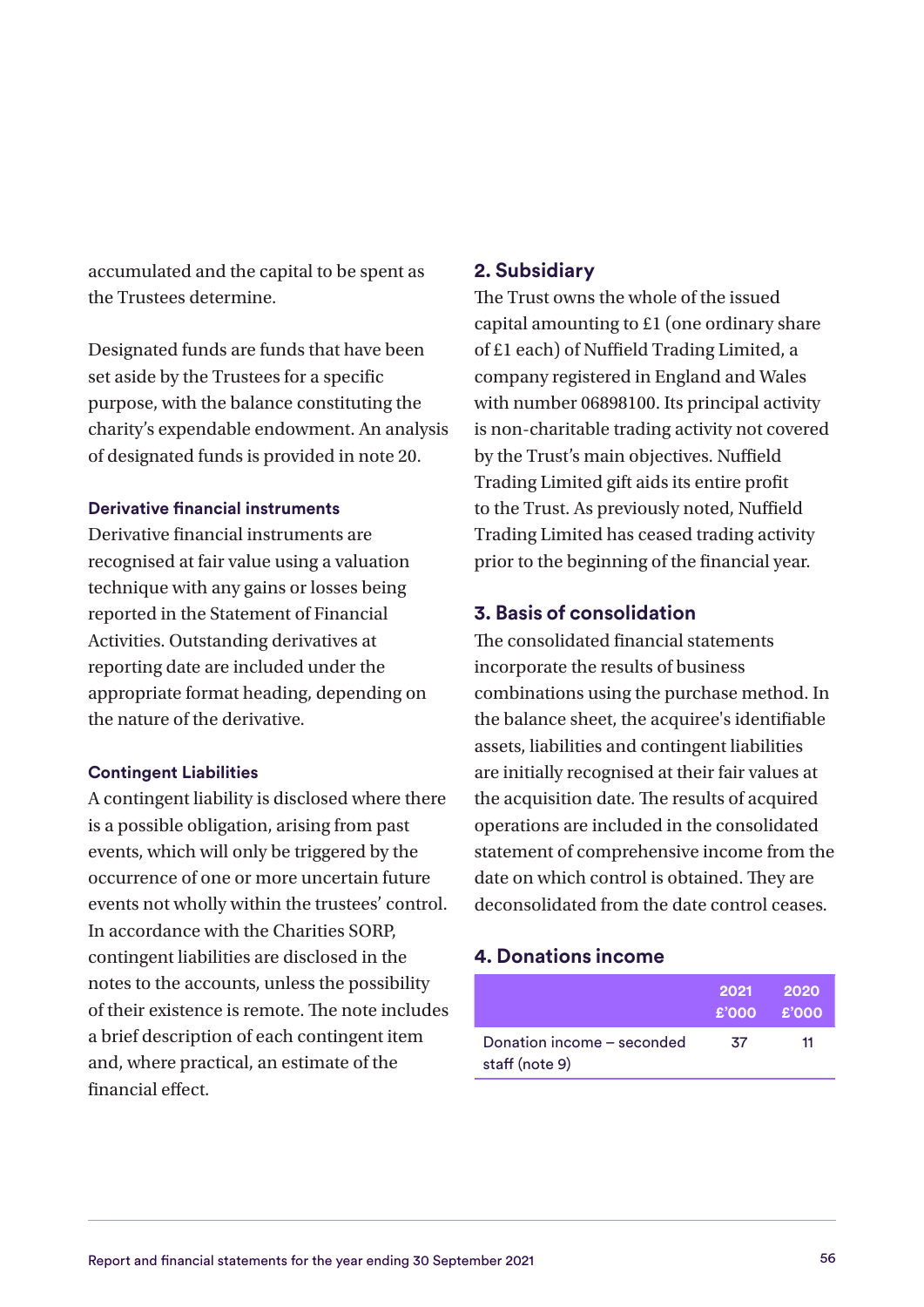### **5. Investment income**

Investment income received in the year was made up as follows:

|                      | 2021<br>£'000 | 2020<br>£'000 |
|----------------------|---------------|---------------|
| Investment portfolio | 2,595         | 2,736         |
| <b>Bank interest</b> | Ω             | 3             |
|                      | 2,595         | 2,739         |

All the investment income of £2,595,000 in 2021 was related to the expendable endowment fund (2020 – £2,739,000).

### **6. Charitable activities**

|                      | 2021<br>$£'000$ £'000 | - 2020 |
|----------------------|-----------------------|--------|
| Income from projects | 935                   | 943    |

All the income from charitable activities of £935,000 in 2021 was related to unrestricted funds (2020 – £943,000).

### **7. Raising funds**

|                                       | 2021<br>£'000 | 2020<br>£'000 |
|---------------------------------------|---------------|---------------|
| Investment management<br>fees charged | 319           | 310           |
| Support costs (note 9)                | 191           | 186           |
|                                       | 510           |               |

All the expenditure from raising funds

of £510,000 in 2021 was related to the expendable endowment fund (2020  $-£496,000$ ).

### **8. Charitable expenditure**

The objects of the Trust are to promote, carry out or advance any charitable objects, and in particular the prevention or relief of sickness and the advancement of the health of the people of the United Kingdom, in particular through the promotion of improvements in the quality of health care and health policy. All the activities of the charity are managed through a single structure with the impact of activities reported against the strategic objectives. Below is an analysis of this expenditure:

|                                       | 2021<br>£'000 | 2020<br>£'000 |
|---------------------------------------|---------------|---------------|
| Commissioned work                     | 130           | 98            |
| Direct spend                          | 123           | 264           |
| Support costs (as shown in<br>note 9) | 3,803         | 3,570         |
|                                       | 4.056         | 3.932         |

All the charitable expenditure of £4,056,000 in 2021 was related to unrestricted funds  $(2020 - \text{\pounds}3,932,000).$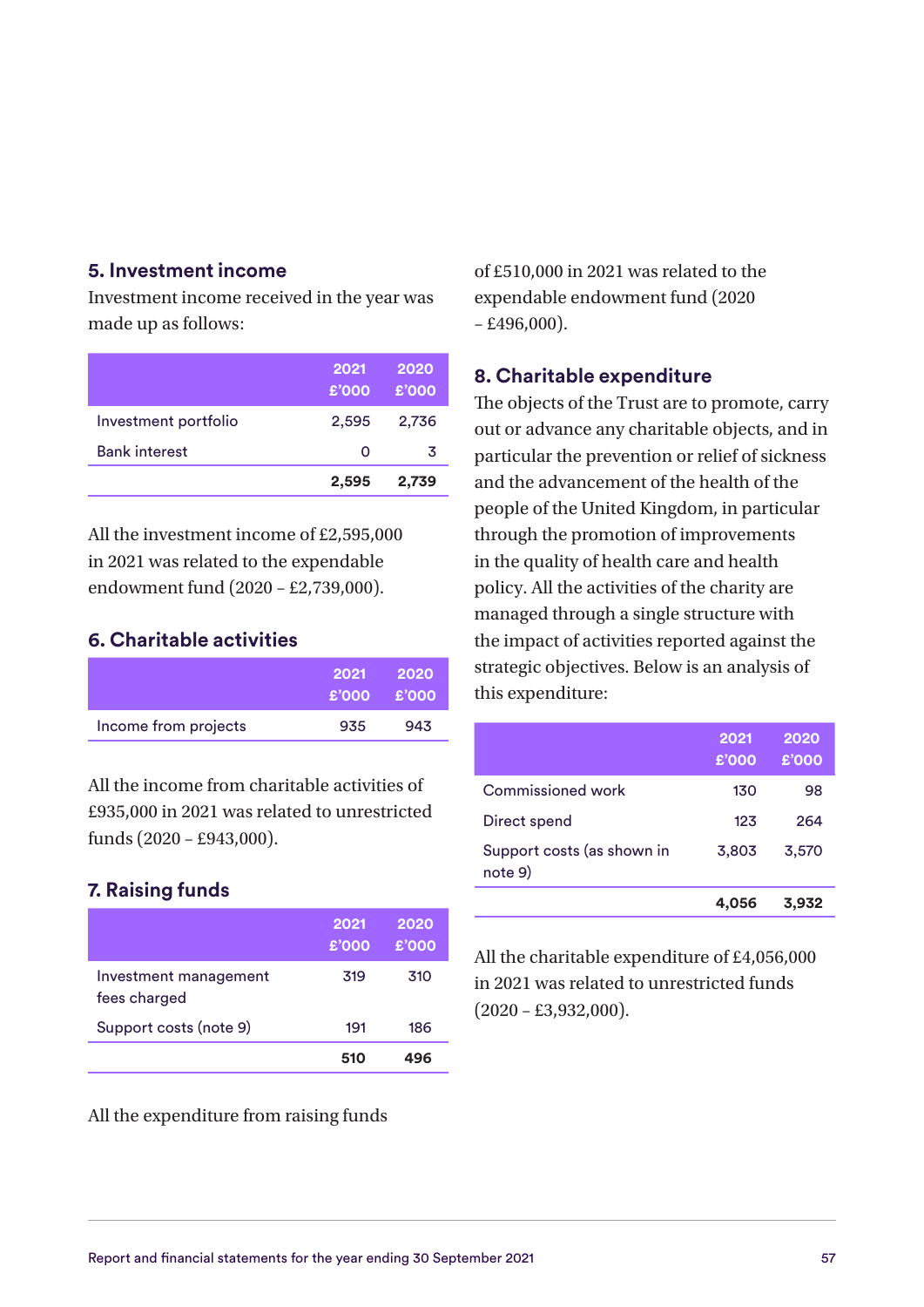|                                                           | <b>Raising funds</b><br>2021<br>£'000 | <b>Charitable</b><br><b>activities</b><br>2021<br>£'000 | <b>Total</b><br>allocated<br>costs<br>2021<br>£'000 | <b>Total</b><br>2020<br>£'000 |
|-----------------------------------------------------------|---------------------------------------|---------------------------------------------------------|-----------------------------------------------------|-------------------------------|
| Staff time (nature of the charge)                         | 154                                   | 3,034                                                   | 3,188                                               | 3,093                         |
| Notional cost of seconded staff (nature<br>of the charge) |                                       |                                                         |                                                     |                               |
| Premises costs (use of area)                              | 12                                    | 231                                                     | 243                                                 | 231                           |
| IT and telephone costs (staff time)                       | 13                                    | 248                                                     | 261                                                 | 189                           |
| Travel and hospitality (staff time)                       | 0                                     | 1                                                       | 1                                                   | $\overline{2}$                |
| Professional fees (staff time)                            | 1                                     | 16                                                      | 17                                                  | 13                            |
| Communications and PR (staff time)                        | 5                                     | 89                                                      | 94                                                  | 82                            |
| General costs including irrecoverable<br>VAT (staff time) | 6                                     | 115                                                     | 121                                                 | 113                           |
| Governance fees (nature of the charge)                    |                                       | 32                                                      | 32                                                  | 22                            |
|                                                           | 191                                   | 3,803                                                   | 3,994                                               | 3,756                         |

# **9. Allocation of support costs**

Trustees' expenses included in general costs above amount to £nil (2020 – £nil). Governance fees include audit fees of £25,000 (2020 – £22,000) and for the charity only £25,000 (2020 – £22,000).

### **Secondments and placements**

The Trust has benefitted throughout the year from 4 secondments. The Trust gratefully acknowledges the support and has estimated that the value is £37,000 (2020 – 1 person, £11,000).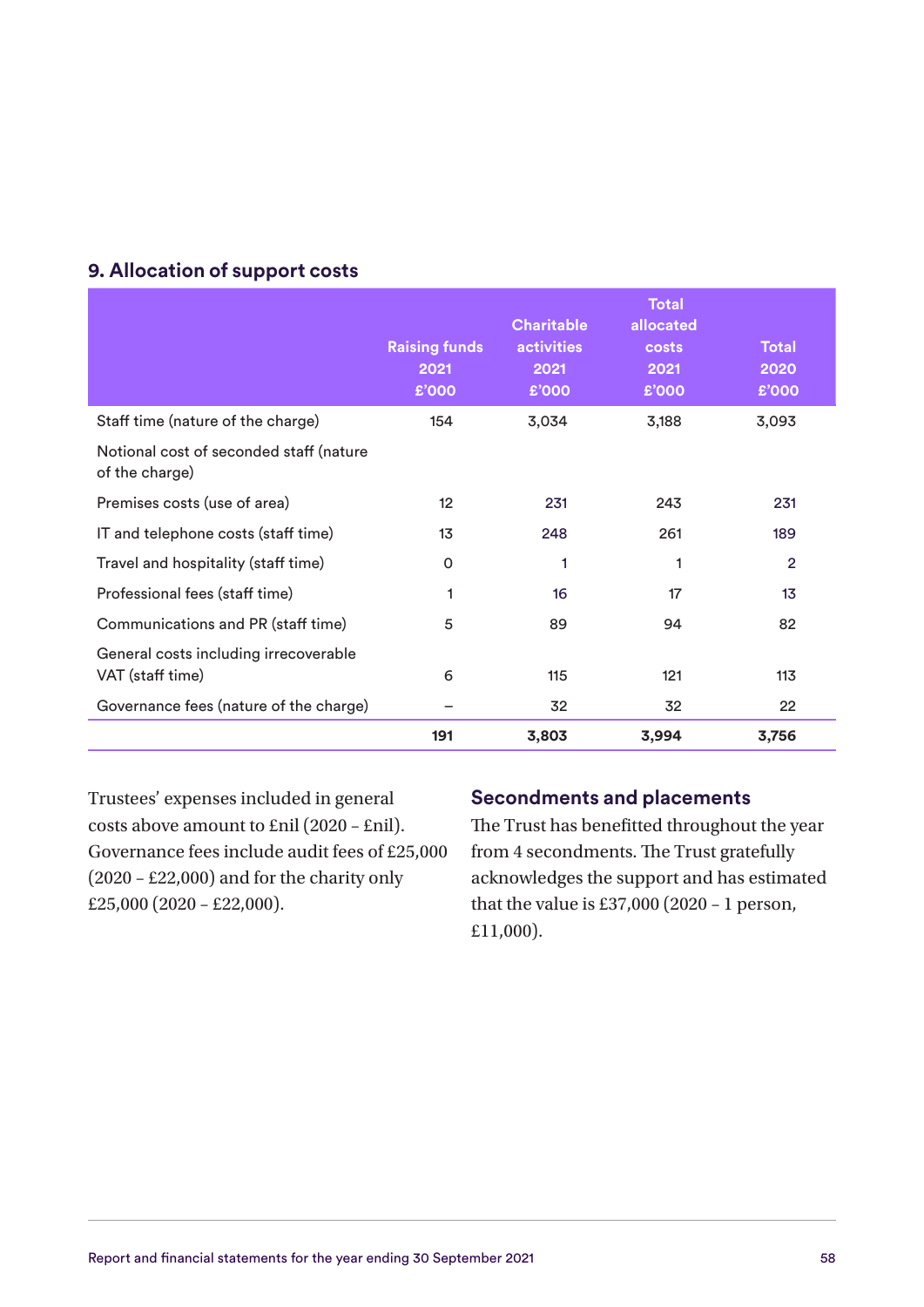| <b>10. Staff emoluments</b> |               |               |
|-----------------------------|---------------|---------------|
|                             | 2021<br>£'000 | 2020<br>£'000 |
| Salaries costs              | 2,481         | 2,485         |
| Social security costs       | 271           | 255           |
| Pension costs               | 351           | 320           |
| Other staff costs           | 150           | 150           |
|                             | 3,253         | 3,210         |

| 2021<br>£'000 | 2020<br>£'000 |
|---------------|---------------|
| 65            | 117           |
| 3,188         | 3,093         |
| 3,253         | 3,210         |
|               |               |

by the charity.

The key management personnel of the charity, as defined by SORP, comprise the Trustees and the Directors within Senior Staff as listed on page 4. The total employee benefits of the Trustees was nil for both 2021 and 2020, for Senior Staff during the year it totalled £642,000 (2020 – £670,000).

During the year, staff were recruited or assigned to specific projects or other areas of income generating work. The costs of these colleagues are included in direct project expenditure.

The average number of employees employed by the group during the year was, by headcount 48 (2020 – 47), by full time equivalent 44 (2020 – 42). All were employed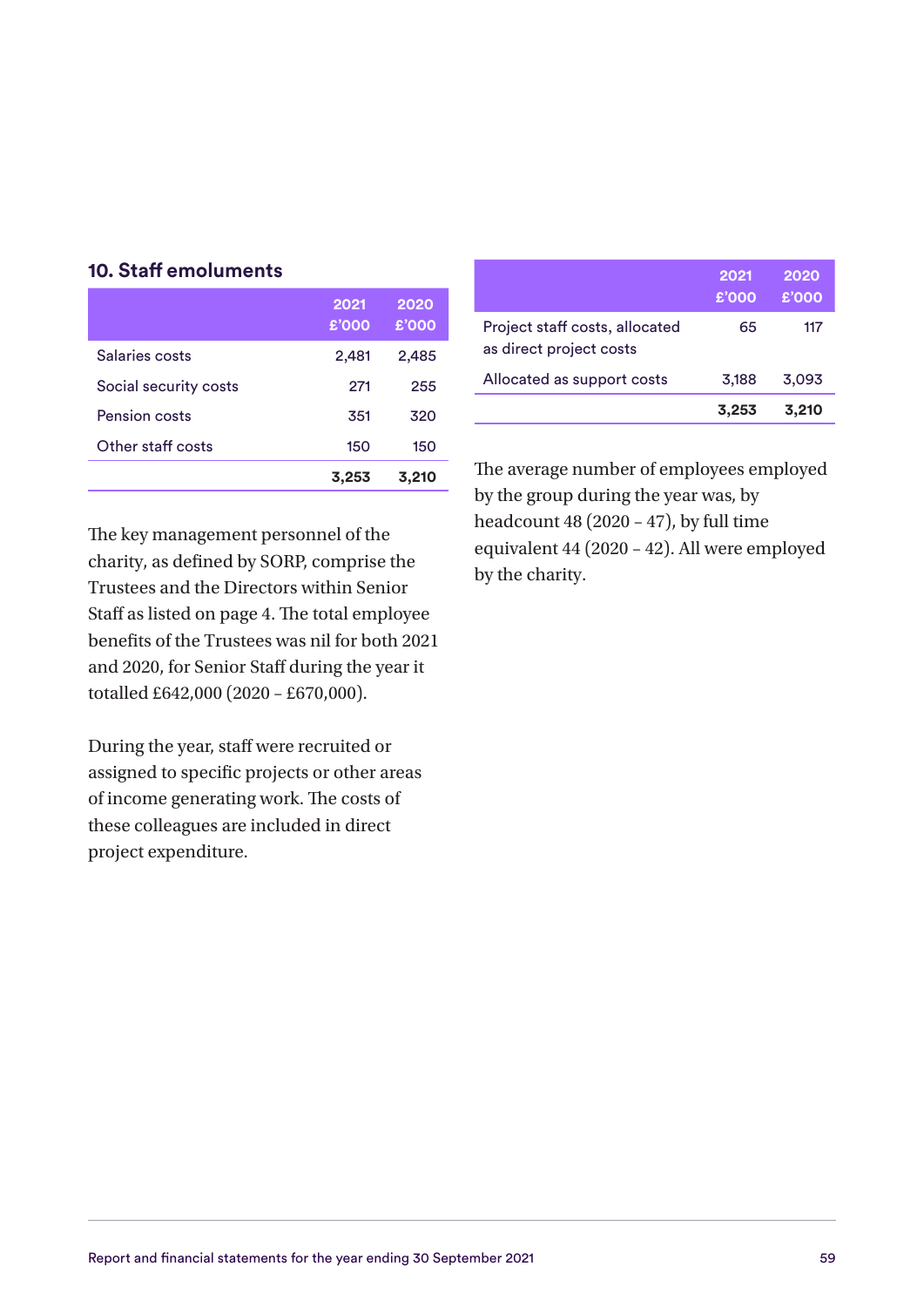#### **Higher paid employees – Group and Charity**

The numbers of employees for whom remuneration exceeded £60,000 were:

|                      | 2021<br>£'000 | 2020<br>£'000 |
|----------------------|---------------|---------------|
| £60,000 to £70,000   | 5             | 5             |
| £70,000 to £80,000   | 4             | 2             |
| £80,000 to £90,000   |               | 2             |
| £90,000 to £100,000  | 2             |               |
| £120,000 to £130,000 |               |               |
| £180,000 to £190,000 |               |               |

Contributions were made to the Nuffield Trust's Defined Contribution pension scheme for 13 (2020 – 12) higher paid employees.

### **11. Transfer between funds**

Under the terms of the expendable endowment, any shortfall in unrestricted funds and the costs of meeting project commitments can be transferred from the expendable endowment.

|                                                                            | 2021<br>£'000 | 2020<br>£'000 |
|----------------------------------------------------------------------------|---------------|---------------|
| Net expenditure for the year<br>from unrestricted charitable<br>activities | (2.964)       | (2,850)       |
| Designated funds expended<br>in the year                                   | 45            | 103           |
| <b>Transfer from expendable</b><br>endowment to unrestricted<br>funds      | (2,919)       | (2,747)       |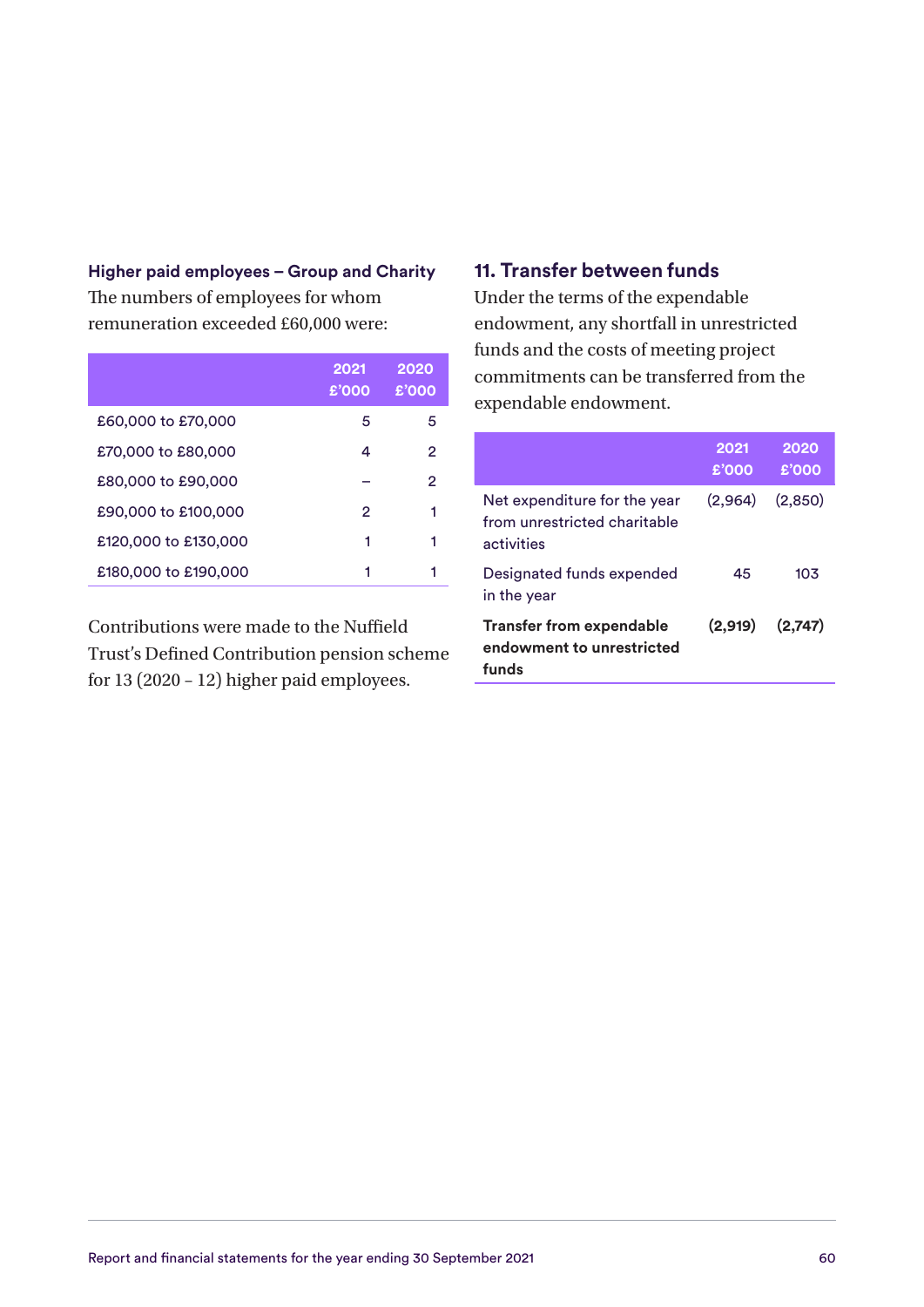# **12. Tangible fixed assets**

### **Consolidated and parent charity**

|                           | <b>Leasehold</b><br>properties<br>£'000 | <b>Furniture and</b><br>equipment<br>£'000 | <b>Total</b><br>£'000 |
|---------------------------|-----------------------------------------|--------------------------------------------|-----------------------|
| <b>Cost</b>               |                                         |                                            |                       |
| At 1 October 2020         | 2,222                                   | 195                                        | 2,417                 |
| <b>Additions</b>          |                                         | 29                                         | 29                    |
| Disposals                 |                                         | -                                          |                       |
| At 30 September 2021      | 2,222                                   | 224                                        | 2,446                 |
| <b>Depreciation</b>       |                                         |                                            |                       |
| At 1 October 2020         | (494)                                   | (128)                                      | (622)                 |
| Provision during the year | (42)                                    | (34)                                       | (76)                  |
| Disposals                 |                                         |                                            |                       |
| At 30 September 2021      | (536)                                   | (162)                                      | (698)                 |
| <b>Net book value</b>     |                                         |                                            |                       |
| At 30 September 2021      | 1,686                                   | 62                                         | 1,748                 |
| At 30 September 2020      | 1,728                                   | 67                                         | 1,795                 |

The leasehold properties were transferred from The Nuffield 1940 Trust on 30 November 2007 at deemed cost.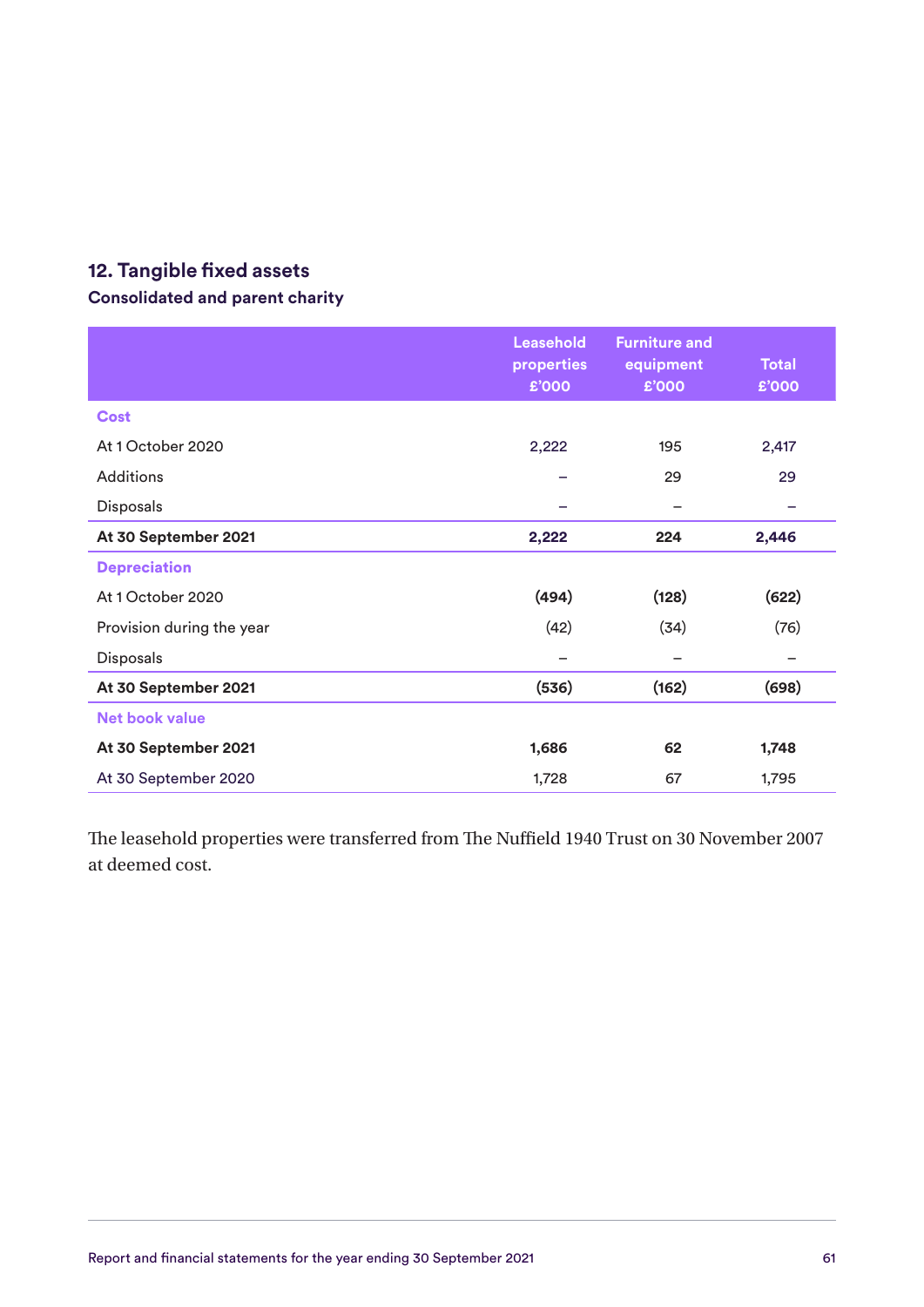# **13. Fixed asset investments**

### **Consolidated and parent charity**

|                                                               | 2021<br>£'000 | 2020<br>£'000 |
|---------------------------------------------------------------|---------------|---------------|
| Market value at 1 October<br>2020                             | 89,975        | 88,575        |
| Additions                                                     | 7,406         | 6,271         |
| <b>Disposals</b>                                              | (5,616)       | (6,768)       |
| Unrealised gains                                              | 6,812         | 1,897         |
| Market value at<br>30 September 2021<br>(Listed Investments)  | 98,577        | 89,975        |
| Short term deposits (Cash<br>and Cash Equivalents)            | 1,129         | 1,411         |
| <b>Total investments at</b><br>30 September 2021              | 99,706        | 91,386        |
| <b>Historical cost of assets held</b><br>at 30 September 2021 | 68,073        | 66,408        |
| The geographical split of<br>investments is as follows:       |               |               |
| UK                                                            | 83,926        | 77,759        |
| Overseas                                                      | 15,781        | 13,627        |
|                                                               | 99,707        | 91,386        |

### **Realised and unrealised gains on investments**

|                  | 2021<br>£'000 | 2020<br>£'000 |
|------------------|---------------|---------------|
| Unrealised gains | 6,811         | 1,897         |
| Realised gains   | 2,394         | 767           |
|                  | 9,205         | 2,664         |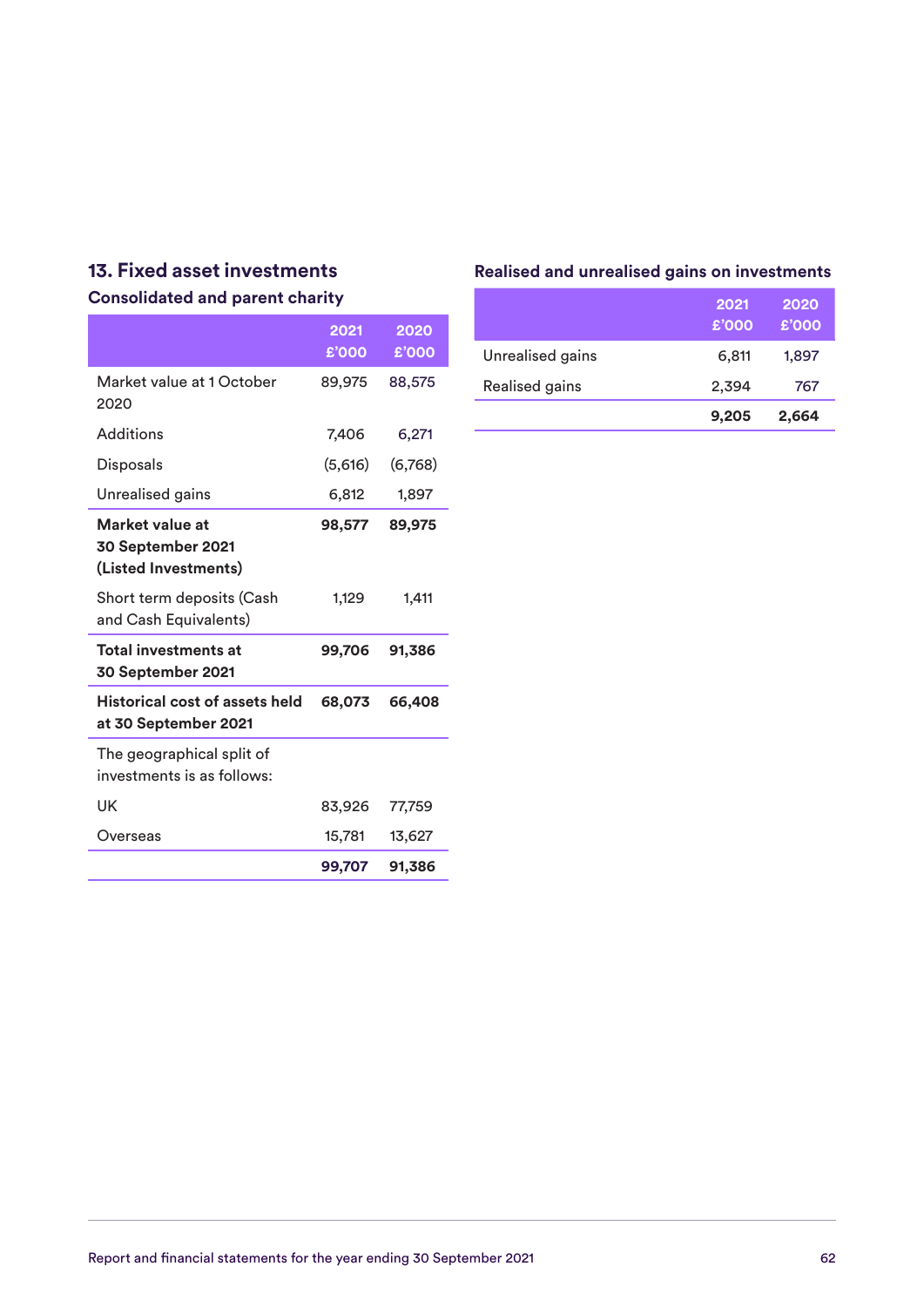### **14. Debtors**

|                                    | <b>Group</b><br>2021<br>£'000 | <b>Group</b><br>2020<br>£'000 | <b>Charity</b><br>2021<br>£'000 | <b>Charity</b><br>2020<br>£'000 |
|------------------------------------|-------------------------------|-------------------------------|---------------------------------|---------------------------------|
| Prepayments                        | 105                           | 90                            | 105                             | 90                              |
| Other debtors                      | 528                           | 648                           | 528                             | 648                             |
| Amounts owed by subsidiary company | -                             | -                             | 0                               | 0                               |
|                                    | 633                           | 738                           | 633                             | 739                             |

# **15. Short-term deposits**

|                                     | Group<br>2021<br>£'000 | Group<br>2020<br>£'000 | <b>Charity</b><br>2021<br>£'000 | <b>Charity</b><br>2020<br>£'000 |
|-------------------------------------|------------------------|------------------------|---------------------------------|---------------------------------|
| <b>Coutts Bank Deposit accounts</b> | 1.675                  | 1,583                  | 1.675                           | 1,583                           |
| <b>CCLA Term Deposit</b>            | 100                    | 100                    | 100                             | 100                             |
|                                     | 1,775                  | 1,683                  | 1,775                           | 1,683                           |

# **16. Creditors: amounts falling due within one year**

|                              | Group<br>2021<br>£'000 | Group<br>2020<br>£'000 | <b>Charity</b><br>2021<br>£'000 | <b>Charity</b><br>2020<br>£'000 |
|------------------------------|------------------------|------------------------|---------------------------------|---------------------------------|
| Tax and social security      | (0)                    | ۰                      | (0)                             | (0)                             |
| Commissioned work commitment | 66                     | 92                     | 66                              | 92                              |
| Accruals and other creditors | 189                    | 259                    | 189                             | 259                             |
| Leasehold obligations        |                        |                        |                                 |                                 |
|                              | 255                    | 351                    | 255                             | 351                             |

# **17. Debtors**

|                       | <b>Group</b> | <b>Group</b> | <b>Charity</b> | <b>Charity</b> |
|-----------------------|--------------|--------------|----------------|----------------|
|                       | 2021         | 2020         | 2021           | 2020           |
|                       | £'000        | £'000        | £'000          | £'000          |
| Leasehold obligations | 157          | 128          | 157            | 128            |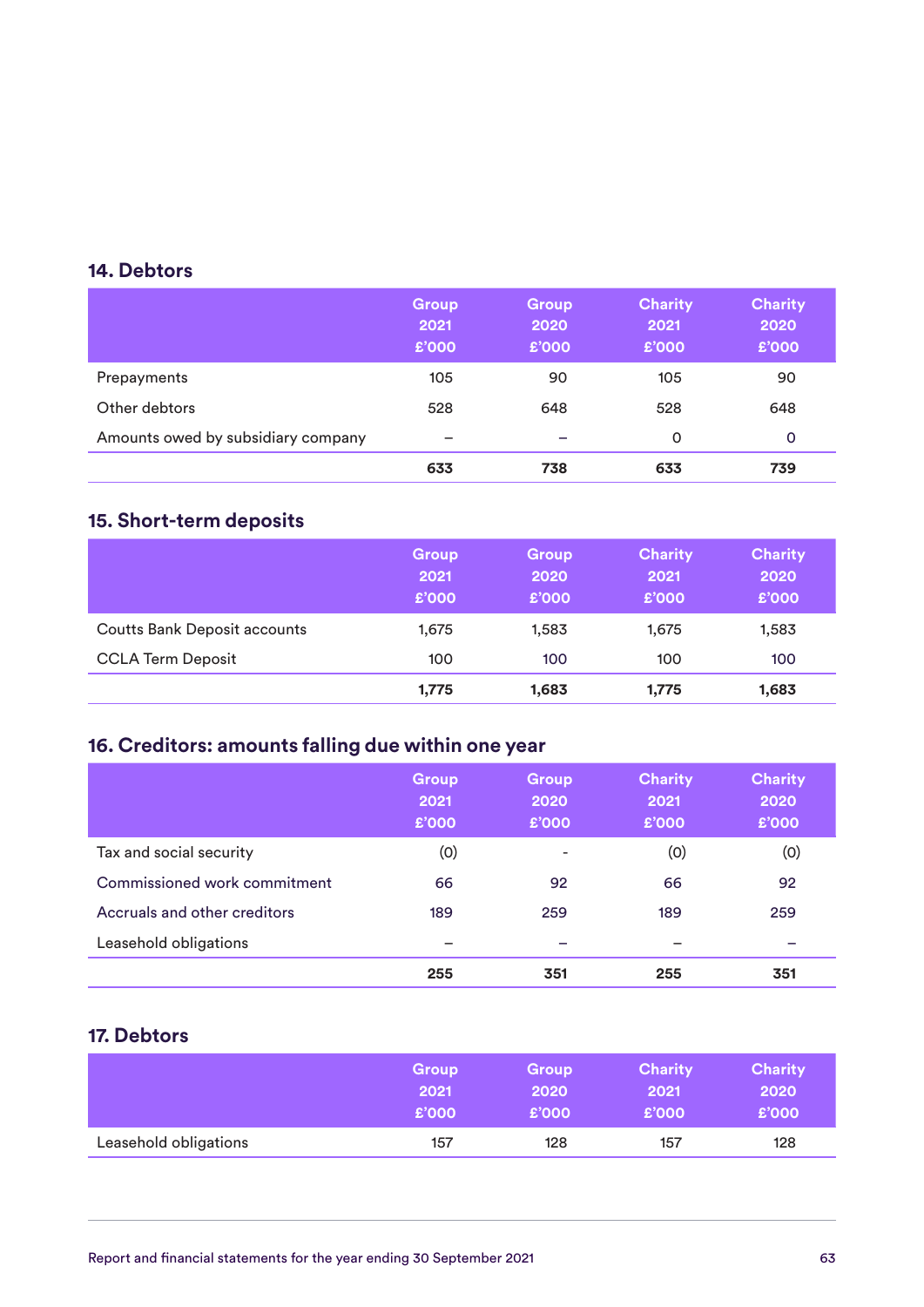### **18. Financial instruments**

The group's financial instruments may be analysed as follows:

|                                                                                                | Group<br>2021<br>£'000 | Group<br>2020<br>£'000 |
|------------------------------------------------------------------------------------------------|------------------------|------------------------|
| <b>Financial assets</b>                                                                        |                        |                        |
| Financial assets measured<br>at fair value through the<br>statement of financial<br>activities | 99,707                 | 91,386                 |
| Financial assets that are debt<br>instruments measured at<br>amortised cost                    | 2,458                  | 2,471                  |
| <b>Financial liabilities</b>                                                                   |                        |                        |
| Financial liabilities measured<br>at amortised cost                                            | 412                    | 479                    |

Financial assets measured at fair value comprise investments.

Financial assets measured at amortised cost comprise debtors, short-term deposits and cash at bank and in hand.

Financial liabilities measured at amortised cost comprise creditors.

Information regarding the group's exposure to and management of credit risk, liquidity risk, market risk, cash flow and interest rate risk is included in the Trustees' annual report.

Included within financial assets at fair value are a number of derivative instruments, including swaps and forward purchase arrangements, which form part of the organisation's overall investment strategy. As at 30 September 2021 the fair value of these derivatives was £41,000 (2020 – £41,000).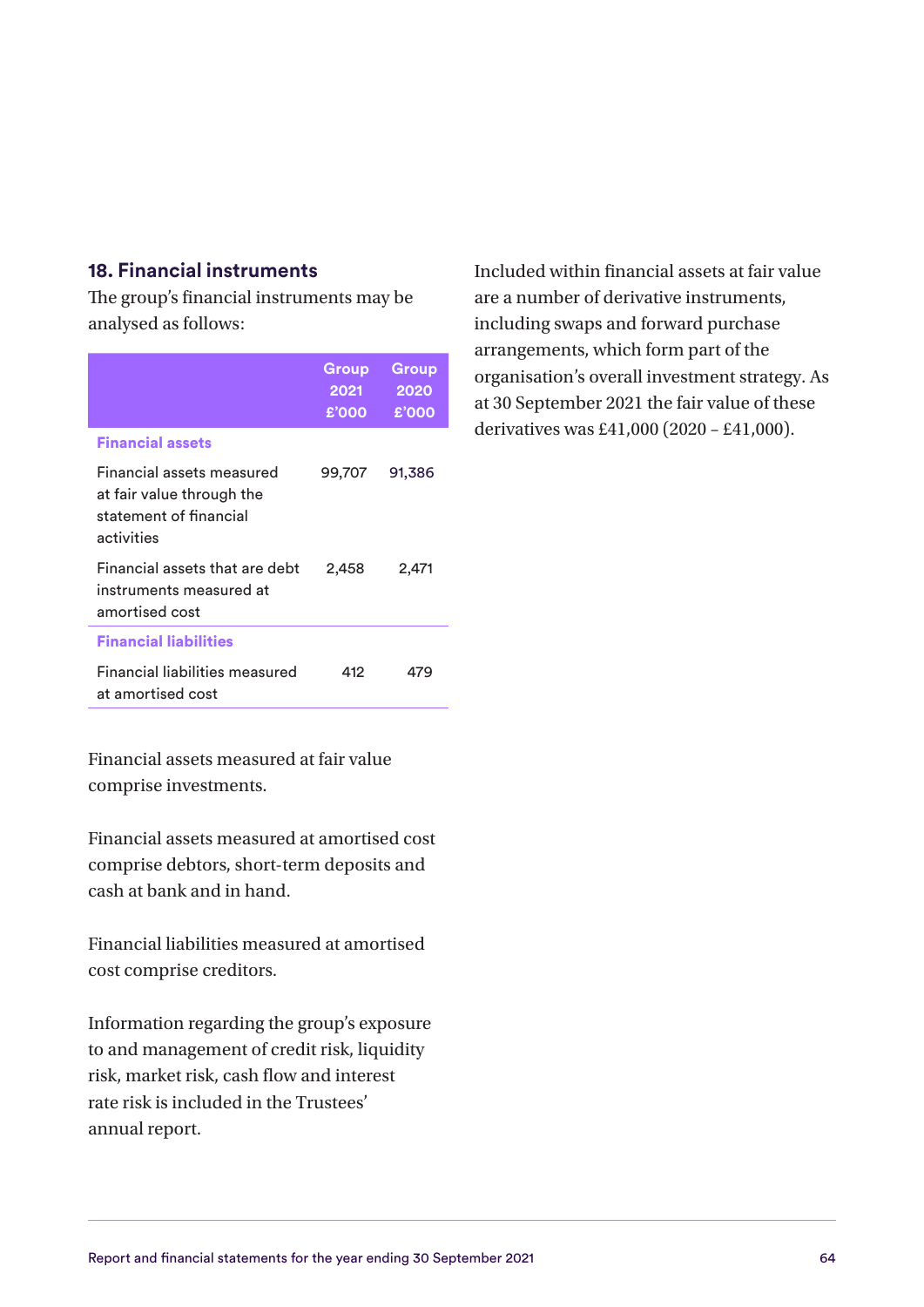### **19. Funds**

|                                                                | Group<br>2021<br>£'000 | <b>Group</b><br>2020<br>£'000 | <b>Charity</b><br>2021<br>£'000 | <b>Charity</b><br>2020<br>£'000 |
|----------------------------------------------------------------|------------------------|-------------------------------|---------------------------------|---------------------------------|
| <b>Expendable endowment</b>                                    |                        |                               |                                 |                                 |
| Balance at 1 October 2020                                      | 95,130                 | 92,969                        | 95,130                          | 92,969                          |
| Excess of expenditure over income<br>from financial activities | 11,290                 | 4,907                         | 11,290                          | 4,907                           |
| Transfer (to) designated funds                                 | (2,919)                | (2,747)                       | (2,919)                         | (2,747)                         |
| <b>Balance as at 30 September 2021</b>                         | 103,501                | 95,130                        | 103,501                         | 95,130                          |
| <b>Designated fund</b>                                         |                        |                               |                                 |                                 |
| Balance at 1 October 2020                                      | 45                     | 148                           | 45                              | 148                             |
| Excess of expenditure over income<br>from financial activities | (2,964)                | (2,850)                       | (2,964)                         | (2,850)                         |
| Transfer from expendable endowment                             | 2,919                  | 2,747                         | 2,919                           | 2,747                           |
| <b>Balance as at 30 September 2021</b>                         | O                      | 45                            | $\mathbf 0$                     | 45                              |
| <b>Total funds</b>                                             |                        |                               |                                 |                                 |
| Balance at 1 October 2020                                      | 95,175                 | 93,117                        | 95,175                          | 93,117                          |
| Excess of expenditure over income<br>from financial activities | 8,326                  | 2,057                         | 8,326                           | 2,057                           |
| <b>Balance as at 30 September 2021</b>                         | 103,501                | 95,174                        | 103,501                         | 95,174                          |

The expendable endowment fund was originally created by a gift from Viscount Nuffield in June 1940 to The Nuffield 1940 Trust. A designated fund is held to provide for the external costs of completing internally funded activities for which, through past actions, there is a constructive obligation at the year end.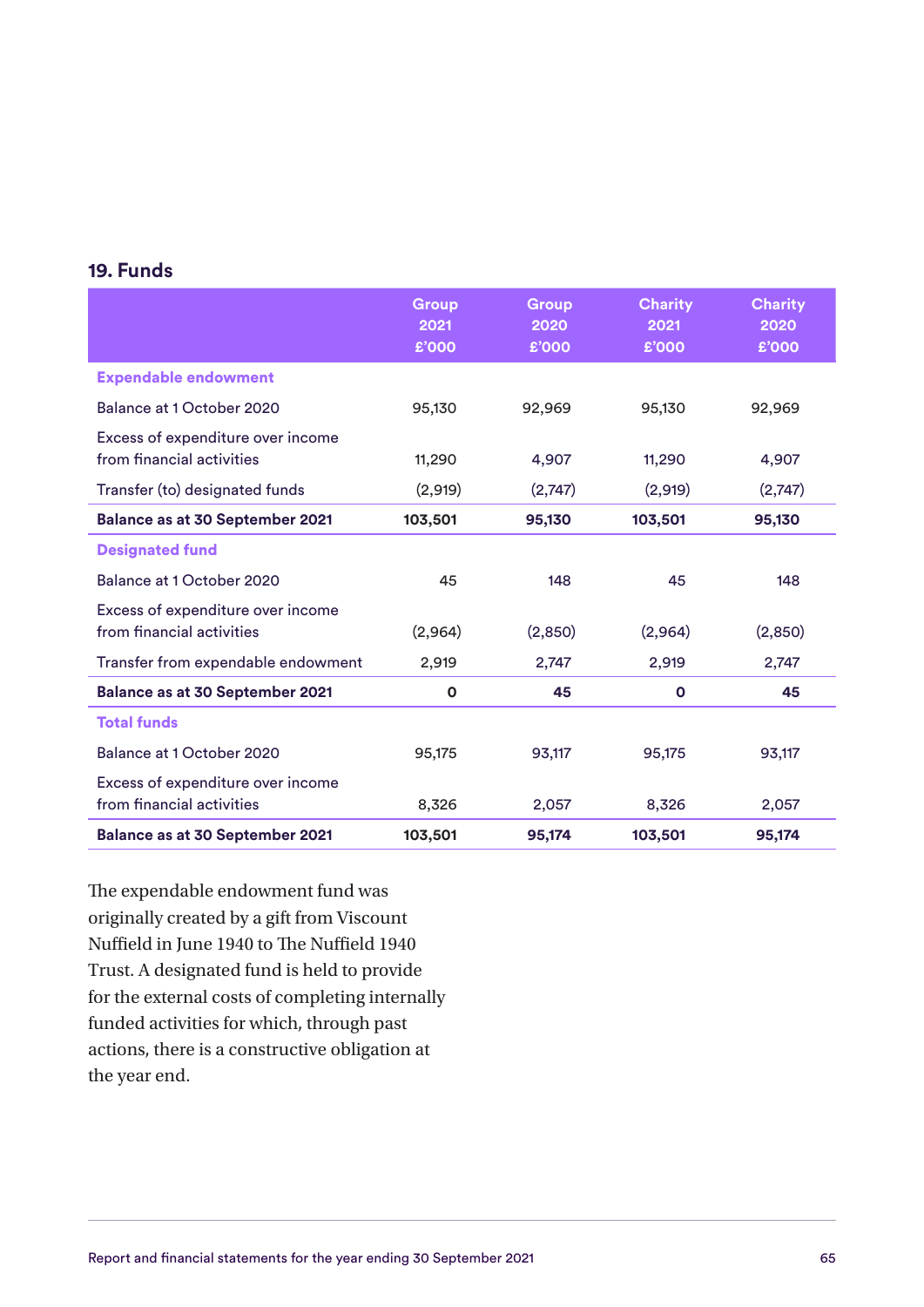|                           | <b>Tangible</b><br>fixed<br>assets<br>£'000 | <b>Investments</b><br>£'000 | Other net<br>assets<br>£'000 | <b>Total</b><br>£'000 |
|---------------------------|---------------------------------------------|-----------------------------|------------------------------|-----------------------|
| Expendable endowment fund | 1,748                                       | 99,707                      | 2,046                        | 103,501               |
| Designated fund           | -                                           | -                           |                              | -                     |
| <b>Total funds</b>        | 1,748                                       | 99,707                      | 2,046                        | 103,501               |

# **20. Analysis of net assets between funds**

\* Comparative table shown in note 28(a)

### **21. Summarised results for the Trust**

Of the group surplus for the year of £8,326,000 (2020 – surplus of £2,057,000), the income and expenditure relating to the Trust is as follows:

|                                                       | 2021<br>£'000 | 2020<br>£'000 |
|-------------------------------------------------------|---------------|---------------|
| Total income                                          | 3,687         | 3,821         |
| Total expenditure                                     | (4, 566)      | (4, 428)      |
| Net expenditure before<br>other gains                 | (879)         | (607)         |
| Realised and unrealised gains<br>on investment assets | 9,205         | 2,664         |
| Net movement in funds                                 | 8,326         | 2,057         |

### **22. Summarised results for subsidiary entity**

Of the group surplus for the year of £8,326,000 (2020 – surplus of £2,057,000), the income and expenditure relating to the Charity's wholly-owned subsidiary entity, Nuffield Trading Limited, is as follows:

|                                                             | 2021<br>£'000 | 2020<br>£'000 |
|-------------------------------------------------------------|---------------|---------------|
| Total income                                                |               |               |
| Total expenditure                                           |               |               |
| Net income before<br>other gains                            |               |               |
| Qualifying distribution under<br>deed of covenant to parent |               |               |
| <b>Retained funds</b>                                       |               |               |
| Net movement in funds                                       |               |               |
| Net assets                                                  |               |               |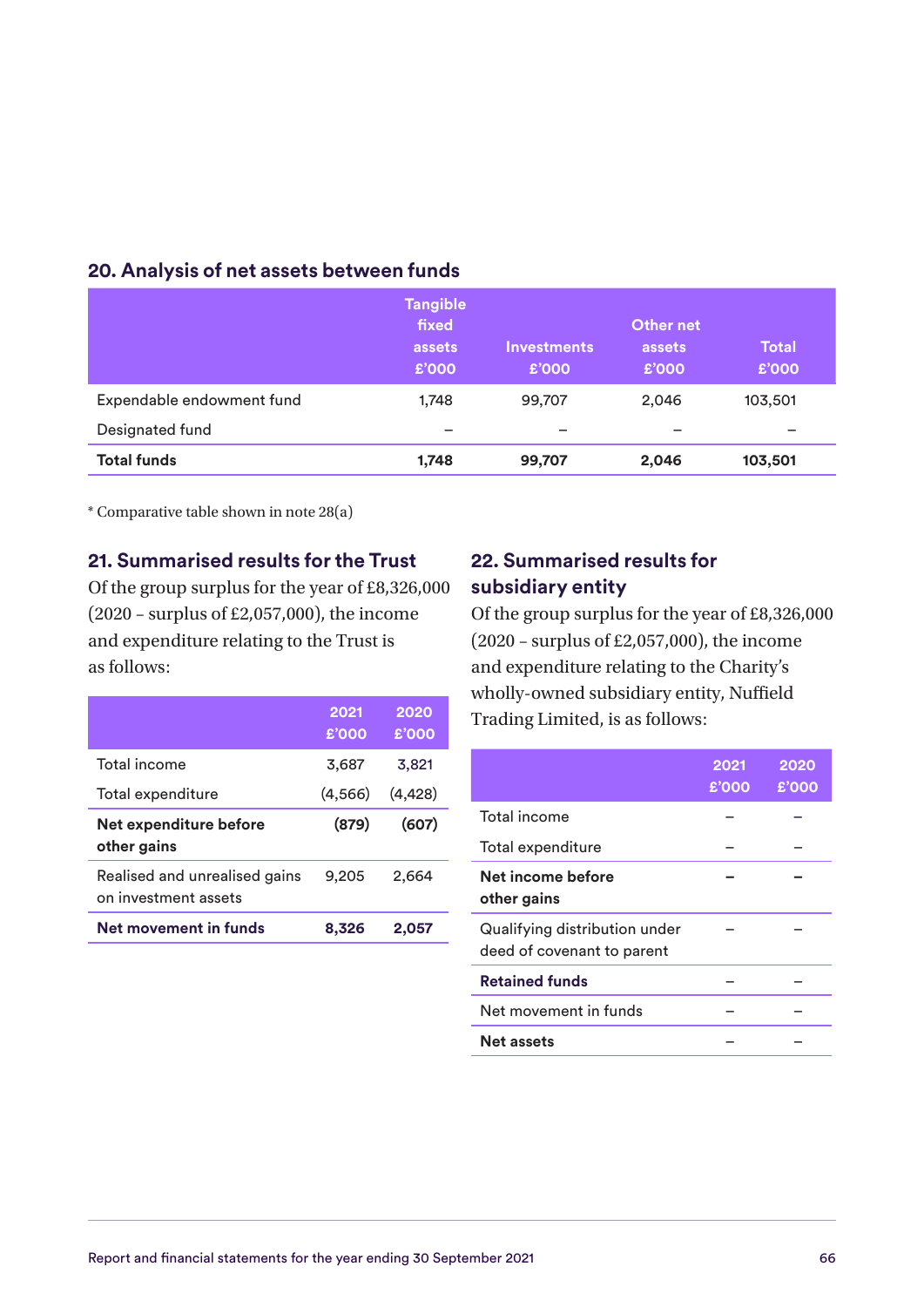### **23. Staff pensions**

The Trust is not a current member of a defined benefit pension scheme. Historically it was a contributing member of the Universities Superannuation Scheme (USS) defined benefit pension scheme.

#### **USS Pension Scheme**

The USS is a funded multi-employer scheme. Following the departure of the Nuffield Trust's last remaining employee in the USS pension scheme in May 2015, an employer S.75 debt liability was triggered and became due in May 2016. During our work to quantify this liability it was identified that the Trust had two separate liabilities to the USS pension scheme. The first liability being the S75 liability related to former employees and the second arising as guarantor under an 'Approved Withdrawal Agreement' which the Trust entered into in October 2007.

During the 2018 financial year, the Trust settled the liability in respect of the Section 75 debt.

The 'Approved Withdrawal Agreement' has clearly defined 'trigger events', which, following legal advice, the Trust does not envisage occurring in the foreseeable future. Any liability will be calculated as at the date of the 'triggering event'. As such there is insufficient probability, as to both the timing and amount, of any liability due to USS to enable us to make a provision for this. In accordance with chapter 21 of Financial Reporting Standard 102, this potential liability is therefore disclosed as a contingent liability in note 26.

To ensure the Trust was meeting its obligations as a guarantor to the scheme, Counsel's opinion was sought on the matter. Counsel's opinion confirmed the legal advice which had already been received; that the liability was not yet due and that the USS were exceeding the bounds of the scheme rules in making such a demand.

Since October 2020, The Pensions Regulator been involved in this matter, having been contacted by USS Pensions requesting that they issue a payment notice in respect of the Approved Withdrawal Agreement. The Trust co-operated fully with the Regulator and we are awaiting further communication. The last substantive communication was in January 2021.

The Trust's legal advice remains that the liability is not yet due.

#### **Nuffield Group Personal Pension Plan**

The Trust established the Nuffield Group Personal Pension Plan (NGPPP) on 1 April 2009. This is a defined contribution pension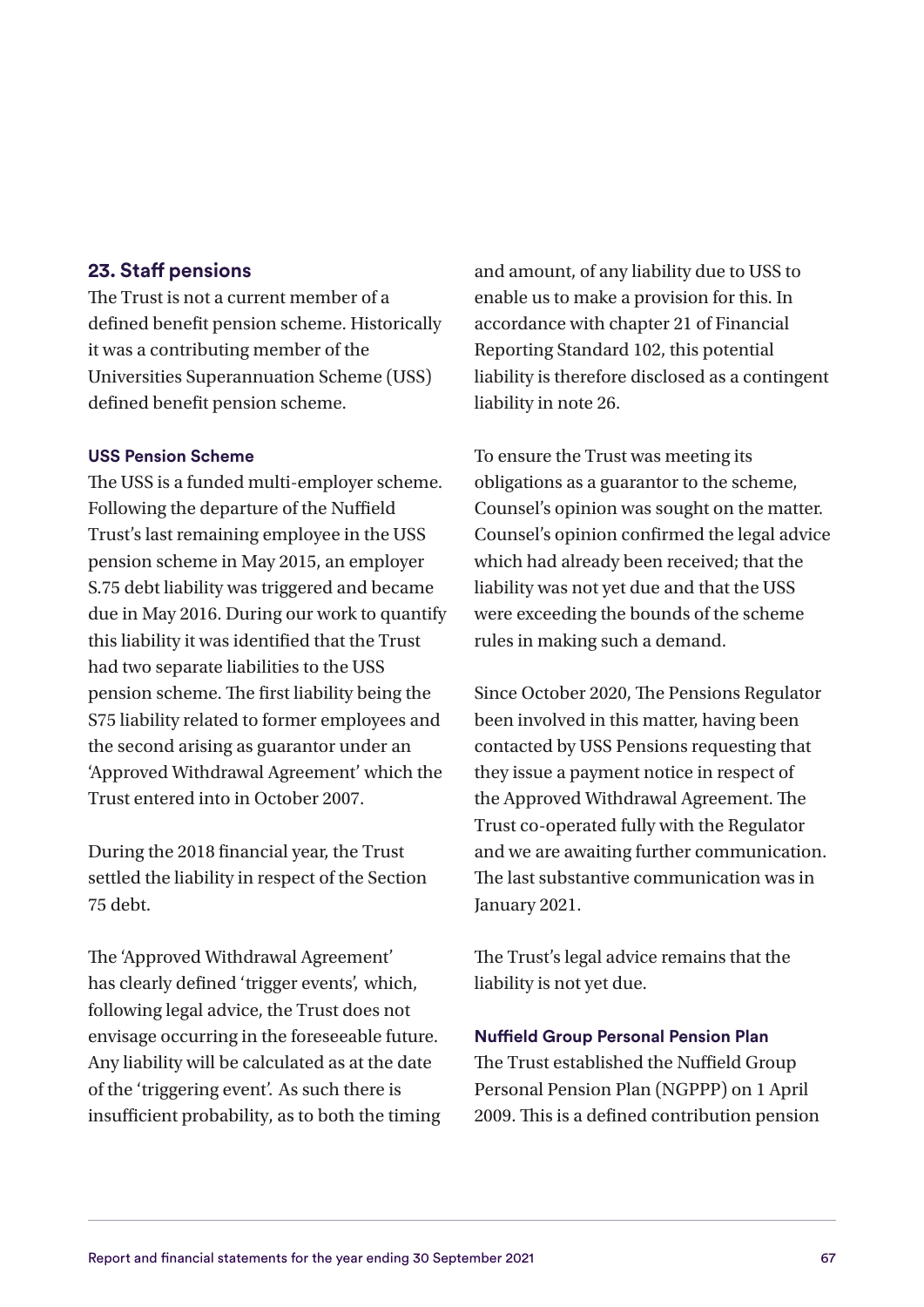scheme, previously administered by Legal & General (until February 2020), now administered by Royal London (since March 2020).

Employees are required to contribute a minimum of 4% of salary and the Trust contributes 14%. All staff, by headcount 48 (2020 – 47) employees are members of the scheme.

The total pension charge for the period for all schemes was £351,000 (2020 – £320,000).

### **24. Reconciliation of net movement in funds to net cash flow from operating activities**

|                                             | 2021<br>£'000 | 2020<br>£'000 |
|---------------------------------------------|---------------|---------------|
| Net Income                                  | 8,326         | 2,057         |
| (Gains) on investments                      | (9,205)       | (2,664)       |
| Depreciation of tangible<br>fixed assets    | 76            | 65            |
| Decrease/(Increase) in<br>debtors           | 105           | (85)          |
| (Decrease) in creditors                     | (67)          | (193)         |
| Investment income                           | (2,595)       | (2,735)       |
| <b>Cash used in operating</b><br>activities | (3,360)       | (3, 556)      |

### **25. Commitments under operating leases**

Lessee – The charity had minimum lease payments under non-cancellable operating leases as set out below:

|                                                 | 2021<br>£'000 | 2020<br>£'000 |
|-------------------------------------------------|---------------|---------------|
| Not later than 1 year                           | 36            | 36            |
| Later than 1 year and not later<br>than 5 years | 144           | 144           |
| Later than 5 years                              | 2,058         | 2,094         |
| Total                                           | 2,238         | 2.274         |

### **26. Contingent liability**

As detailed in note 23, the Trust has a liability as guarantor to the Universities Superannuation Scheme (USS) under the 'Approved Withdrawal Agreement' dated October 2007. Following legal advice and despite recent events disclosed in note 23, the Trust maintains that there is insufficient probability as to both the amount and timing, which is calculated at the date of the 'triggering event', to enable the Trust to make a provision for any liability due to the USS pension scheme. The value of the liability is calculated at the point that it is triggered, therefore it is not practical to estimate the financial effect of this contingent item.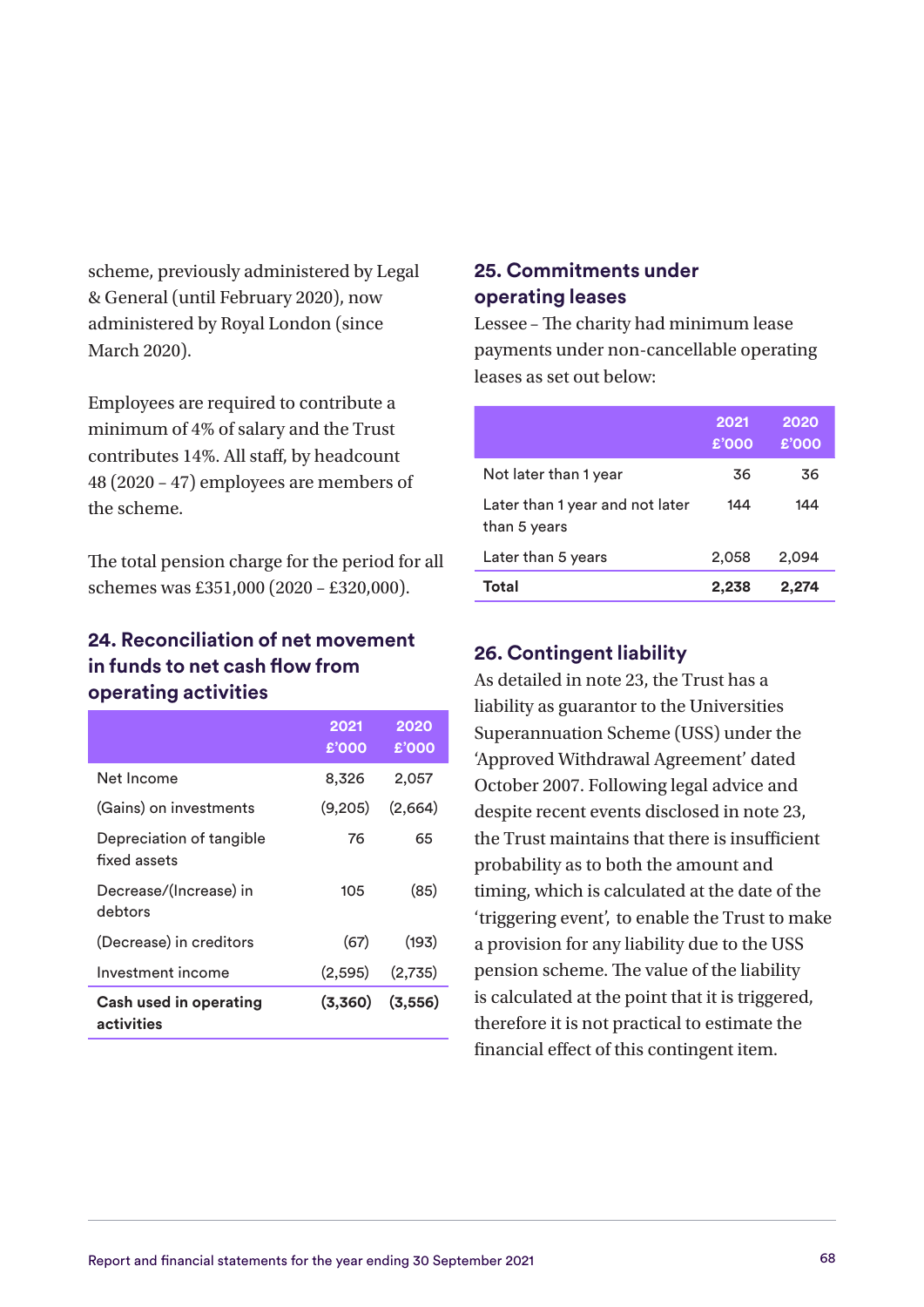### **27. Related party transactions**

The Trust owns the whole of the issued capital amounting to £1 (one ordinary share of £1 each) of Nuffield Trading Limited, a company registered in England and Wales with number 06898100. In accordance with SORP (FRS102), the Trust's transactions with Nuffield Trading Limited are set out below.

|                                                            | 2021<br>£'000 | 2020<br>£'000 |
|------------------------------------------------------------|---------------|---------------|
| Sales                                                      |               |               |
| <b>Amounts due from Nuffield</b><br><b>Trading Limited</b> |               |               |

There were no other related party transactions during the year.

### **28. Analysis of net assets between funds**

|                           | <b>Tangible</b><br>fixed<br>assets<br>£'000 | <b>Investments</b><br>£'000 | Other net<br>assets/<br><b>liabilities</b><br>£'000 | <b>Total</b><br>£'000 |
|---------------------------|---------------------------------------------|-----------------------------|-----------------------------------------------------|-----------------------|
| Expendable endowment fund | 1,795                                       | 91,386                      | 1,948                                               | 95,129                |
| Designated fund           | -                                           | -                           | 45                                                  | 45                    |
| <b>Total funds</b>        | 1,795                                       | 91,386                      | 1,993                                               | 95,174                |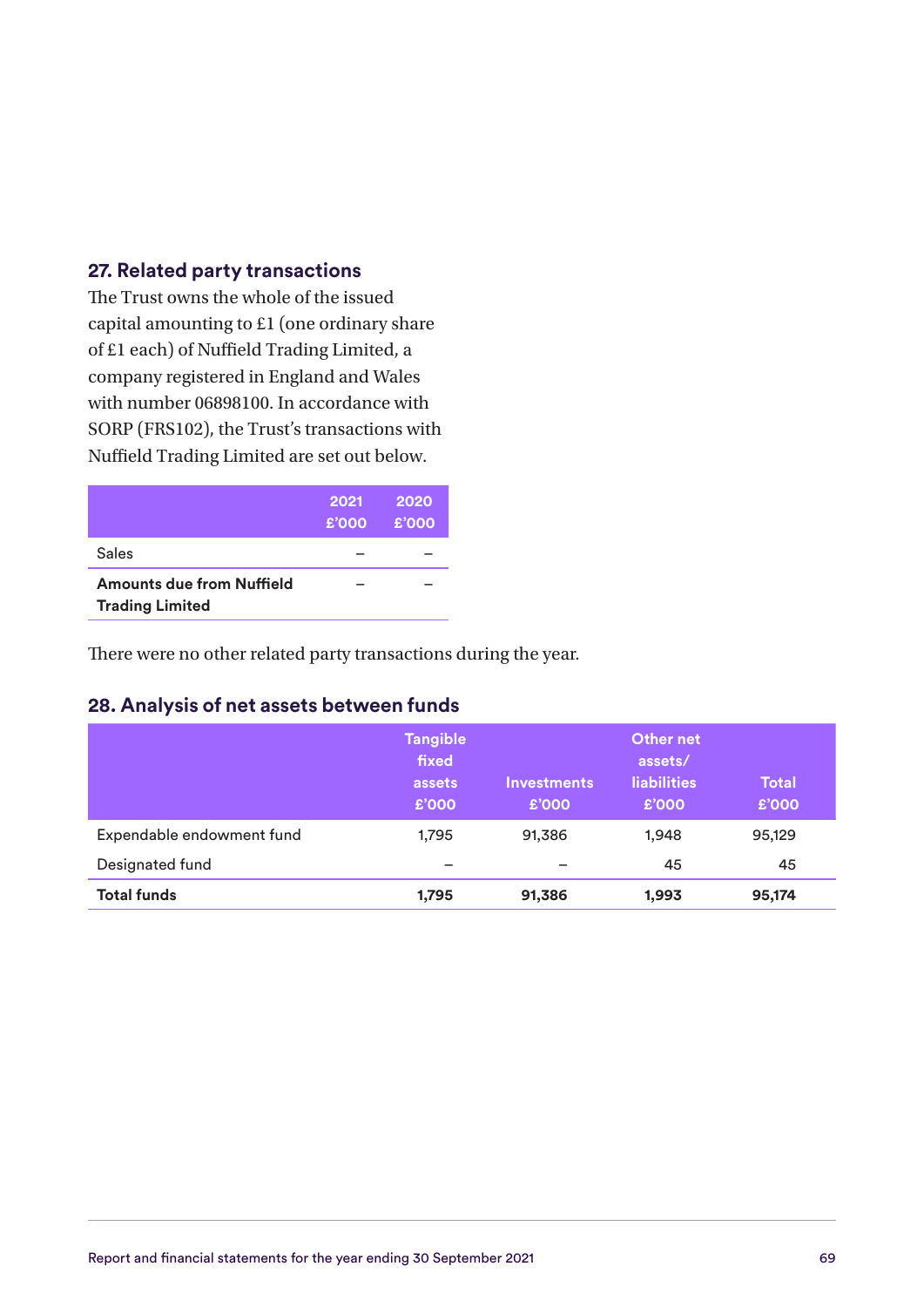|                                                       |                | <b>Unrestricted</b><br><b>funds 2020</b> | <b>Expendable</b><br>endowment<br><b>fund 2020</b> | <b>Total funds</b> | <b>Total funds</b> |
|-------------------------------------------------------|----------------|------------------------------------------|----------------------------------------------------|--------------------|--------------------|
|                                                       | <b>Note</b>    | £'000                                    | £'000                                              | 2020<br>£'000      | 2019<br>£'000      |
| <b>Income and endowments</b>                          |                |                                          |                                                    |                    |                    |
| <b>Donations</b>                                      | 4              | 11                                       |                                                    | 11                 | 45                 |
| Investment income                                     | 5              |                                          | 2,739                                              | 2,739              | 2,675              |
| Charitable activities                                 | 6              | 943                                      |                                                    | 943                | 994                |
| Other                                                 |                | 128                                      |                                                    | 128                | 6                  |
| <b>Total income and</b><br>endowments                 |                | 1,082                                    | 2,739                                              | 3,821              | 3,720              |
| <b>Expenditure</b>                                    |                |                                          |                                                    |                    |                    |
| Raising funds                                         | $\overline{7}$ |                                          | 496                                                | 496                | 549                |
| Charitable activities                                 | 8              | 3,932                                    | $\equiv$                                           | 3,932              | 3,967              |
| <b>Total expenditure before</b>                       |                |                                          |                                                    |                    |                    |
| historic pension costs                                |                | 3,932                                    | 496                                                | 4,428              | 4,516              |
| Historic pension costs                                | 23             |                                          |                                                    |                    |                    |
| <b>Total expenditure</b>                              |                | 3,932                                    | 496                                                | 4,428              | 4,516              |
| Realised and unrealised gains<br>on investment assets | 13             |                                          | 2,664                                              | 2,664              | 4,463              |
| Net (expenditure)/income                              |                |                                          |                                                    |                    |                    |
| before transfers                                      |                | (2,850)                                  | 4,907                                              | 2,057              | 3,667              |
| <b>Transfers</b>                                      | 11             | 2,747                                    | (2,747)                                            |                    |                    |
| Net (expenditure)/income<br>and net movement in funds |                | (103)                                    | 2,160                                              | 2,057              | 3,667              |
| Reconciliation of funds -<br>balances brought forward |                | 148                                      | 92,969                                             | 93,117             | 89,450             |
| <b>Balances carried forward</b>                       |                | 45                                       | 95,129                                             | 95,174             | 93,117             |

# **28b. Consolidated statement of financial activities (2020)**